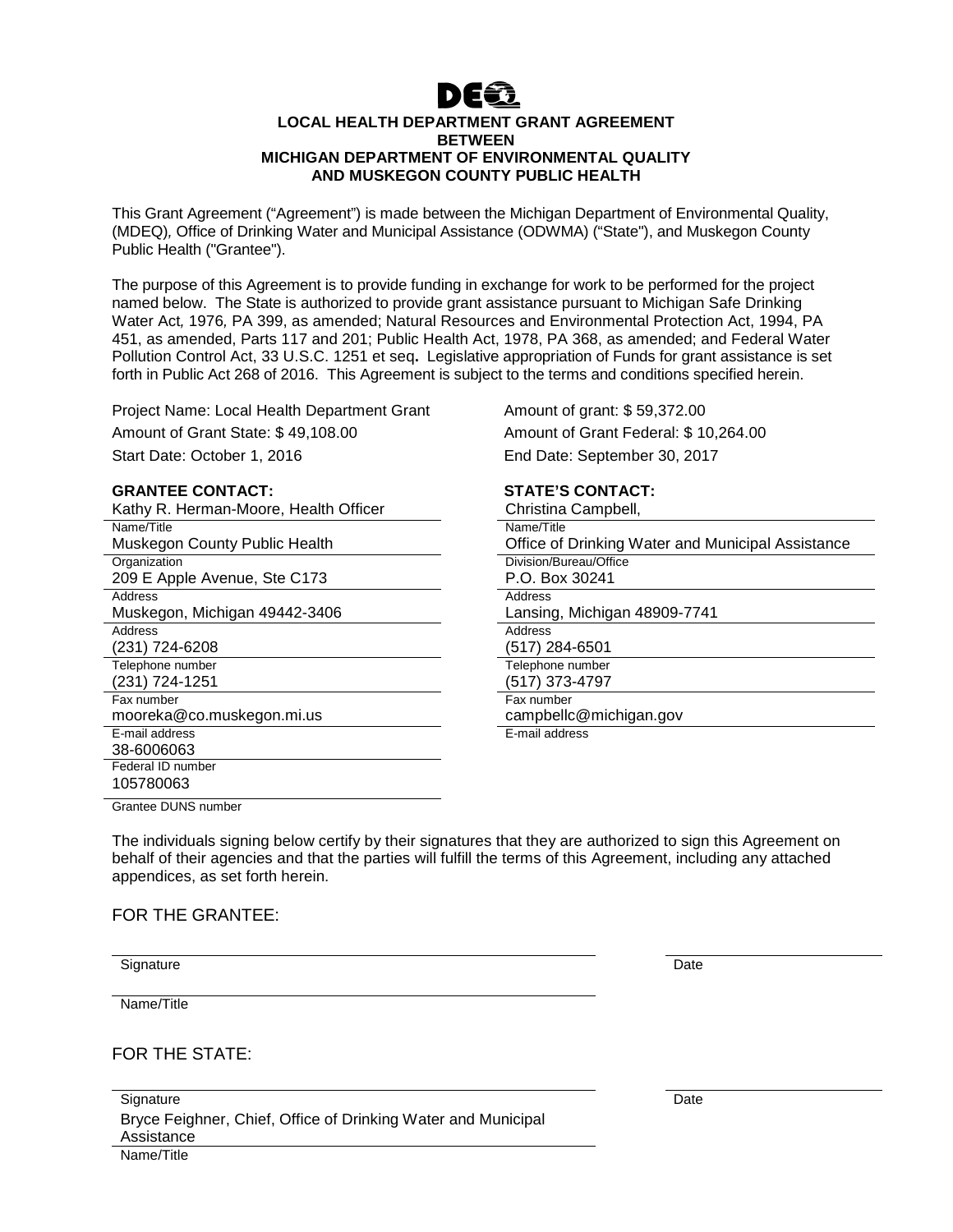# **I. PROJECT SCOPE**

This Agreement and its appendices constitute the entire Agreement between the State and the Grantee and may be modified only by written agreement between the State and the Grantee.

(A) The scope of this project is limited to the activities specified in Appendix A and such activities as are authorized by the State under this Agreement. Any change in project scope requires prior written approval in accordance with Section III, Agreement, in this Agreement.

(B) By acceptance of this Agreement, the Grantee commits to complete the project identified in Appendix A within the time period allowed for in this Agreement and in accordance with the terms and conditions of this Agreement.

#### **II. AGREEMENT PERIOD**

Upon signature by the State, the Agreement shall be effective from the Start Date until the End Date on page one. The State shall have no responsibility to provide funding to the Grantee for project work performed except between the Start Date and the End Date specified on page one. Expenditures made by the Grantee prior to the Start Date or after the End Date of this Agreement are not eligible for payment under this Agreement.

#### **III. CHANGES**

Any changes to this Agreement shall be requested by the Grantee or the State in writing and implemented only upon approval in writing by the State. The State reserves the right to deny requests for changes to the Agreement or to the appendices. No changes can be implemented without approval by the State.

#### **IV. GRANTEE DELIVERABLES AND REPORTING REQUIREMENTS**

The Grantee shall submit deliverables and follow reporting requirements specified in the Program Specific Requirements – Appendix A and in the Program Descriptions' of this Agreement.

(A) The Grantee must complete and submit quarterly financial and/or progress reports according to a form and format prescribed by the State and must include supporting documentation of eligible project expenses. These reports shall be due according to the following:

| <b>Reporting Period</b> | <b>Due Date</b>    |
|-------------------------|--------------------|
| January 1 - March 31    | April 30           |
| April $1 -$ June 30     | July 31            |
| July $1 -$ September 30 | Before October 10* |
| October 1 – December 31 | January 31         |

**\***Due to the State's year-end closing procedures, there will be an accelerated due date for the report covering July 1 – September 30. Advance notification regarding the due date for the quarter ending September 30 will be sent to the Grantee. If the Grantee is unable to submit a report in early October for the quarter ending September 30, an estimate of expenditures through September 30 must be submitted to allow the State to complete its accounting for that fiscal year.

The forms provided by the State shall be submitted to the program contact listed in the program description.

(B) The Grantee shall provide a final project report in a format prescribed by the State.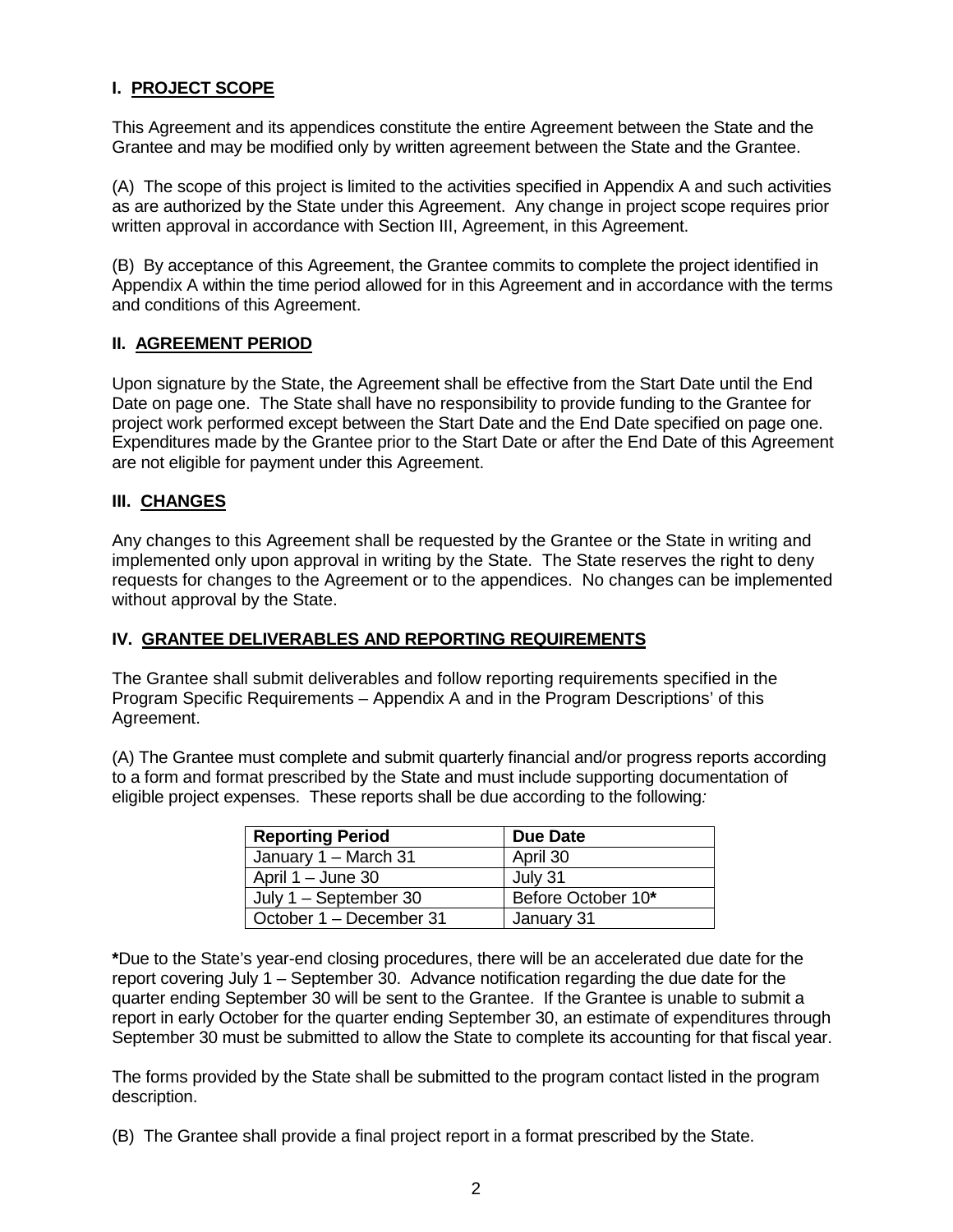(C) The Grantee must provide all products and deliverables in accordance with Appendix A.

# **V. GRANTEE RESPONSIBILITIES**

(A) The Grantee agrees to abide by all applicable local, state, and federal laws, rules, ordinances, and regulations in the performance of this grant.

(B) All local, state, and federal permits, if required, are the responsibility of the Grantee. Award of this grant is not a guarantee of permit approval by the State.

(C) The Grantee shall be solely responsible to pay all applicable taxes and fees, if any, that arise from the Grantee's receipt or execution of this grant.

(D) The Grantee is responsible for the professional quality, technical accuracy, timely completion, and coordination of all designs, drawings, specifications, reports, and other services submitted to the State under this Agreement. The Grantee shall, without additional compensation, correct or revise any errors, omissions, or other deficiencies in drawings, designs, specifications, reports, or other services.

(E) The State's approval of drawings, designs, specifications, reports, and incidental work or materials furnished hereunder shall not in any way relieve the Grantee of responsibility for the technical adequacy of the work. The State's review, approval, acceptance, or payment for any of the services shall not be construed as a waiver of any rights under this Agreement or of any cause of action arising out of the performance of this Agreement.

(F) The Grantee acknowledges that it is a crime to knowingly and willingly file false information with the State for the purpose of obtaining this Agreement or any payment under the Agreement, and that any such filing may subject the Grantee, its agents, and/or employees to criminal and civil prosecution and/or termination of the grant.

# **VI. USE OF MATERIAL**

Unless otherwise specified in this Agreement, the Grantee may release information or material developed under this Agreement, provided it is acknowledged that the State funded all or a portion of its development.

The State, and federal awarding agency, if applicable, retains a royalty-free, nonexclusive and irrevocable right to reproduce, publish, and use in whole or in part, and authorize others to do so, any copyrightable material or research data submitted under this grant whether or not the material is copyrighted by the Grantee or another person. The Grantee will only submit materials that the State can use in accordance with this paragraph.

# **VII. ASSIGNABILITY**

The Grantee shall not assign this Agreement or assign or delegate any of its duties or obligations under this Agreement to any other party without the prior written consent of the State. The State does not assume responsibility regarding the contractual relationships between the Grantee and any subcontractor.

# **VIII. SUBCONTRACTS**

The State reserves the right to deny the use of any consultant, contractor, associate, or other personnel to perform any portion of the project. The Grantee is solely responsible for all contractual activities performed under this Agreement.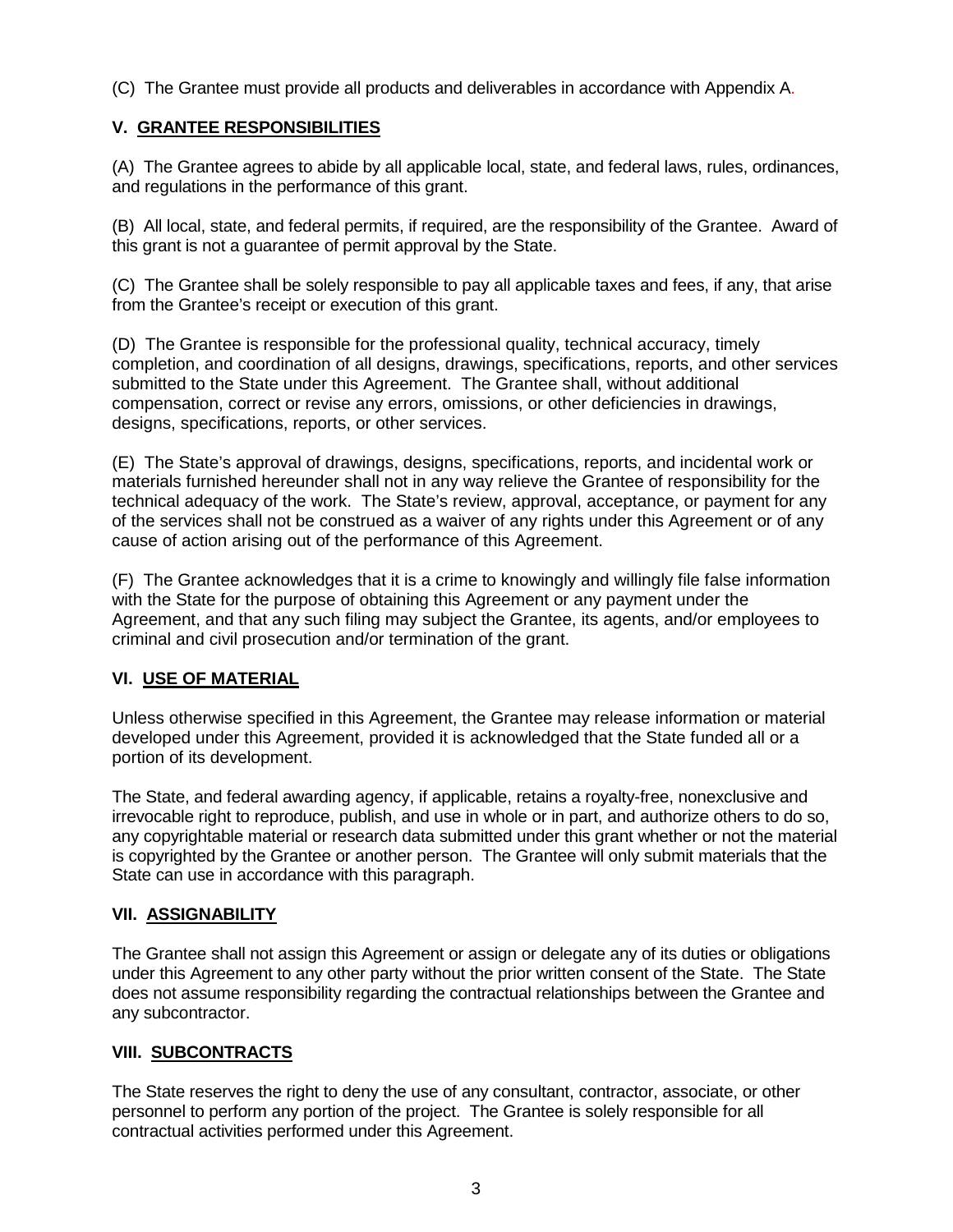Further, the State will consider the Grantee to be the sole point of contact with regard to contractual matters, including payment of any and all charges resulting from the anticipated Grant. All subcontractors used by the Grantee in performing the project shall be subject to the provisions of this Agreement and shall be qualified to perform the duties required.

# **IX. NON-DISCRIMINATION**

The Grantee shall comply with the Elliott Larsen Civil Rights Act, 1976 PA 453, as amended, MCL 37.2101 *et seq.*, the Persons with Disabilities Civil Rights Act, 1976 PA 220, as amended, MCL 37.1101 et seq., and all other federal, state, and local fair employment practices and equal opportunity laws and covenants that it shall not discriminate against any employee or applicant for employment, to be employed in the performance of this Agreement, with respect to his or her hire, tenure, terms, conditions, or privileges of employment, or any matter directly or indirectly related to employment, because of his or her race, religion, color, national origin, age, sex, height, weight, marital status, or physical or mental disability that is unrelated to the individual's ability to perform the duties of a particular job or position. The Grantee agrees to include in every subcontract entered into for the performance of this Agreement this covenant not to discriminate in employment. A breach of this covenant is a material breach of this Agreement.

# **X. UNFAIR LABOR PRACTICES**

The Grantee shall comply with the Employers Engaging in Unfair Labor Practices Act, 1980 PA 278, as amended, MCL 423.321 et seq.

# **XI. LIABILITY**

(A) The Grantee, not the State, is responsible for all liabilities as a result of claims, judgments, or costs arising out of activities to be carried out by the Grantee under this Agreement, if the liability is caused by the Grantee, or any employee or agent of the Grantee acting within the scope of their employment or agency.

(B) Nothing in this Agreement should be construed as a waiver of any governmental immunity by the Grantee, the State, its agencies, or their employees as provided by statute or court decisions.

# **XII. CONFLICT OF INTEREST**

No government employee, or member of the legislative, judicial, or executive branches, or member of the Grantee's Board of Directors, its employees, partner agencies, or their families shall benefit financially from any part of this Agreement.

# **XIII. ANTI-LOBBYING**

If all or a portion of this Agreement is funded with federal funds, then in accordance with OMB Circular A-21, A-87, or A-122, as appropriate, the Grantee shall comply with the Anti-Lobbying Act, which prohibits the use of all project funds regardless of source, to engage in lobbying the state or federal government or in litigation against the State. Further, the Grantee shall require that the language of this assurance be included in the award documents of all subawards at all tiers.

If all or a portion of this Agreement is funded with state funds, then the Grantee shall not use any of the grant funds awarded in this Agreement for the purpose of lobbying as defined in the State of Michigan's lobbying statute, MCL 4.415(2). "'Lobbying' means communicating directly with an official of the executive branch of state government or an official in the legislative branch of state government for the purpose of influencing legislative or administrative action."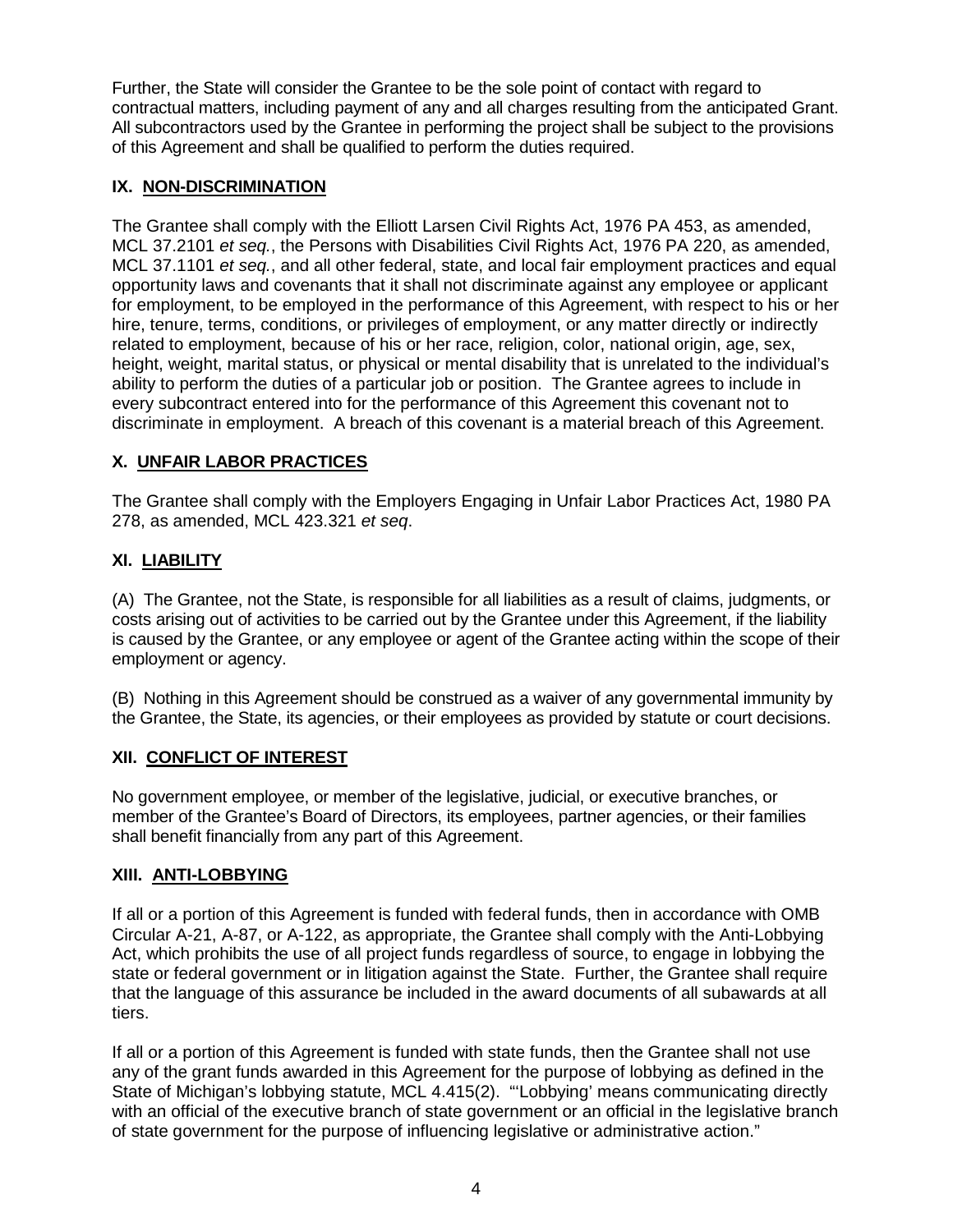The Grantee shall not use any of the grant funds awarded in this Agreement for the purpose of litigation against the State. Further, the Grantee shall require that language of this assurance be included in the award documents of all subawards at all tiers.

# **XIV. DEBARMENT AND SUSPENSION**

By signing this Agreement, the Grantee certifies that it has checked the federal debarment/suspension list at www.SAM.gov to verify that it, its agents, and its subcontractors:

- (1) Are not presently debarred, suspended, proposed for debarment, declared ineligible or voluntarily excluded from covered transactions by any federal department or the state.
- (2) Have not within a three-year period preceding this Agreement been convicted of or had a civil judgment rendered against them for commission of fraud or a criminal offense in connection with obtaining, attempting to obtain, or performing a public (federal, state, or local) transaction or contract under a public transaction, as defined in 45 CFR 1185; violation of federal or state antitrust statutes or commission of embezzlement, theft, forgery, bribery, falsification or destruction of records, making false statements, or receiving stolen property.
- (3) Are not presently indicted or otherwise criminally or civilly charged by a government entity (federal, state, or local) with commission of any of the offenses enumerated in subsection (2).
- (4) Have not within a three-year period preceding this Agreement had one or more public transactions (federal, state, or local) terminated for cause or default.
- (5) Will comply with all applicable requirements of all other state or federal laws, executive orders, regulations, and policies governing this program.

# **XV. AUDIT AND ACCESS TO RECORDS**

The State reserves the right to conduct a programmatic and financial audit of the project, and the State may withhold payment until the audit is satisfactorily completed. The Grantee will be required to maintain all pertinent records and evidence pertaining to this Agreement, including grant and any required matching funds, in accordance with generally accepted accounting principles and other procedures specified by the State. The State or any of its duly authorized representatives must have access, upon reasonable notice, to such books, records, documents, and other evidence for the purpose of inspection, audit, and copying. The Grantee will provide proper facilities for such access and inspection. All records must be maintained for a minimum of five (5) years after the final payment has been issued to the Grantee by the State.

# **XVI INSURANCE**

(A) The Grantee must maintain insurance or self-insurance that will protect it from claims that may arise from the Grantee's actions under this Agreement.

(B) The Grantee must comply with applicable workers' compensation laws while engaging in activities authorized under this Agreement.

# **XVII OTHER SOURCES OF FUNDING**

The Grantee guarantees that any claims for reimbursement made to the State under this Agreement must not be financed by any source other than the State under the terms of this Agreement.

If funding is received through any other source, the Grantee agrees to delete from Grantee's billings, or to immediately refund to the State, the total amount representing such duplication of funding.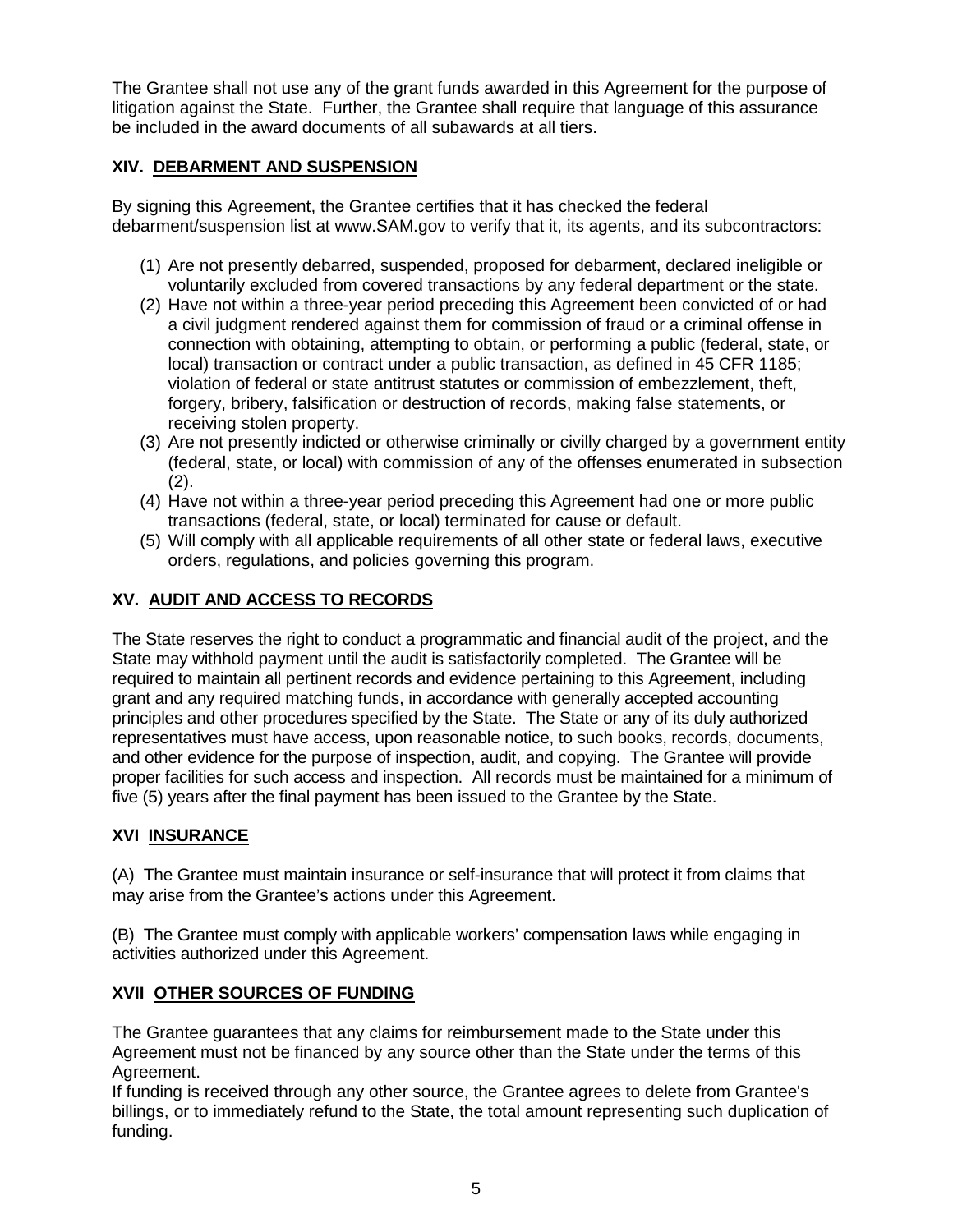# **XVIII COMPENSATION**

(A) A breakdown of costs allowed under this Agreement is identified in Appendix A. The State will pay the Grantee a total amount not to exceed the amount on page one of this Agreement, in accordance with Appendix A, and only for expenses incurred.All other costs necessary to complete the project are the sole responsibility of the Grantee.

(B) Expenses incurred by the Grantee prior to the Start Date or after the End Date of this Agreement are not allowed under the Agreement, unless otherwise specified in Appendix A.

(C) The State will approve payment requests after approval of reports and related documentation as required under this Agreement.

(D) The State reserves the right to request additional information necessary to substantiate payment requests.

(E) Payments under this Agreement may be processed by Electronic Funds Transfer (EFT). The Grantee may register to receive payments by EFT at the Contract & Payment Express Web Site (http://www.cpexpress.state.mi.us).

#### **XIX CLOSEOUT**

(A) A determination of project completion, which may include a site inspection and an audit, shall be made by the State after the Grantee has met any match obligations, satisfactorily completed the activities, and provided products and deliverables described in Appendix A.

(B) Upon issuance of final payment from the State, the Grantee releases the State of all claims against the State arising under this Agreement. Unless otherwise provided in this Agreement or by State law, final payment under this Agreement shall not constitute a waiver of the State's claims against the Grantee.

(C) The Grantee shall immediately refund to the State any payments in excess of the costs allowed by this Agreement.

# **XX CANCELLATION**

This Agreement may be canceled by the State, upon 30 days written notice, due to Executive Order, budgetary reduction, other lack of funding, upon request by the Grantee, or upon mutual agreement by the State and Grantee. The State may honor requests for just and equitable compensation to the Grantee for all satisfactory and eligible work completed under this Agreement up until 30 days after written notice, upon which time all outstanding reports and documents are due to the State and the State will no longer be liable to pay the Grantee for any further charges to the grant.

# **XXI TERMINATION**

- (A) This Agreement may be terminated by the State as follows.
	- (1) Upon 30 days written notice to the Grantee:
		- a. If the Grantee fails to comply with the terms and conditions of the Agreement, or with the requirements of the authorizing legislation cited on page one or the rules promulgated thereunder, or other applicable law or rules.
		- b. If the Grantee knowingly and willingly presents false information to the State for the purpose of obtaining this Agreement or any payment under this Agreement.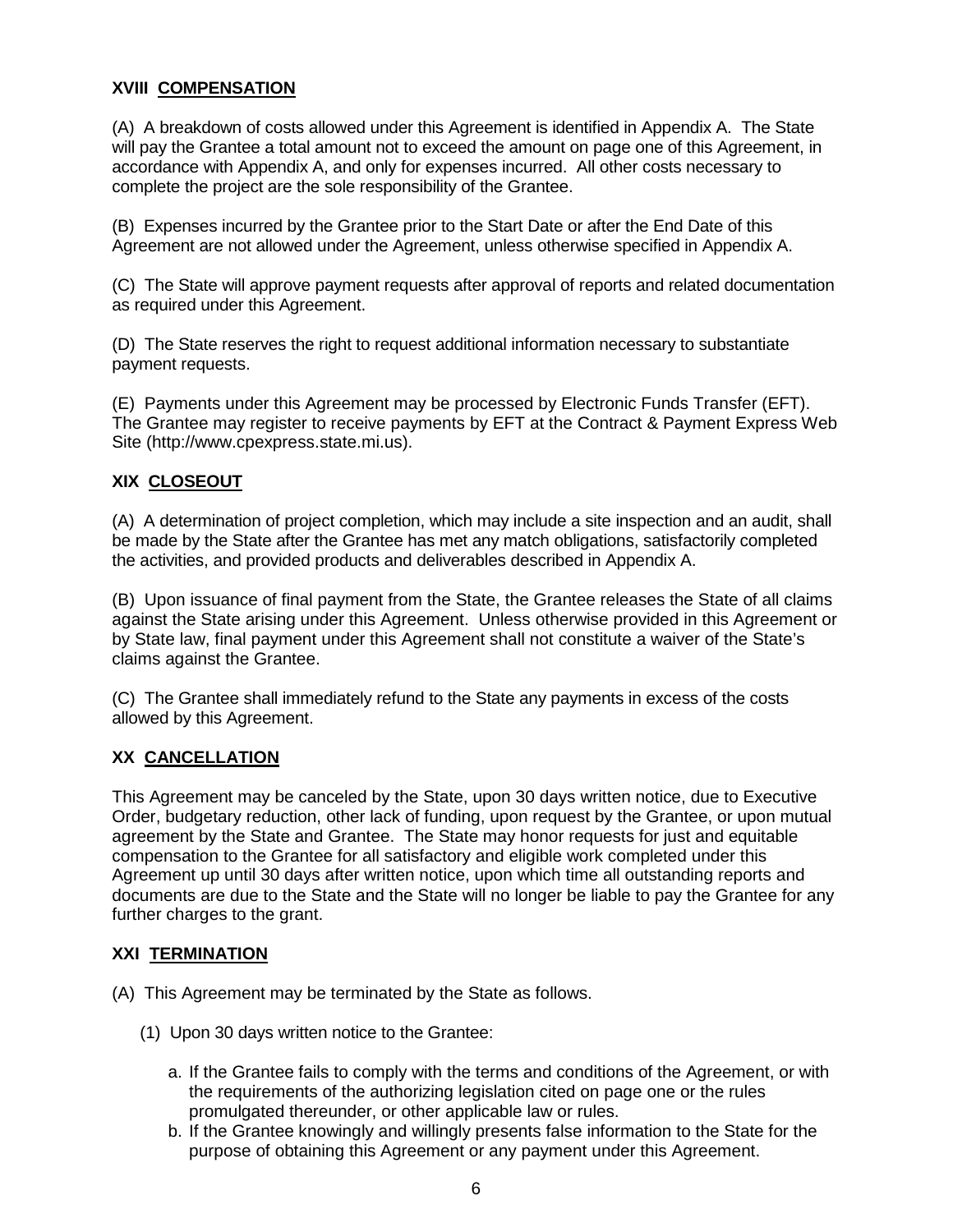- c. If the State finds that the Grantee, or any of the Grantee's agents or representatives, offered or gave gratuities, favors, or gifts of monetary value to any official, employee, or agent of the State in an attempt to secure a subcontract or favorable treatment in awarding, amending, or making any determinations related to the performance of this Agreement.
- d. If the Grantee or any subcontractor, manufacturer, or supplier of the Grantee appears in the register of persons engaging in unfair labor practices that is compiled by the Michigan Department of Licensing and Regulatory Affairs or its successor.
- e. During the 30 day written notice period, the State shall withhold payment for any findings under subparagraphs a through d, above and the Grantee will immediately cease charging to the grant and stop earning match for the project (if applicable).
- (2) Immediately and without further liability to the State if the Grantee, or any agent of the Grantee, or any agent of any subcontract is:
	- a. Convicted of a criminal offense incident to the application for or performance of a State, public, or private contract or subcontract;
	- b. Convicted of a criminal offense, including but not limited to any of the following: embezzlement, theft, forgery, bribery, falsification or destruction of records, receiving stolen property, or attempting to influence a public employee to breach the ethical conduct standards for State of Michigan employees;
	- c. Convicted under State or federal antitrust statutes; or
	- d. Convicted of any other criminal offense that, in the sole discretion of the State, reflects on the Grantee's business integrity.
	- e. Added to the federal or state Suspension and Debarment list.

(B) If a grant is terminated, the State reserves the right to require the Grantee to repay all or a portion of funds received under this Agreement.

# **XXII. IRAN SANCTIONS ACT**

By signing this Agreement the Grantee is certifying that it is not an Iran linked business, and that its contractors are not Iran linked businesses, as defined in MCL 129.312.

# **XXIII. QUALITY ASSURANCE/QUALITY CONTROL**

A project-specific Quality Assurance Project Plan (QAPP) must be submitted to the State in accordance with guidance provided by the DEQ project administrator. Monitoring conducted prior to final DEQ approval of the QAPP will not be reimbursed.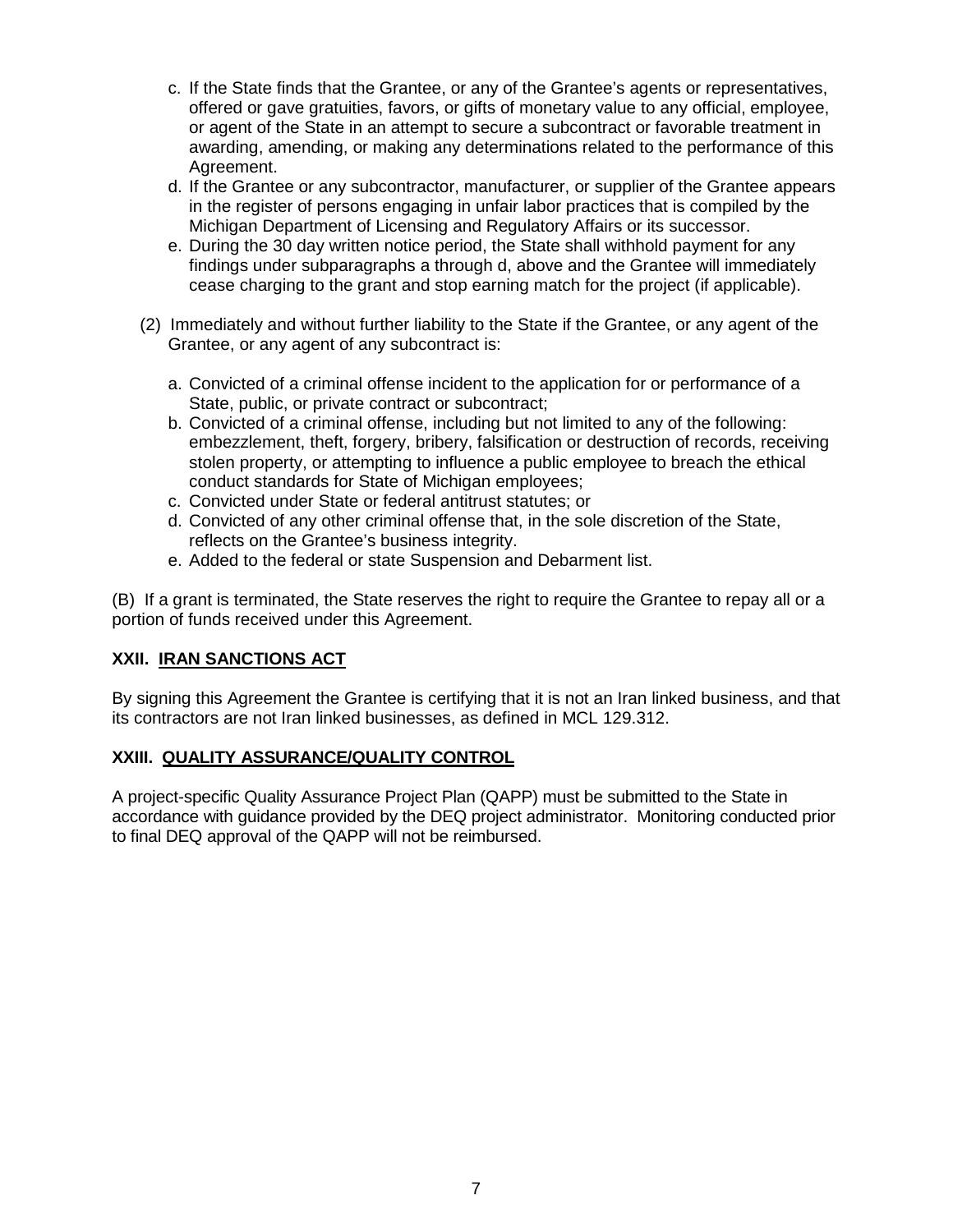# **PROGRAM SPECIFIC SECTION**

# **XXIV. FEDERAL FUNDING REQUIREMENTS**

A maximum of \$ 10,264.00 or .17% of total disbursements is funded with Federal Funding. See Program Funding Section XXV for funding by individual program. By accepting this Agreement, the Grantee agrees to comply with the requirements of the Statutory Authority and the requirements found in the Regulatory Authority found in the Program Funding Section XXV. These regulations include, but are not limited to the following:

(A) The Grantee agrees to fulfill conditions that the Federal Government has imposed on the State as a condition of Federal funding as indicated herein and in all appendices.

(B) The Grantee will comply with the **Hatch Political Activity Act**, as amended, 5 USC §§ 1501-1508, and the Intergovernmental Personnel Act of 1970 as amended by Title (6) of the Civil Service Reform Act, 42 USC § 4728, which states that employees working in programs financed with federal grants may not be a candidate for elective public office in a partisan election, use official authority or influence to affect the result of an election, or influence a state or local officer to provide financial support for a political purpose.

(C) **Payment to Consultants**. USEPA participation in the salary rate (excluding overhead) paid to individual consultants by recipients or by a recipient's contractors or subcontractors shall be limited to the maximum daily rate for a Level IV of the Executive Schedule, to be adjust annually. This limit applies to consultation services of designated individuals with specialized skills who are paid at a daily or hourly rate. As of January 1, 2016, the limit is \$616.54 per day and \$77.07 per hour. This rate does not include transportation and subsistence costs for travel performed (the recipient will pay these in accordance with their normal travel reimbursement practices).

Subrecipients with firms for services which are awarded using the procurement requirements in Subpart D of 2 CFR 200, are not affected by this limitation unless the terms of the Agreement provided the recipient with responsibility for the selection, direction, and control of the individuals who will be providing services under the Agreement at an hourly or daily rate of compensation. See 2 CFR 1500.9.

(D) **Minority Business Enterprises (MBE)/Women's Business Enterprises (WBE) Requirements and Disadvantage Business Enterprise Rule (DBE).** The Grantee agrees to make a good faith effort to include minority-owned and women-owned businesses in bidding processes.

- (E) **Civil Rights.** The Grantee agrees to comply fully with applicable civil rights statues.
- (F) **Subawards.** The Grantee agrees to:
	- (1) Establish all subaward agreements in writing;
	- (2) Ensure that any subawards comply with the standards in Subpart D of 2 CFR 200 and are not used to acquire commercial goods or services for the recipient;
	- (3) Ensure that any subawards are awarded to eligible subrecipients and that proposed subaward costs are necessary, reasonable, and allocable;
	- (4) Ensure that any subawards to 501(c)(4) organizations do not involve lobbying activities;
	- (5) Monitor the performance of their recipients and ensure that they comply with all applicable regulations, statutes, and terms and conditions which flow down in the subaward;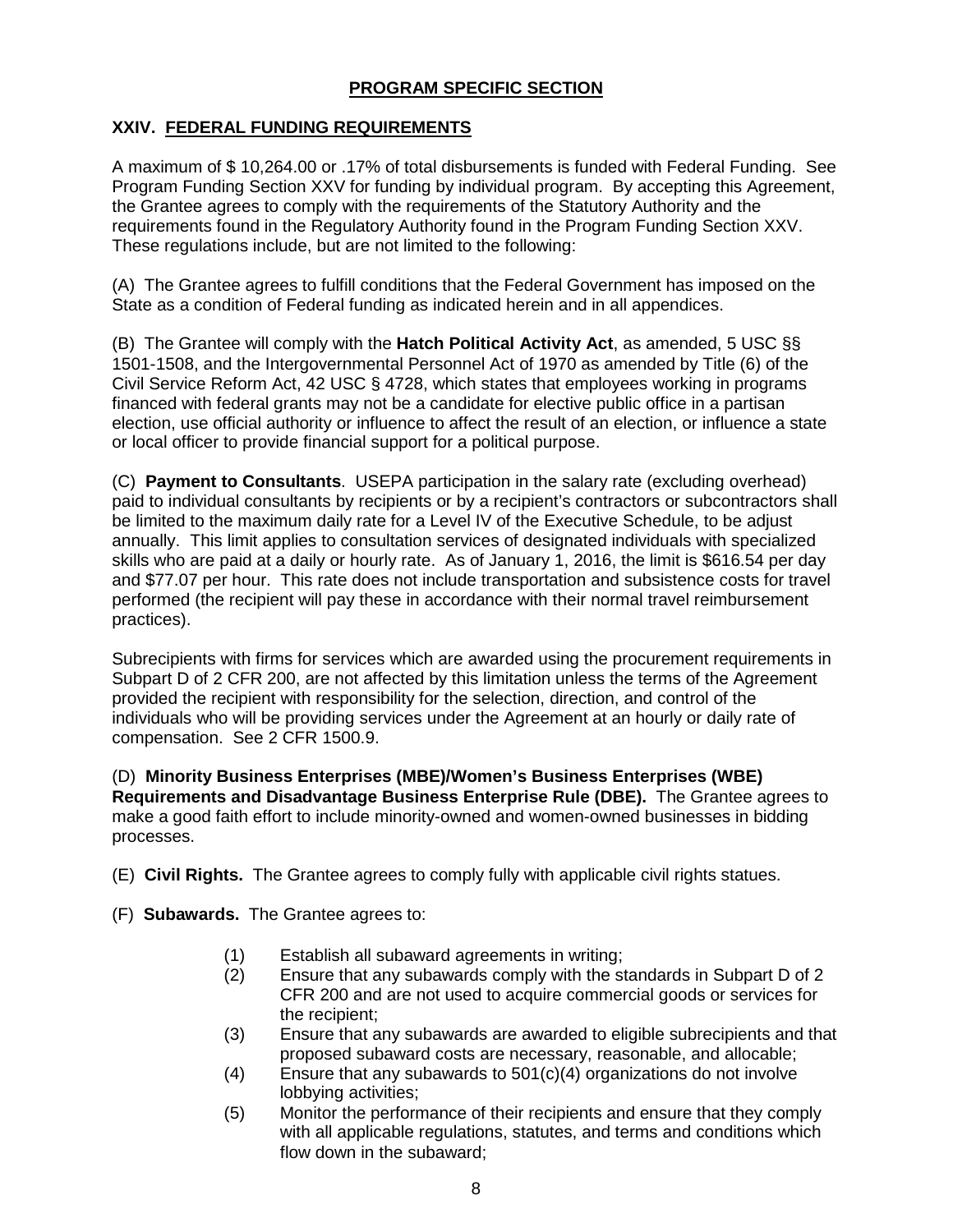- (6) Obtain DEQ's consent before making a subaward to a foreign or international organization, or a subaward to be performed in a foreign country; and
- (7) Obtain approval from DEQ for any new subaward work that is not outlined in the approved work plan.
- (8) Be responsible for selecting its subrecipients and, if applicable, for conducting subaward competitions.

(G) **Single Audit.** Grantees spending \$750,000 or more in federal funds in their fiscal year shall have a single audit performed in compliance with 2 CFR 200,.501(a). This audit must be performed and copies provided to the appropriate agencies within nine months from the end of the grantee's fiscal year or 30 days after receiving the report from the auditors. The Grantee must submit a copy of the Audit Report to the Michigan Department of Environmental Quality at the following address:

> Michigan Department of Environmental Quality Administration Division-Federal Aid Section 525 West Allegan Constitution Hall, 6<sup>th</sup> Floor South Tower Lansing, MI 48909

Or the grantee may also submit the single audit report electronically to the Michigan Department of Treasury website (http://www.michigan.gov/treasury/0,1607,7-121-1751\_31038---.00.html).

It is the responsibility of the Grantee to report the expenditures related to this grant on the Grantee's annual Schedule of Expenditures of Federal Awards.

(H) **Conflict of Interest Notification.** Grantees will contact their DEQ project administrator within 5 days of becoming aware of a conflict of interest. A conflict of interest is an actual or potential situation that undermines or may undermine, the impartiality of an individual or entity because their self-interest conflicts, or may conflict, with their duty and obligations in performing a grant. The term also includes situations that create, or may create, an unfair competitive advantage, or the appearance of such, for an applicant in competing for a grant.

(I) **Copyrighted Material.** In accordance with 2 CFR 200.315, the USEPA has the right to reproduce, publish, use, and authorize others to reproduce, publish, and use copyrighted works or other data developed under this assistance agreement for Federal purposes.

Examples of a Federal purpose include but are not limited to. : (1) Use by the USEPA and other Federal employees for official Government purposes; (2) Use by Federal contractors performing specific tasks for the Government; (3) Publication in USEPA documents provided the document does not disclose trade secrets (e.g. software codes) and the work is properly attributed to the recipient through citation or otherwise; (4) Reproduction of documents for inclusion in Federal depositories; (5) Use by State, tribal and local governments that carry out delegated Federal environmental programs as "co-regulators" or act as official partners with the USEPA to carry out a national environmental program within their jurisdiction; and (6) Limited use by other grantees to carry out Federal grants provided the use is consistent with the terms of the USEPA's authorization to the grantee to use the copyrighted works or other data.

Under Item 6, the grantee acknowledges that USEPA may authorize another grantee(s) to use the copyrighted works or other data developed under this grant as a result of:

- a. The selection of another grantee by USEPA to perform a project that will involve the use of the copyrighted works or other data or;
- b. Termination or expiration of this agreement.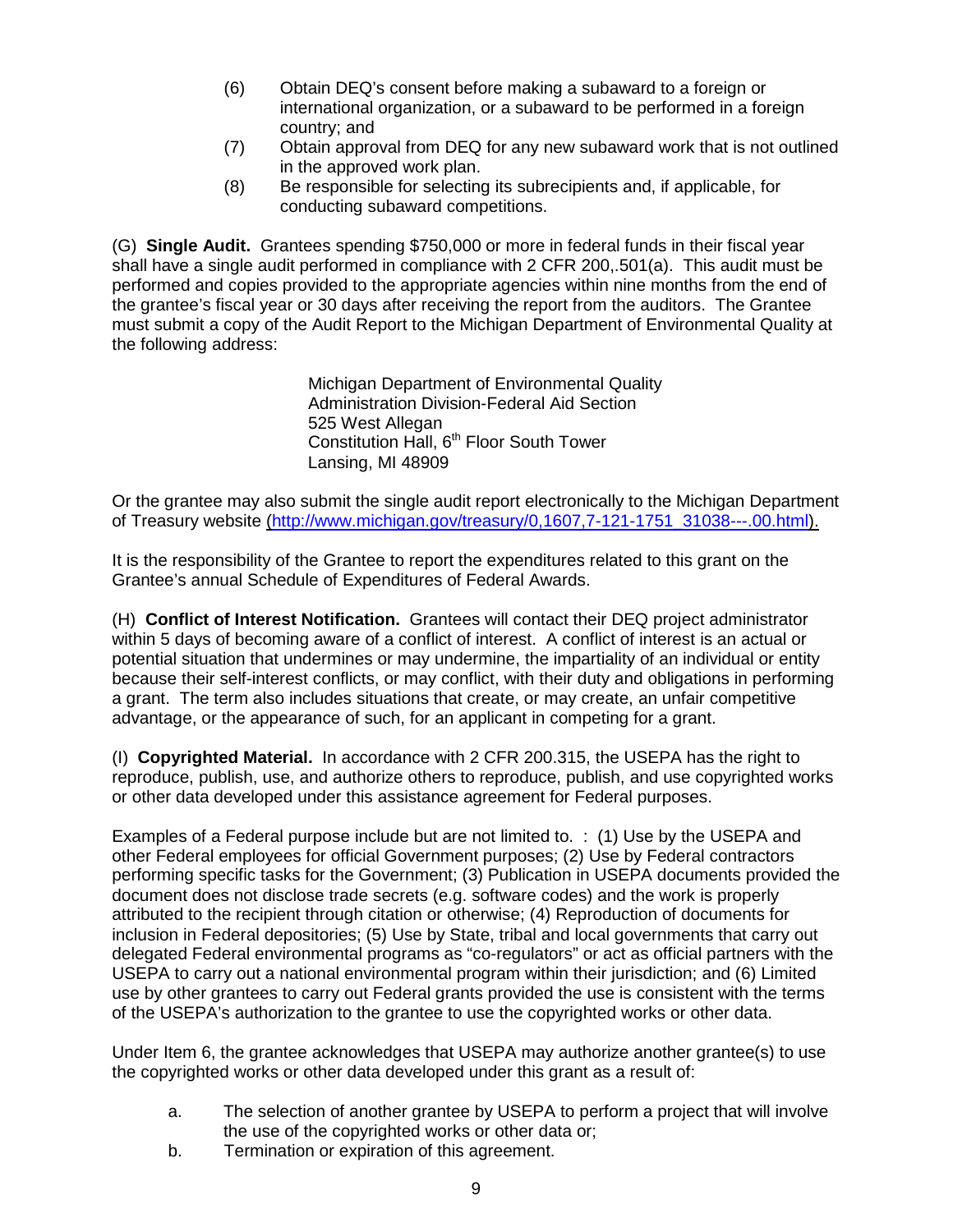In addition, USEPA may authorize another grantee to use copyrighted works or other data developed with Agency funds provided under this grant to perform another grant when such use promotes efficient and effective use of Federal grant funds.

(J) **Electronic and Information Technology Accessibility.** Grantees developing electronic and information technology products, which includes but is not limited to information kiosks and World Wide Websites, must meet accommodation standards in Section 508 of the Rehabilitation Act, 36 CFR Part 1194, unless such causes undue hardship to the entity involved.

(K) **Drug-Free Workplace.** The recipient organization of this USEPA assistance agreement must make an ongoing, good faith effort to maintain a drug-free workplace pursuant to the specific requirements set forth in Title 2 CFR Part 1536 Subpart B. Additionally, in accordance with these regulations, the recipient organization must identify all known workplaces under its federal awards, and keep this information on file during the performance of the award.

(L) **Hotel-Motel Fire Safety.** Pursuant to 15 USC 2225a, the recipient agrees to ensure that all space for conferences, meetings, conventions or training seminars funded in whole or in part with federal funds complies with the protection and control guidelines of the Hotel and Motel Fire Safety Act (PL 101-391, as amended). Recipients may search the Hotel-Motel National Master List at http://www.usfa.dhs.gov/applications/hotel/ to see if a property is in compliance.

(M) **Recycled Paper.** When directed to provide paper documents, the recipient agrees to use recycled paper and double sided printing for all reports which are prepared as a part of this agreement and delivered to the USEPA. This requirement does not apply to reports prepared on forms supplied by the USEPA, or to Standard Forms, which are printed on recycled paper and are available through the General Services Administration.

(N) **Procurement of Recycled Products.** Consistent with goals of Section 6002 of RCRA (42 U.S.C. 6962), State and local institutions of higher education, hospitals and non-profit organization recipients agree to give preference in procurement programs to the purchase of specific products containing recycled materials as identified in 40 CFR Part 247.

Consistent with section 6002 of RCRA (42 U.S.C. 6962) and 2 CFR 200.322, State agencies or agencies of a political subdivision of a State and its contractors are required to purchase certain items made from recycled materials, as identified in 40 CFR Part 247, when the purchase price exceeds \$10,000 during the course of a fiscal year or where the quantity of such items acquired in the course of the preceding fiscal year was \$10,000 or more. Pursuant to 40 CFR 247.2 (d), the recipient may decide not to procure such items if they are not reasonably available in a reasonable period of time; fail to meet reasonable performance standards; or are only available at an unreasonable price.

(O) **Trafficking.** Grantees, contractors, and subcontractors may not engage in severe forms of trafficking in persons, procure a commercial sex act, or use forced labor in the performance of the grant or subcontracts.

# (P) **Acknowledgement Requirements for Non-Office of Research Development**

**Assistance Agreements.** The Grantee agrees that any reports, documents, publications, or other materials developed for public distribution supported by this assistance agreement shall contain the following statement: "This project has been funded wholly or in part by the United States Environmental Protection Agency under assistance agreement FS975487-15 to DEQ. The contents of this document do not necessarily reflect the views and policies of the Environmental Protection Agency, nor does the EPA endorse trade names or recommend the use of commercial products mentioned in this document."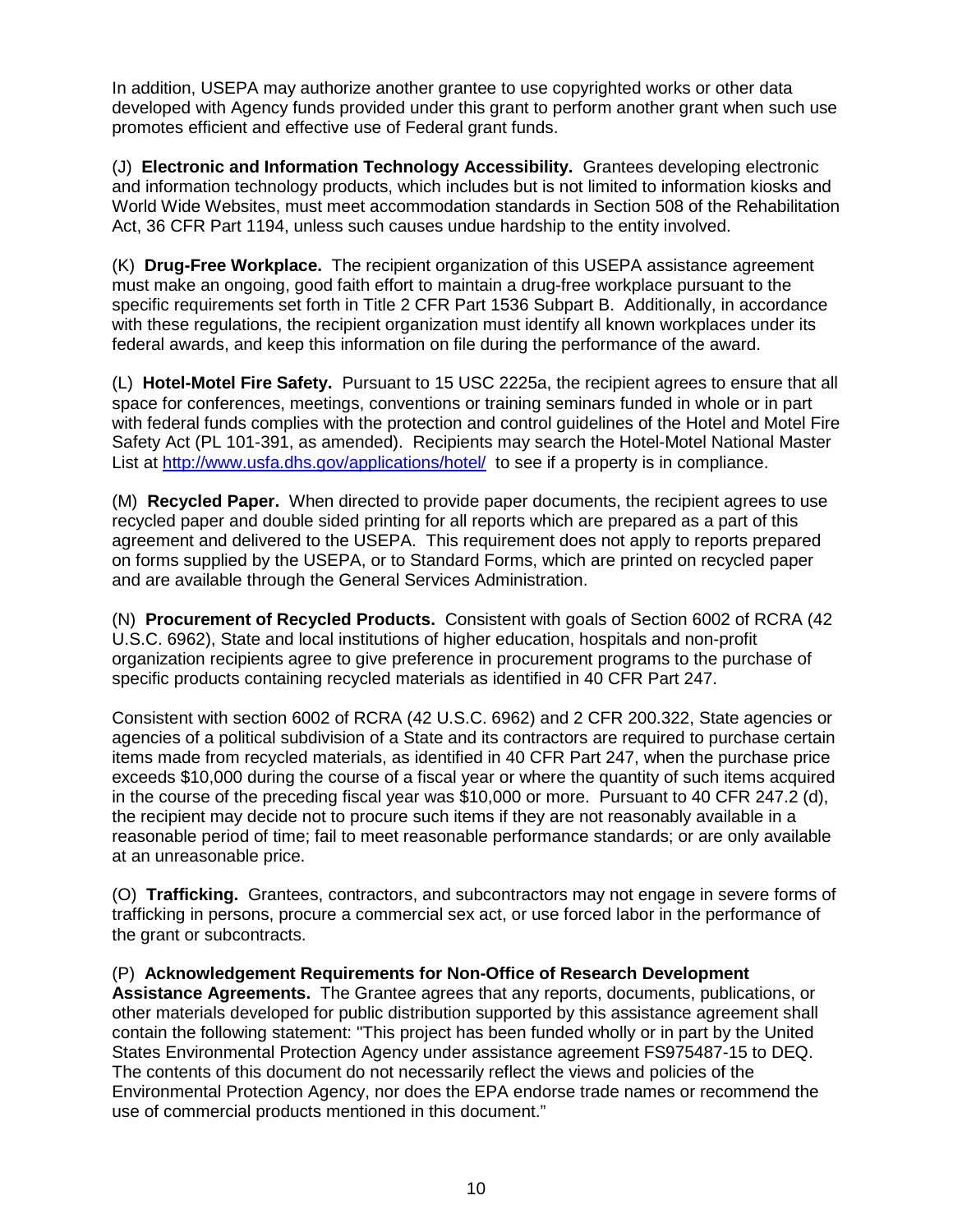#### **XXV PROGRAM FUNDING**

Program A - Noncommunity (Type II) Public Drinking Water Supply:

- 1. Standard/Operator Assistance Amount \$ 35,988.00; Funding Source: State Restricted for Standard; Amount \$ 35,988.00; Federal Funding for Operator Assistance; Amount \$ 0.00. The Catalog of Federal Domestic Assistance (CFDA) title is "State Drinking Water Revolving Loan Fund Program", and the CFDA number is 66.468. The Federal Grant Number is FS975487-15 and the grant is funded with Federal funds from the EPA awarded in 2016. By accepting this Agreement, the grantee agrees to comply with the requirements of the Safe Drinking Water Act, Sec. 1419(d) Amended 1996, PL 104-182 and the requirements found in the regulatory authority 40 CFR PART 31.
- 2. Capacity Development Amount \$ 450.00; Funding Source: Federal Funding. The Catalog of Federal Domestic Assistance (CFDA) title is "State Drinking Water Revolving Loan Fund Program", and the CFDA number is 66.468. The Federal Grant Number is FS975487-15 and the grant is funded with Federal funds from the EPA awarded in 2016. By accepting this Agreement, the grantee agrees to comply with the requirements of the Safe Drinking Water Act, Sec. 1419(d) Amended 1996, PL 104-182 and the requirements found in the regulatory authority 40 CFR PART 31.& 35, subpart L.
- 3. Source Water Assessment Amount \$ 800.00; Funding Source: Federal Funding. The Catalog of Federal Domestic Assistance (CFDA) title is "State Drinking Water Revolving Loan Fund Program", and the CFDA number is 66.468. The Federal Grant Number is FS975487-15 and the grant is funded with Federal funds from the EPA awarded in 2016. By accepting this contract, the grantee agrees to comply with the requirements of the Safe Drinking Water Act, Sec. 1419(d) Amended 1996, PL 104-182 and the requirements found in the regulatory authority 40 CFR PART 31.& 35, subpart L.

Program B - Drinking Water Long-Term Monitoring:

Amount \$ 3,500.00; Funding Source: State Restricted

Program C - Great Lakes Beach Monitoring:

Amount \$ 9,014.00; Funding Source: Federal Funding. The Catalog of Federal Domestic Assistance (CFDA) title is "Beach Monitoring and Notification Program Grant", and the CFDA number is 66.472. The Federal Grant Number is CU-00E99307-0 and the grant is funded with Federal Funds from the EPA awarded in 2016. By accepting this Agreement, the grantee agrees to comply with the requirements of the Beaches Environmental Assessment and Coastal Health Act of 2000, PL 106-284 and the requirements found in the regulatory authority 40 CFR PART 31.

Program D - Public Swimming Pools:

Amount \$ 2,695.00; Funding Source: State Restricted

Program E - Septage Waste:

Amount \$ 1,350.00; Funding Source: State Restricted

Program H - Campgrounds:

Amount \$ 575.00; Funding Source: State Restricted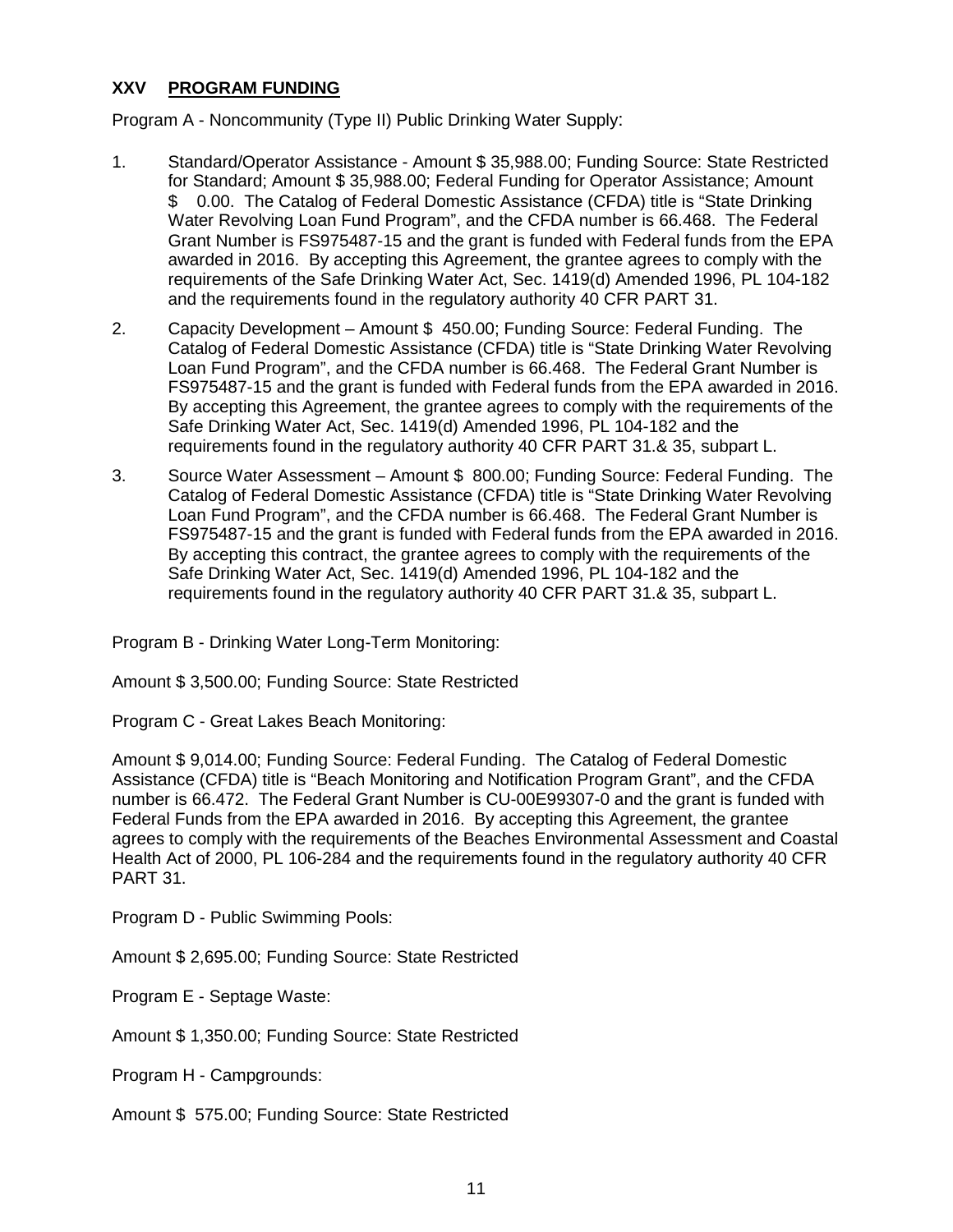Program I - Medical Waste:

Amount \$ 5,000.00; Funding Source: State Restricted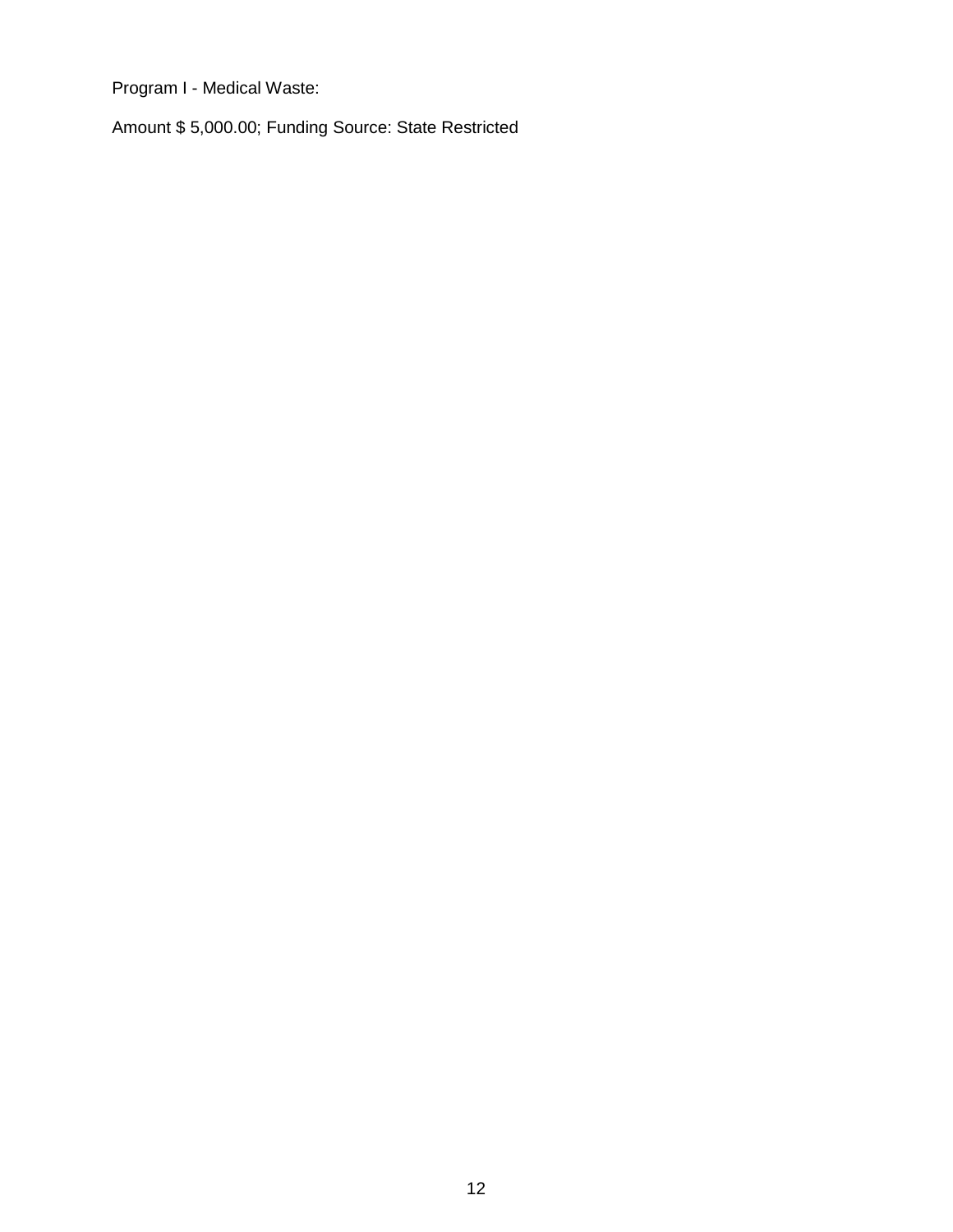# **PROJECT-SPECIFIC REQUIREMENTS – APPENDIX A**

Title to equipment or other nonexpendable personal property supported in whole or in part by the State with categorical funding and having a unit acquisition cost of less than \$5,000 shall vest with the Grantee upon acquisition. The State reserves the right to retain or transfer the title to all items of equipment and nonexpendable personal property having a unit acquisition cost of \$5,000 or more to the extent that it is determined that the State's proportionate interest in such equipment and personal property supports such retention or transfer of title.

The Grantee, if a Local Health Department, shall comply with the local public health accreditation standards and follow the accreditation process and schedule established by the Michigan Department of Health and Human Services (MDHHS) to achieve full accreditation status. A Grantee designated as "not accredited" may have their State allocations reduced for costs incurred in the assurance of service delivery.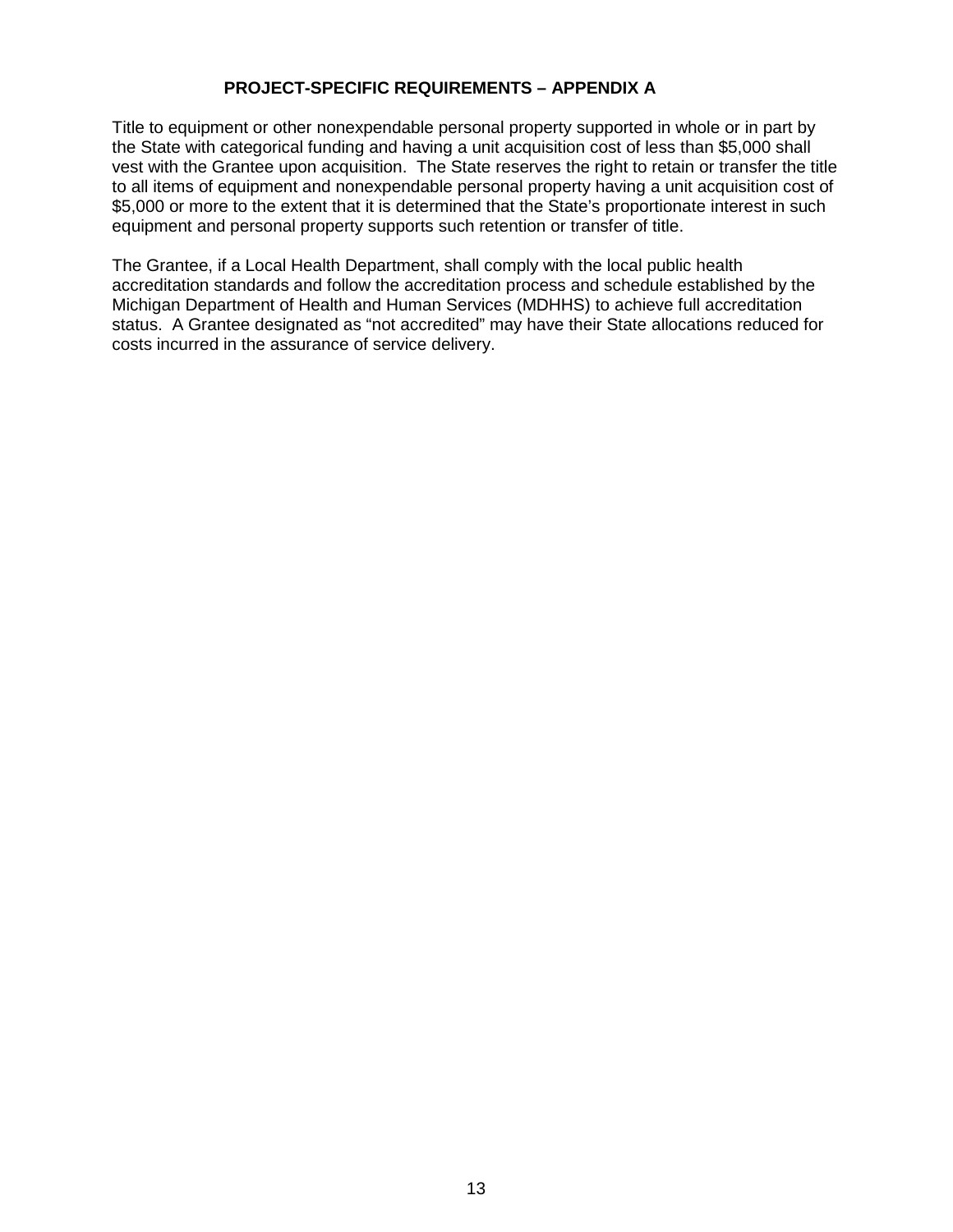| <b>MICHIGAN DEPARTMENT OF ENVIRONMENTAL QUALITY</b>                |              |                       |            |                                            |           |            |                      |                       |
|--------------------------------------------------------------------|--------------|-----------------------|------------|--------------------------------------------|-----------|------------|----------------------|-----------------------|
| OFFICE OF DRINKING WATER AND MUNICIPAL ASSISTANCE                  |              |                       |            |                                            |           |            |                      |                       |
| <b>LOCAL HEALTH DEPARTMENT GRANT AGREEMENTS FUNDING BY PROGRAM</b> |              |                       |            |                                            |           |            |                      |                       |
|                                                                    |              |                       |            | OCTOBER 1, 2016 THROUGH SEPTEMBER 30, 2017 |           |            |                      |                       |
|                                                                    |              |                       |            |                                            |           |            |                      |                       |
| <b>Local Health Department</b>                                     | Program A    | Program B             | Program C  | Program D                                  | Program E | Program H  | Program I            | <b>Total Contract</b> |
|                                                                    | NonCommunity | <b>Drinking Water</b> | Beach      |                                            |           |            |                      |                       |
|                                                                    | Water        | Monitoring            | Monitoring | Swimming Pools                             | Septage   | Campground | <b>Medical Waste</b> |                       |
| Allegan County LHD                                                 | \$49,915     | \$4,000               | \$5,000    | \$2,795                                    | \$1,380   | \$750      | \$0                  | \$63,840              |
| Barry-Eaton Distric LHD                                            | \$51,161     | \$3,500               | \$0        | \$2,305                                    | \$1,130   | \$800      | \$5,000              | \$63,896              |
| <b>Bay County LHD</b>                                              | \$2,216      | \$0                   | \$5,000    | \$1,620                                    | \$500     | \$200      | \$0                  | \$9,536               |
| Benzie-Leelanau District LHD                                       | \$42,636     | \$800                 | \$0        | \$1,270                                    | \$3,050   | \$750      | \$0                  | \$48,506              |
| <b>Berrien County LHD</b>                                          | \$26,991     | \$3,000               | \$9,323    | \$5,500                                    | \$1,900   | \$450      | \$0                  | \$47,164              |
| Branch-Hillsdale-St Joseph District LHD                            | \$51,817     | \$1,400               | \$0        | \$1,225                                    | \$2,310   | \$1,550    | \$5,000              | \$63,302              |
| Calhoun County LHD                                                 | \$34,377     | \$2,600               | \$0        | \$2,245                                    | \$0       | \$325      | \$0                  | \$39,547              |
| Central Michigan District LHD                                      | \$121,458    | \$3,000               | \$8,706    | \$2,710                                    | \$6,080   | \$2,400    | \$0                  | \$144,354             |
| Chippewa County LHD                                                | \$22,088     | \$0                   | \$6,853    | \$1,080                                    | \$3,180   | \$650      | \$0                  | \$33,851              |
| Delta-Menominee District LHD                                       | \$20,070     | \$0                   | \$5,000    | \$700                                      | \$3,730   | \$575      | \$0                  | \$30,075              |
| City of Detroit - Dept. of Health & Wellness                       | \$0          | \$0                   | \$2,500    | \$2,860                                    | \$0       | \$0        | \$0                  | \$5,360               |
| Dickinson-Iron District LHD                                        | \$9,271      | \$50                  | \$0        | \$580                                      | \$730     | \$600      | \$0                  | \$11,231              |
| District Health Department No. 2                                   | \$56,761     | \$4,500               | \$10,558   | \$940                                      | \$3,350   | \$1,475    | \$0                  | \$77,584              |
| District Health Department No. 4                                   | \$55,749     | \$2,500               | \$8,706    | \$3,005                                    | \$6,410   | \$1,500    | \$0                  | \$77,870              |
| District Health Department No. 10                                  | \$170,358    | \$4,200               | \$11,485   | \$5,155                                    | \$12,340  | \$6,150    | \$5,000              | \$214,688             |
| Genesee County LHD                                                 | \$85,074     | \$500                 | \$0        | \$4,845                                    | \$0       | \$225      | \$0                  | \$90,644              |
| <b>Grand Traverse County LHD</b>                                   | \$29.729     | \$900                 | \$0        | \$3,000                                    | \$500     | \$525      | \$0                  | \$34,654              |
| <b>Huron County LHD</b>                                            | \$17,770     | \$400                 | \$9,014    | \$790                                      | \$1,400   | \$700      | \$0                  | \$30,074              |
| Ingham County LHD                                                  | \$24,535     | \$700                 | \$0        | \$5,370                                    | \$0       | \$250      | \$0                  | \$30,855              |
| Ionia County LHD                                                   | \$23,765     | \$500                 | \$0        | \$520                                      | \$100     | \$250      | \$0                  | \$25,135              |
| Jackson County LHD                                                 | \$44,238     | \$800                 | \$0        | \$1,630                                    | \$900     | \$775      | \$0                  | \$48,343              |
| County of Kalamazoo - Human Svcs Dept.                             | \$37,306     | \$3,700               | \$0        | \$5,580                                    | \$0       | \$225      | \$0                  | \$46,811              |
| Kent County LHD                                                    | \$69,381     | \$1,900               | \$0        | \$11,155                                   | \$0       | \$500      | \$10,000             | \$92,936              |
| Lapeer County LHD                                                  | \$45,253     | \$0                   | \$0        | \$875                                      | \$0       | \$500      | \$0                  | \$46,628              |
| Lenawee County LHD                                                 | \$33,724     | \$500                 | \$0        | \$865                                      | \$1,360   | \$450      | \$0                  | \$36,899              |
| Livingston County LHD                                              | \$105,154    | \$10,400              | \$0        | \$1,805                                    | \$1,200   | \$250      | \$5,000              | \$123,809             |
| Luce-Mackinac-Alger-Schoolcraft District                           | \$48,215     | \$50                  | \$5,000    | \$2,230                                    | \$2,170   | \$1,775    | \$0                  | \$59,440              |
| Macomb County LHD                                                  | \$21,029     | \$600                 | \$5,000    | \$11,140                                   | \$850     | \$100      | \$0                  | \$38,719              |
| Marquette County LHD                                               | \$12,394     | \$100                 | \$0        | \$1,270                                    | \$830     | \$450      | \$0                  | \$15,044              |
| Marquette, City of                                                 | \$0          | \$0                   | \$5,000    | \$0                                        | \$0       | \$0        | \$0                  | \$5,000               |
| Mid-Michigan District LHD                                          | \$63,604     | \$2,000               | \$0        | \$1,570                                    | \$5,720   | \$800      | \$5,000              | \$78,694              |
| <b>Midland County LHD</b>                                          | \$7,171      | \$800                 | \$0        | \$1,420                                    | \$450     | \$200      | \$0                  | \$10,041              |
| Monroe County LHD                                                  | \$18,896     | \$500                 | \$5,000    | \$2,045                                    | \$2,800   | \$450      | \$0                  | \$29,691              |
| Muskegon County LHD                                                | \$37,238     | \$3,500               | \$9,014    | \$2,695                                    | \$1,350   | \$575      | \$5,000              | \$59,372              |
| Northwest Michigan Community                                       | \$96,071     | \$6,500               | \$14,573   | \$5,560                                    | \$8,250   | \$1,300    | \$0                  | \$132,254             |
| Oakland County LHD                                                 | \$162,573    | \$35,000              | \$0        | \$30,000                                   | \$3,400   | \$525      | \$25,000             | \$256,498             |
| Ottawa County LHD                                                  | \$41,906     | \$900                 | \$7,779    | \$6,300                                    | \$1,750   | \$525      | \$0                  | \$59,160              |
| Saginaw County LHD                                                 | \$7,306      | \$500                 | \$0        | \$3,270                                    | \$1,830   | \$200      | \$0                  | \$13,106              |
| Saint Clair County LHD                                             | \$16,091     | \$0                   | \$9,632    | \$2,080                                    | \$1,130   | \$350      | \$0                  | \$29,283              |
| Sanilac County LHD                                                 | \$14,360     | \$200                 | \$5,000    | \$310                                      | \$0       | \$300      | \$0                  | \$20,170              |
| Shiawassee County LHD                                              | \$29,442     | \$3,500               | \$0        | \$580                                      | \$830     | \$200      | \$0                  | \$34,552              |
| <b>Tuscola County LHD</b>                                          | \$16,577     | \$1,100               | \$0        | \$310                                      | \$150     | \$225      | \$0                  | \$18,362              |
| Van Buren-Cass District LHD                                        | \$45,216     | \$0                   | \$5,000    | \$2,245                                    | \$2,310   | \$1,550    | \$0                  | \$56,321              |
| Washtenaw County LHD                                               | \$53,691     | \$3,200               | \$0        | \$9,670                                    | \$600     | \$275      | \$0                  | \$67,436              |
| Watershed Ctr - Grand Traverse Bay                                 | \$0          | \$0                   | \$9,014    | \$0                                        | \$0       | \$0        | \$0                  | \$9,014               |
| Wayne County LHD                                                   | \$2,518      | \$0                   | \$2,500    | \$17,000                                   | \$1,600   | \$150      | \$0                  | \$23,768              |
| Western UP District                                                | \$21,495     | \$150                 | \$8,397    | \$1,060                                    | \$800     | \$925      | \$0                  | \$32,827              |
|                                                                    | \$1,946,589  | \$108,450             | \$173,054  | \$171,180                                  | \$88,370  | \$33,700   | \$65,000             |                       |
|                                                                    |              |                       |            |                                            |           |            |                      |                       |
| <b>FY17 Total</b>                                                  |              |                       |            |                                            |           |            |                      | \$2,586,343           |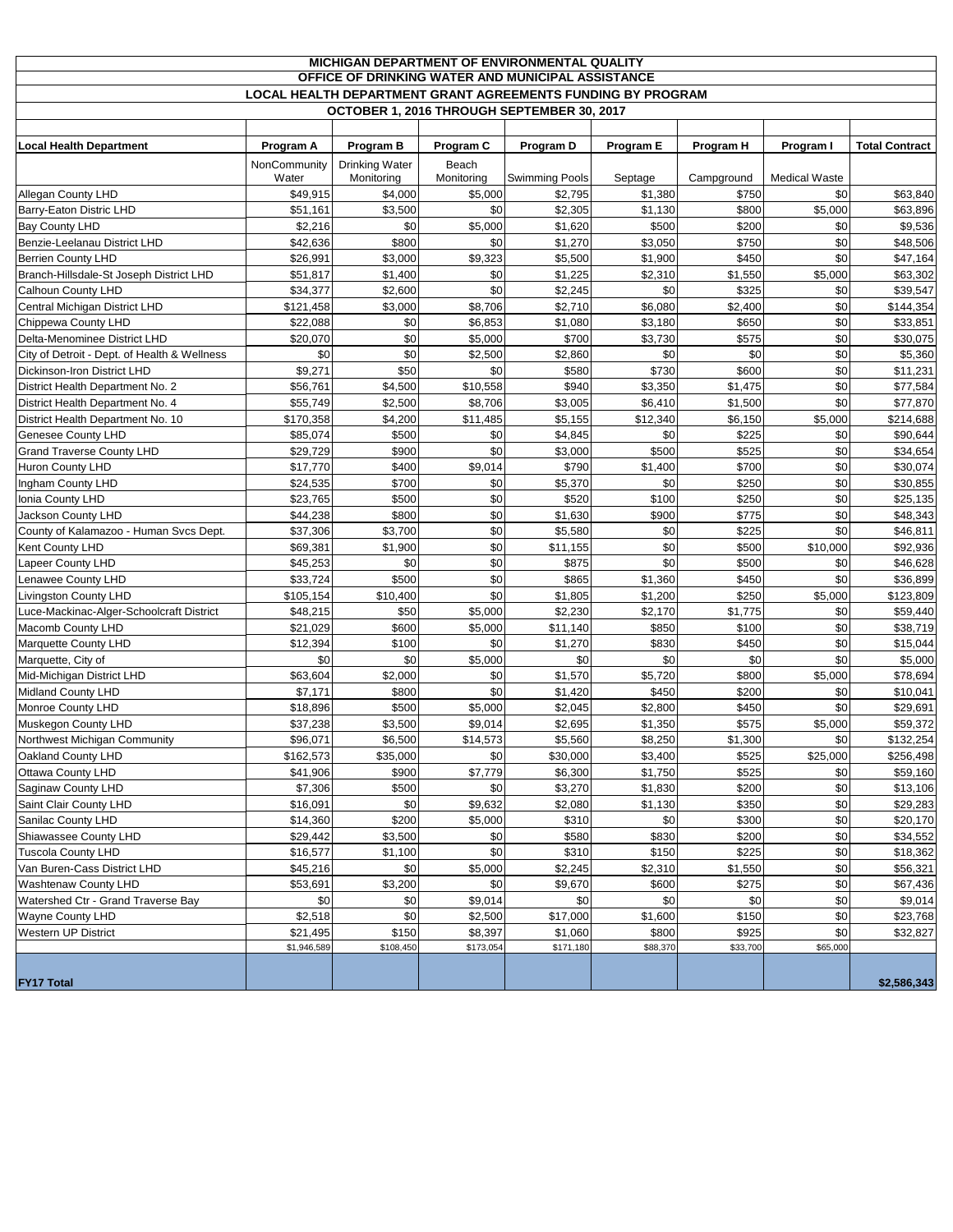# **MICHIGAN DEPARTMENT OF ENVIRONMENTAL QUALITY OFFICE OF DRINKING WATER AND MUNICIPAL ASSISTANCE NONCOMMUNITY (TYPE II) PUBLIC DRINKING WATER SUPPLY PROGRAM PROGRAM A OCTOBER 1, 2016 THROUGH SEPTEMBER 30, 2017**

# **A. Statement of Purpose**

This agreement is intended to establish responsibilities for both the Grantee and the State of Michigan (State) in the conduct of complete noncommunity water supply program services required under the Safe Drinking Water Act, 1976 PA 399, as amended, and the Administrative Rules, hereinafter referred to as "Act 399."

# **B. Program Budget and Agreement Amount**

The Grantee will be paid on a quarterly basis for work in the noncommunity drinking water program. The agreement amount maximum is provided in the *Program A Allocation Schedule*. All requests for payment must be submitted by the Grantee to the State as described in *F. Reimbursement Schedule*.

# **C. Requirements-Grantee**

The Grantee shall perform the following services, including but not limited to:

- 1. Conduct sanitary surveys, issue water well permits, and have inspections for compliance or enforcement purposes performed by qualified individuals classified as sanitarians or equivalent.
- 2. Assign one individual to be responsible for operational training and reporting aspects of this agreement and to coordinate communication with the assigned State staff.
- 3. Maintain a current inventory of all noncommunity public water supplies within its jurisdiction using the WaterTrack (WT) data system and revised total coliform rule tracking required for federal reporting.
- 4. Provide program oversight for required water quality monitoring and reporting at noncommunity public water supplies in accordance with Act 399. The water supply owner shall be advised of the applicable monitoring requirements at the time of completion of a sanitary survey, final approval of a water well permit, or the effective date of the requirement. Notices of violation of required monitoring, maximum contaminant level (MCL) violations, or the occurrence of unregulated compounds shall be provided to the owner and the State in a timely manner. Notices of violation shall include the contaminant, public health effects information, specific precautionary measures, and public notice requirements, where applicable, as required in Act 399.
- 5. Ensure that repeat samples are collected promptly where initial sample results indicate a potential violation of state drinking water standards; or where the sample analyses are unreliable due to overgrowth, excessive transit time, or where the presence of organic chemical contamination is indicated.
- 6. All noncommunity water supplies shall undergo a sanitary survey at least once every five years in accordance with the procedures and regulations established by the State. An accurate and complete sanitary survey form, water well record where available, and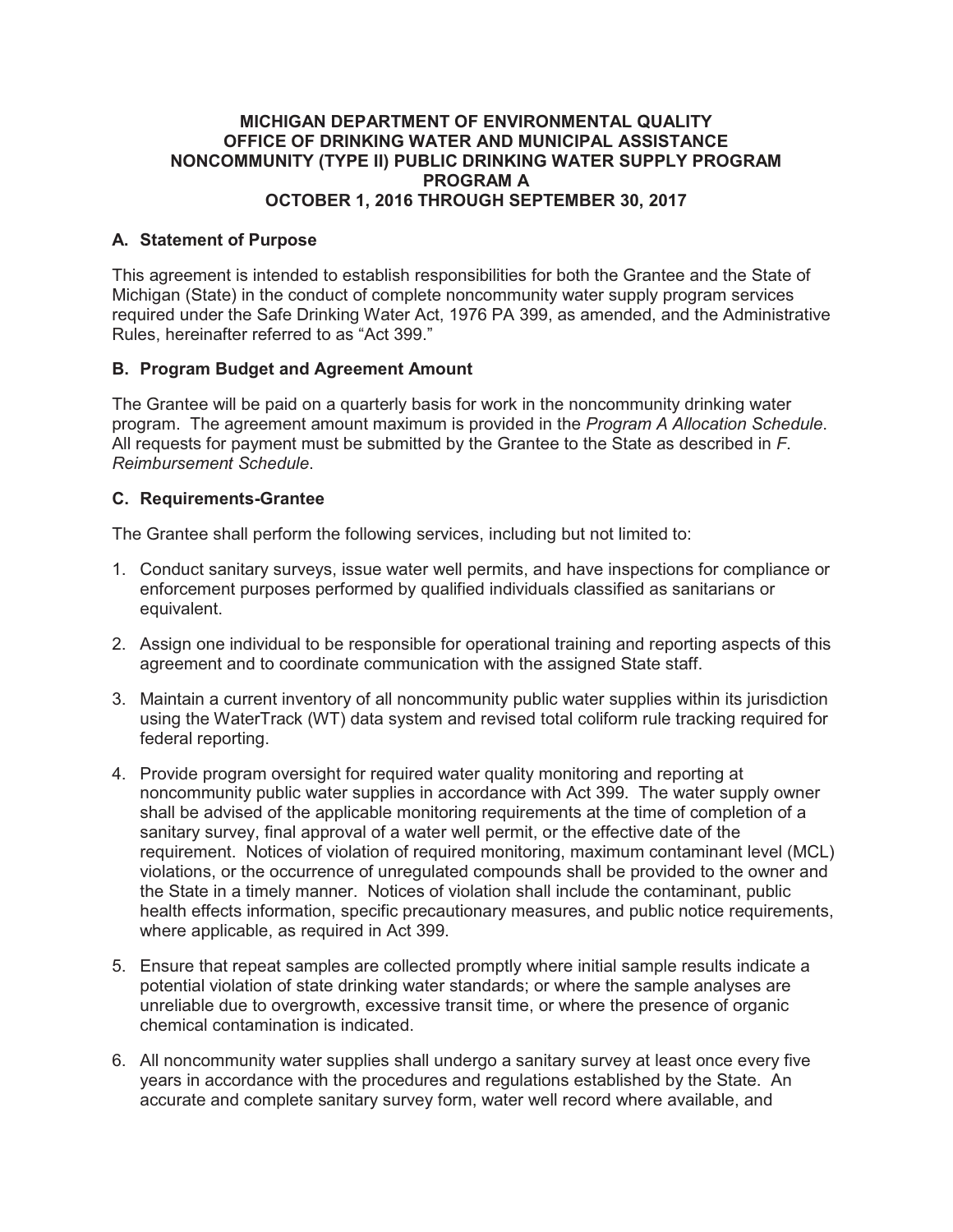transmittal letter to the owner outlining compliance status and monitoring requirements shall be considered a completed sanitary survey as required in Act 399. Upon completion, all sanitary survey and well record data is required to be entered into the program database.

- 7. Provide a notification to the owners of a noncommunity public water supply found to be in noncompliance that includes the deficient items, outlines corrective action, establishes a specific time schedule for making corrections, and establishes an appropriate monitoring schedule, interim precautionary measures, or public notice requirements, where applicable.
- 8. Conduct a reinspection within 10 days of the expiration date of the compliance schedule to ensure that all violations have been corrected, and provide documentation of the results of the reinspection to the owner. If compliance has not been achieved, initiate enforcement in accordance with procedures established by the State.
- 9. Consult with the State in situations where the noncommunity public water supply provides treatment for public health purposes, utilizes a surface water source, or is found to be providing water that exceeds an MCL or contains unregulated organic compounds. Assist treatment operators, review operation reports, and conduct surveillance visits as required.
- 10. Take prompt action to protect the public health and pursue compliance with applicable construction, public notice, and water quality standards when an inspection establishes that sewage, surface water, chemicals, or other serious contamination can gain entrance into the noncommunity public water supply; when there is a confirmed MCL violation; or when a Level 2 Assessment is required at a noncommunity water supply.
- 11. Review permit applications and issue permits prior to the construction of any new or altered noncommunity water well(s) as required in Act 399 and in accordance with procedures established by the State. Noncommunity well permits shall be issued on forms provided by the State.
- 12. Complete a review of the Capacity Development Application to determine if each new nontransient noncommunity water system (NTNCWS) demonstrates adequate technical, managerial, and financial capacity in accordance with procedures established by the State prior to authorizing construction of the water system. Withhold the construction permit if the owner does not demonstrate adequate capacity in accordance with procedures established by the State.
- 13. Perform at least one post-construction inspection of all new noncommunity water wells for which a permit has been issued. Final inspection and authorization for use of the noncommunity public water supply by the public shall be accomplished in accordance with Act 399 and procedures established by the State.
- 14. Provide the well owner with notification of the results of the final inspection report and status of compliance and establish the appropriate future monitoring schedule as required in Act 399.
- 15. Obtain requests for deviations from suppliers of water where necessary and evaluate and approve or deny deviations prior to the construction in accordance with procedures established by the State and as required in Act 399.
- 16. Provide technical assistance and program oversight to noncommunity water supply owners and technical assistance to certified operators of noncommunity systems to maintain compliance with operator certification requirements where applicable.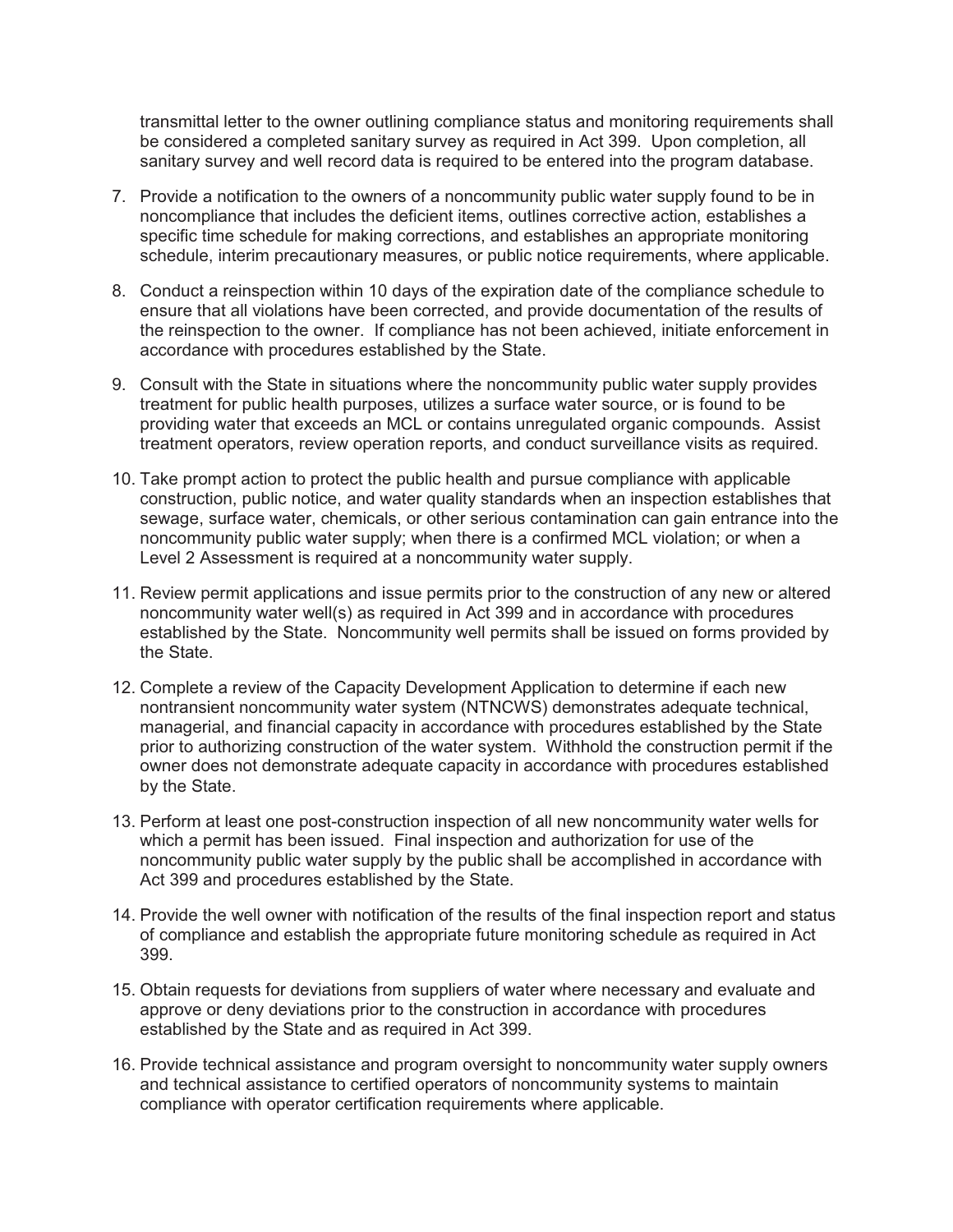- 17. Local entities interested in providing continuing education for certified operators shall:
	- a. Obtain initial prior approval from the State.
	- b. Use the State prepared training modules.
	- c. Distribute and collect evaluation forms from the operators at each session.
	- d. Submit the evaluation forms and participant rosters to the State after each training session is completed.
- 18. Maintain appropriate noncommunity program records, including sanitary surveys, water well permits, records of water sampling, and correspondence as required in Act 399. Maintain individual noncommunity public water supply files indexed according to water supply serial number for each inventoried noncommunity water supply.
- 19. Maintain records for reporting water quality monitoring violations, sanitary survey inspections and compliance status, issuance of water well permits, MCL violations, and issuance of public notices. Requests for payment shall be submitted upon completion of violation determinations and required WT data entry no later than 15 days following the end of the quarter.
- 20. Notify noncommunity public water supply owners regarding monitoring requirements that includes language clearly stating that they may use any certified drinking water laboratory, including the DEQ laboratory, for compliance monitoring.
- 21. Local entities interested in performing Source Water Assessments (SWAs) of NTNCWSs shall:
	- a. Participate in an SWA training event hosted by the DEQ.
	- b. Utilize the State prepared form and assessment tools.
	- c. Perform an on-site visit and complete the assessment worksheet with the NTNCWS.
	- d. Submit the completed assessment documents to the State after each assessment is completed, and no later than 15 days after the end of each quarter.

# **D. Requirements-State**

The State shall perform the following services including, but not limited to:

- 1. Provide noncommunity public water supply data and WT data system information upon request of the Grantee.
- 2. Provide designated local entities with slide presentations and master copies of materials to be used if they choose to present certified operator continuing education. Provide "train the trainer" workshops and ongoing assistance as needed. Notify operators of the local entities that are continuing education providers. Provide local entities with operator lists upon request. Provide additional training opportunities, if needed, to insure statewide coverage.
- 3. Provide training and guidance to the Grantee in the form of procedural manuals, rules, policies, handouts, training meetings, joint inspections, and consultations.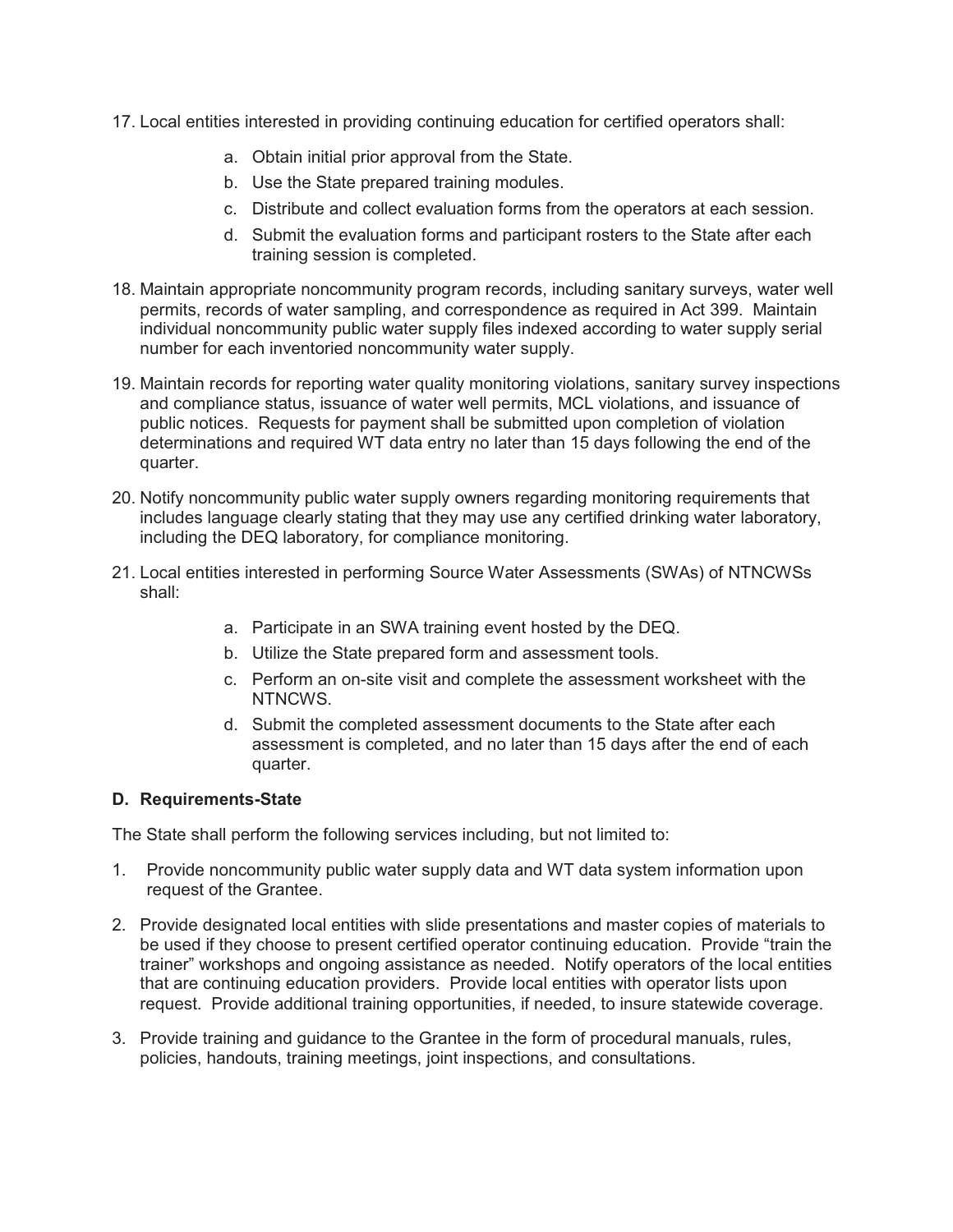- 4. Provide necessary forms or a data management program for sanitary survey reports, water well permits, capacity development, water quality monitoring, reporting of violations, and maintaining survey frequencies.
- 5. Provide program consultation and direct staff assistance where necessary in pursuing compliance with applicable construction, monitoring, treatment, public notice, and water quality standards.
- 6. Provide administrative oversight of the Grantee's noncommunity program to determine whether the work performed is satisfactory according to the terms and conditions of the agreement.
- 7. Assess the status of the Grantee's noncommunity water supply program relative to meeting the agreement requirements and overall program goals, and provide a report outlining the assessment with an opportunity for Grantee input.
- 8. Provide for the analyses of water samples at the DEQ Laboratory. Payment of laboratory fees for the analyses of water samples required through the provisions of this agreement will be the responsibility of the water supply owner.
- 9. Provide a listing of all laboratories certified to perform drinking water analyses in Michigan.
- 10. Provide materials to designated local entities to be used if they choose to perform SWAs at NTNCWS. Provide training to local entities and ongoing assistance as needed. Complete the SWA by performing final data entry and determining system susceptibility. Return completed assessment to the NTNCWS and local entity.
- 11. State contact for drinking water supply certified operator continuing education is Scott Schmidt, Environmental Quality Analyst. He may be contacted by telephone at 517-284- 5431; by e-mail at schmidts@michigan.gov; or by mail at DEQ-ODWMA, Operator Certification Unit, P.O. Box 30241, Lansing, Michigan 48909-7741. Completed evaluation forms and participant rosters shall be e-mailed to **DEQ-EH@michigan.gov**.
- 12. State contact for Source Water Assessments is Jason Berndt, Environmental Quality Analyst. He may be contacted by telephone at 989-705-3420; by e-mail at berndtj1@michigan.gov; or by mail at DEQ-ODWMA, Environmental Health Section, 2100 West M-32, Gaylord, Michigan 49735-9282. Completed SWA documentation shall be emailed to DEQ-EH@michigan.gov.
- 13. State contact for *Program A* is Dana DeBruyn, Noncommunity Water Supplies Unit Chief. She may be contacted by telephone at 517-930-6463; by e-mail at debruynd@michigan.gov; or by mail at DEQ-ODWMA, Environmental Health Section, P.O. Box 30241, Lansing, Michigan 48909-7741.

# **E. Performance/Progress Report Requirements**

At the end of each quarter, the Grantor is responsible for quarterly reporting. This includes completion of violation determinations, documentation of enforcement and follow-up actions on violations, sanitary survey updates, and other required WaterTrack data entry. Deadline is no later than 15 days following the end of the quarter. After WaterTrack data entry is reviewed by the State, a payment request will be processed (see *F. Reimbursement Schedule* below).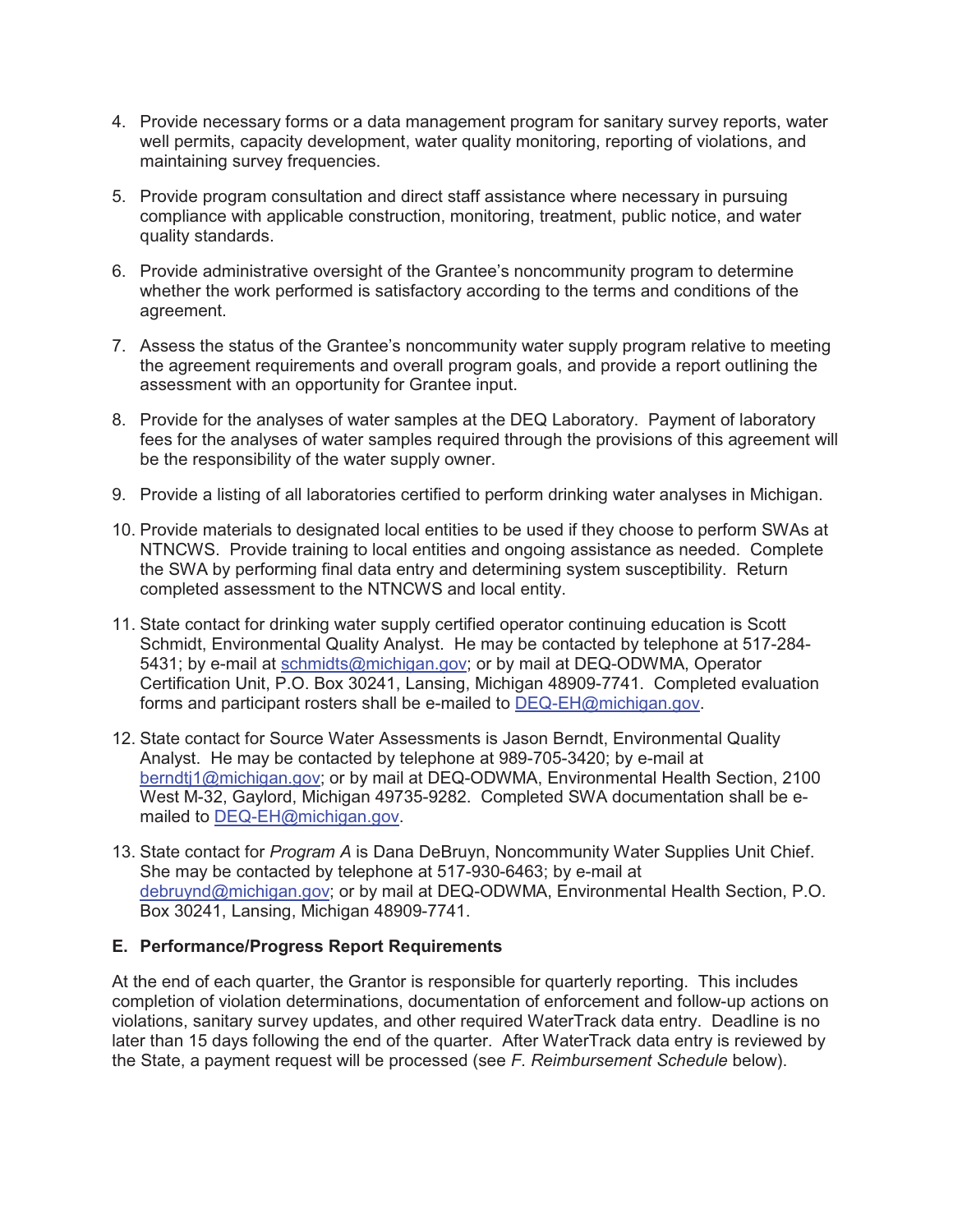# **F. Reimbursement Schedule**

| <b>Program Activity</b>                                | <b>Allocation Basis</b>                                                                                    | <b>Payment Request</b>                                                                                                                                                                                                       |  |  |  |  |  |  |
|--------------------------------------------------------|------------------------------------------------------------------------------------------------------------|------------------------------------------------------------------------------------------------------------------------------------------------------------------------------------------------------------------------------|--|--|--|--|--|--|
| Standard<br>(STANDARD AMT)                             | Inventory based on active<br>transient and nontransient                                                    | E-mail request for payment to<br>address below.*                                                                                                                                                                             |  |  |  |  |  |  |
|                                                        | noncommunity water supplies<br>(TNCWS & NTNCWS) in<br>WaterTrack (WT).                                     | Payment subject to DEQ<br>performance review<br>verification.                                                                                                                                                                |  |  |  |  |  |  |
| <b>Treatment Operator</b><br>Assistance<br>(OPER ASST) | Inventory based on active<br><b>TNCWS &amp; NTNCWS required to</b><br>submit monthly operation<br>reports. | Request for payment is<br>included with Standard Activity<br>request.* Additional requests<br>are not required, as this is<br>reviewed on an annual basis<br>as part of the Minimum<br>Program Requirement Annual<br>Review. |  |  |  |  |  |  |
| <b>Capacity Development</b><br>(CAP DEV MAX)           | Service based on \$150 per<br>completed assessment for new<br>NTNCWS.                                      | E-mail request for payment<br>and submit WT report of<br>completed capacity<br>assessments to address<br>below.*                                                                                                             |  |  |  |  |  |  |
| Source Water<br>Assessments (SWA)**                    | Service based on \$100 per<br>completed SWA for NTNCWS,<br>up to 38% of the NTNCWS<br>inventory.           | E-mail the assessment<br>worksheets as they are<br>completed to address below.**<br>Payment subject to DEQ<br>performance review<br>verification. Service is<br>reimbursed quarterly.                                        |  |  |  |  |  |  |

\*E-mail requests for payment to DEQ-WaterTrack@michigan.gov within 15 days after the end of each quarter. Treatment Operator Assistance reimbursement is inventory-based and will be included with the standard amount payment allocation. Capacity Development reimbursement is prompted by the e-mail, including the NTNCWS facility that has completed Capacity Development Assessments in WT.

\*\*Source Water Assessment reimbursement is prompted by an e-mail documenting the NTNCWS facility and date the SWA was performed. An SWA at an NTNCWS shall be reimbursed only if an SWA has not been completed and reimbursed within the last five years. E-mail requests for payment to DEQ-EH@michigan.gov as they are completed, but no later than 15 days after the end of each quarter.

The Fourth Quarter payment will be made by the State upon the Grantee's fulfillment of its responsibilities under this agreement.

# **G. Accountability**

The Grantee shall maintain adequate accounting and employee activity records to reflect that all funds granted under this contract have been expended for the program activities as approved by the State. These records shall be made available upon request for audit by the State. Records will be retained by the Grantee until an audit has been completed by the State or permission has been granted by the State to dispose of those records.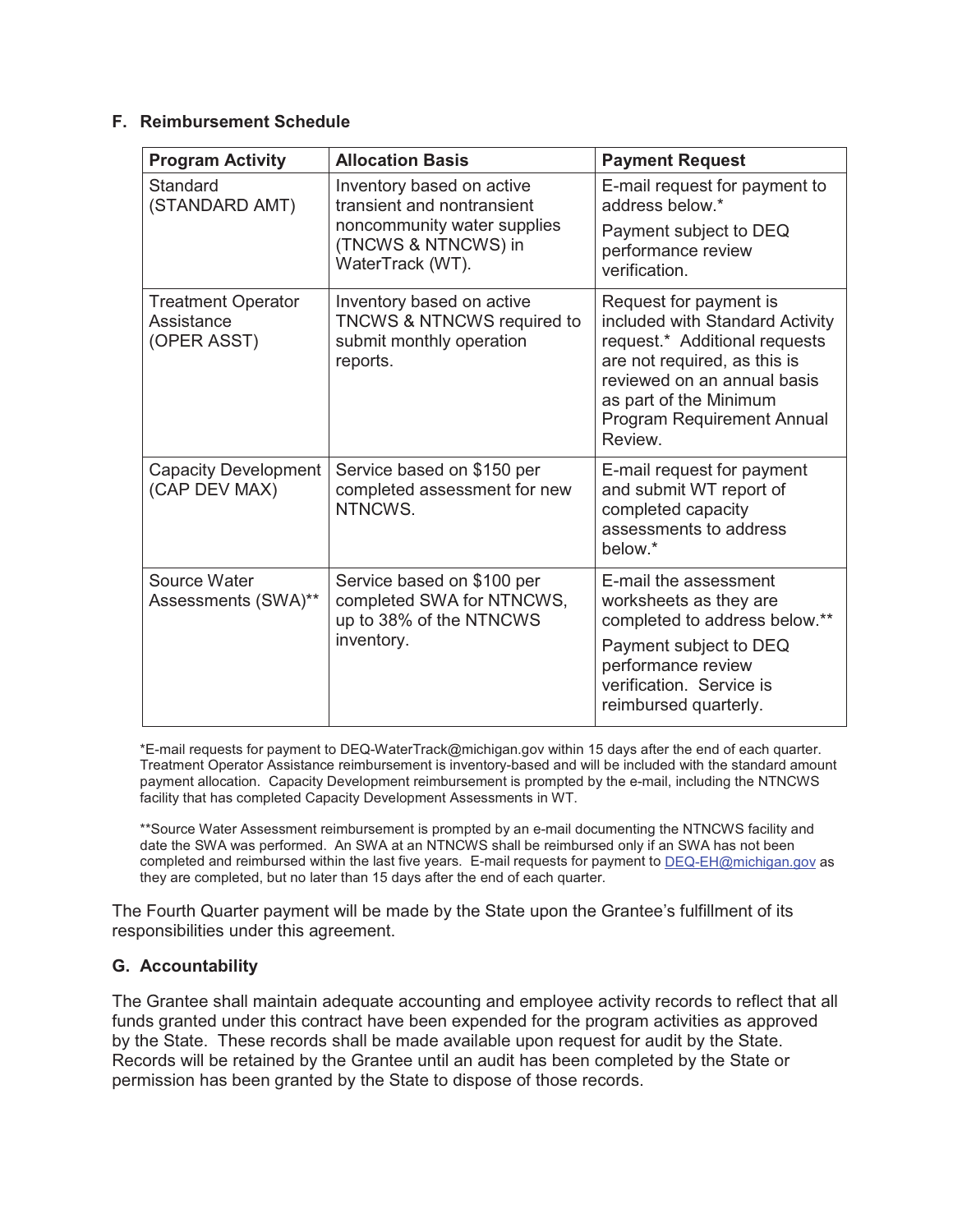#### **PROGRAM A - ALLOCATION SCHEDULE NONCOMMUNITY WATER SUPPLY OCTOBER 1, 2016 THROUGH SEPTEMBER 30, 2017**

|                         |           |                |               |                 |                |                |                | <u>UCTUBER 1, ZUT6 THRUUGH SEPTEMBER 30, ZUT7</u> |                 |                  |                |              |
|-------------------------|-----------|----------------|---------------|-----------------|----------------|----------------|----------------|---------------------------------------------------|-----------------|------------------|----------------|--------------|
|                         |           |                |               | <b>STANDARD</b> |                |                |                |                                                   | <b>CONTRACT</b> | <b>QUARTER</b>   | <b>CAP DEV</b> |              |
| <b>LOCAL ENTITY</b>     | <b>TN</b> | <b>NT</b>      |               | AMT             | <b>BW</b>      | D              | F              | <b>OPER ASST</b>                                  | <b>AMOUNT</b>   | <b>STD PAYMT</b> | <b>MAX</b>     | SWA Max      |
| <b>ALLEGAN</b>          | 187       | 40             | \$            | 46,421          |                | 5              |                | \$<br>1,094                                       | \$<br>47,515    | \$<br>11,879     | \$<br>900      | \$<br>1,500  |
| <b>BARRY-EATON</b>      | 220       | 33             | \$            | 48,236          |                | $\overline{4}$ |                | \$<br>875                                         | \$<br>49,111    | \$<br>12,278     | \$<br>750      | \$<br>1,300  |
| IBAY                    | 13        | $\overline{0}$ | \$            | 1,966           |                |                |                | \$                                                | \$<br>1,966     | \$<br>491        | \$<br>150      | \$<br>100    |
| <b>BENZIE-LEELANAU</b>  | 189       | 21             | \$            | 38,105          |                | 15             |                | \$<br>3,281                                       | \$<br>41,386    | \$<br>10,347     | \$<br>450      | \$<br>800    |
| <b>BERRIEN</b>          | 121       | 16             | \$            | 25,554          |                | $\overline{2}$ |                | \$<br>536                                         | \$<br>26,091    | \$<br>6,523      | \$<br>300      | \$<br>600    |
| BRANCH-HILLSDALE-ST.    | 199       | 38             | \$            | 47,329          |                | 10             |                | \$<br>2,188                                       | \$<br>49,516    | \$<br>12,379     | \$<br>900      | \$<br>1,400  |
| ICALHOUN                | 117       | 32             | \$            | 32,208          |                | $\mathbf{1}$   |                | \$<br>219                                         | \$<br>32,426    | \$<br>8,107      | \$<br>750      | \$<br>1,200  |
| <b>CENTRAL MICHIGAN</b> | 544       | 72             | \$            | 114,920         |                | 10             |                | \$<br>2,188                                       | \$<br>117,107   | \$<br>29,277     | \$<br>1,650    | \$<br>2,700  |
| <b>CHIPPEWA</b>         | 119       |                | \$            | 21,169          |                |                |                | \$<br>469                                         | \$<br>21,638    | \$<br>5,410      | \$<br>150      | \$<br>300    |
| <b>DELTA-MENOMINEE</b>  | 78        | 14             | \$            | 18,145          |                | 3              |                | \$<br>1,125                                       | \$<br>19,270    | \$<br>4,818      | \$<br>300      | \$<br>500    |
| <b>DICKINSON-IRON</b>   | 41        | 6              | \$            | 8,921           |                |                |                | \$                                                | \$<br>8,921     | \$<br>2,230      | \$<br>150      | \$<br>200    |
| <b>DISTRICT 2</b>       | 296       | 23             | \$            | 55,192          |                | $\overline{1}$ |                | \$<br>219                                         | \$<br>55,410    | \$<br>13,853     | \$<br>450      | \$<br>900    |
| <b>DISTRICT 4</b>       | 280       | 25             | \$            | 53,680          |                |                | 1              | \$<br>469                                         | \$<br>54,148    | \$<br>13,537     | \$<br>600      | \$<br>1,000  |
| <b>DISTRICT 10</b>      | 829       | 84             | \$            | 163,458         |                | 8              |                | \$<br>1,750                                       | \$<br>165,208   | \$<br>41,302     | \$<br>1,950    | \$<br>3,200  |
| <b>GENESEE</b>          | 311       | 59             | \$            | 73,790          | 3              | 34             |                | \$<br>7,734                                       | \$<br>81,525    | \$<br>20,381     | \$<br>1,350    | \$<br>2,200  |
| <b>GRAND TRAVERSE</b>   | 135       | 18             | <sup>\$</sup> | 28,579          |                |                |                | \$                                                | \$<br>28,579    | \$<br>7,145      | \$<br>450      | \$<br>700    |
| <b>HURON</b>            | 77        | 9              | \$            | 15,726          |                | $\mathbf{3}$   | $\overline{2}$ | \$<br>1.594                                       | \$<br>17,320    | \$<br>4,330      | \$<br>150      | \$<br>300    |
| <b>INGHAM</b>           | 83        | 22             | \$            | 22,530          |                | 3              |                | \$<br>755                                         | \$<br>23,286    | \$<br>5,821      | \$<br>450      | \$<br>800    |
|                         | 80        | 22             | \$            |                 |                | $\overline{2}$ |                |                                                   |                 |                  | \$             | \$           |
| <b>IONIA</b>            |           |                |               | 22,077          |                |                |                | \$<br>438                                         | \$<br>22,514    | \$<br>5,629      | 450            | 800          |
| <b>JACKSON</b>          | 177       | 34             | $\frac{1}{2}$ | 42,188          |                |                |                | \$                                                | \$<br>42,188    | \$<br>10,547     | \$<br>750      | \$<br>1,300  |
| <b>KALAMAZOO</b>        | 163       | 23             | \$            | 35,081          |                | $\overline{4}$ |                | \$<br>875                                         | \$<br>35,956    | \$<br>8,989      | \$<br>450      | \$<br>900    |
| KENT                    | 284       | 50             | \$            | 65,625          |                | 3              |                | \$<br>656                                         | \$<br>66,281    | \$<br>16,570     | \$<br>1,200    | \$<br>1,900  |
| LAPEER                  | 232       | 17             | $\frac{1}{2}$ | 42,792          |                | 6              |                | \$<br>1,411                                       | \$<br>44,204    | \$<br>11,051     | \$<br>450      | \$<br>600    |
| LENAWEE                 | 133       | 26             | \$            | 31,905          |                | $\mathbf{1}$   |                | \$<br>219                                         | \$<br>32,124    | \$<br>8,031      | \$<br>600      | \$<br>1,000  |
| LIVINGSTON              | 259       | 120            | \$            | 93,599          |                | 19             |                | \$<br>4,255                                       | \$<br>97,854    | \$<br>24,464     | \$<br>2,700    | \$<br>4,600  |
| LMAS                    | 260       | 14             | \$            | 45,665          |                | $\,8\,$        |                | \$<br>1,750                                       | \$<br>47,415    | \$<br>11,854     | \$<br>300      | \$<br>500    |
| <b>MACOMB</b>           | 71        | 17             | \$            | 18,448          |                | $\overline{7}$ |                | \$<br>1,531                                       | \$<br>19,979    | \$<br>4,995      | \$<br>450      | \$<br>600    |
| <b>MARQUETTE</b>        | 43        | 10             | \$            | 11,038          |                | 3              |                | \$<br>656                                         | \$<br>11,695    | \$<br>2,924      | \$<br>300      | \$<br>400    |
| MIDLAND                 | 22        |                | \$            | 6,502           |                | $\mathbf{1}$   |                | \$<br>219                                         | \$<br>6,721     | \$<br>1,680      | \$<br>150      | \$<br>300    |
| MID-MICHIGAN            | 273       | 43             | \$            | 60,786          |                | $\mathbf{1}$   |                | \$<br>318                                         | \$<br>61,104    | \$<br>15,276     | \$<br>900      | \$<br>1.600  |
| MONROE                  | 80        | 10             | \$            | 16,633          |                | 5              |                | \$<br>1,563                                       | \$<br>18,196    | \$<br>4,549      | \$<br>300      | \$<br>400    |
| <b>MUSKEGON</b>         | 172       | 22             | \$            | 35,988          |                |                |                | \$                                                | \$<br>35,988    | \$<br>8,997      | \$<br>450      | \$<br>800    |
| <b>NWMCHA</b>           | 408       | 66             | \$            | 91,633          |                | $\overline{2}$ |                | \$<br>438                                         | \$<br>92,071    | \$<br>23,018     | \$<br>1,500    | \$<br>2,500  |
| <b>OAKLAND</b>          | 542       | 143            | \$            | 146,825         | $\overline{2}$ | 32             |                | \$<br>7,198                                       | \$<br>154,023   | \$<br>38,506     | \$<br>3,150    | \$<br>5,400  |
| <b>OTTAWA</b>           | 176       | 29             | \$            | 39,768          |                | $\overline{2}$ |                | \$<br>438                                         | \$<br>40,206    | \$<br>10,051     | \$<br>600      | \$<br>1,100  |
| <b>SAGINAW</b>          | 28        | 6              | $\mathbb{S}$  | 6.956           |                |                |                | \$                                                | \$<br>6,956     | \$<br>1,739      | \$<br>150      | \$<br>200    |
| <b>SAINT CLAIR</b>      | 89        | 4              | $\frac{1}{2}$ | 15,272          |                |                | 1              | \$<br>469                                         | \$<br>15,741    | \$<br>3,935      | \$<br>150      | \$<br>200    |
| SANILAC                 | 62        | 8              | $\frac{1}{2}$ | 13,004          |                | 2              | 1              | \$<br>906                                         | \$<br>13,910    | \$<br>3,478      | \$<br>150      | \$<br>300    |
| SHIAWASSEE              | 114       | 22             | \$            | 27,218          |                | 4              |                | \$<br>974                                         | \$<br>28,192    | \$<br>7,048      | \$<br>450      | \$<br>800    |
| <b>TUSCOLA</b>          | 75        | 10             | \$            | 15,877          |                |                |                | \$                                                | \$<br>15,877    | \$<br>3,969      | \$<br>300      | \$<br>400    |
| VAN BUREN-CASS          | 212       | 25             | \$            | 43,397          |                |                |                | \$<br>219                                         | \$<br>43,616    | \$<br>10,904     | \$<br>600      | \$<br>1,000  |
| <b>WASHTENAW</b>        | 180       | 48             | \$            | 48,992          |                | 8              |                | \$<br>1,849                                       | \$<br>50,841    | \$<br>12,710     | \$<br>1,050    | \$<br>1,800  |
| <b>WAYNE</b>            | 12        |                | \$            | 2,268           |                |                |                | \$                                                | \$<br>2,268     | \$<br>567        | \$<br>150      | \$<br>100    |
| <b>WESTERN UP</b>       | 116       | 3              | \$            | 18,901          |                |                | 5              | \$<br>2,344                                       | \$<br>21,245    | \$<br>5,311      | \$<br>150      | \$<br>100    |
| <b>TOTAL</b>            | 8102      | 1299           |               | \$1,814,369     | 12             | 210            | $13$ \$        | 53,219                                            | \$<br>1,867,588 | \$<br>466,897    | \$<br>29,700   | \$<br>49,300 |
|                         |           |                |               |                 |                |                |                |                                                   |                 |                  |                |              |

#### **Allocation Amounts**

| \$ | 151.21 2017 Fiscal Year Reimbursement per Unit                                                                 |
|----|----------------------------------------------------------------------------------------------------------------|
| \$ | 98.96 BW = Number of systems under Arsenic bottled water agreement                                             |
| \$ | 218.75 D = Number of systems with limited treatment classification at D level                                  |
| \$ | 468.75 F = Number of systems with complete treatment classification at F level                                 |
| \$ | 100.00 SWA = (Source Water Assessments Maximum Allocation) = NT*38%; \$100 minimum for active local entities   |
| \$ | 150.00 CAP DEV MAX (Capacity Development Maximum Allocation) = NT*15%; \$150 minimum for active local entities |
|    |                                                                                                                |

9401 Total Active Systems in WaterTrack as of: 9/18/2016

TN = Transient Noncommunity System NT = Nontransient Noncommunity System

Standard Amount Calculation = (Transient Systems)\*(3xNontransient Systems)\*Fiscal Year Reimbursement per Unit

Operator Assistance Calculation = BW Allocation + D Allocation + F Allocation

Contract Amount = Standard Amount + Operator Assistance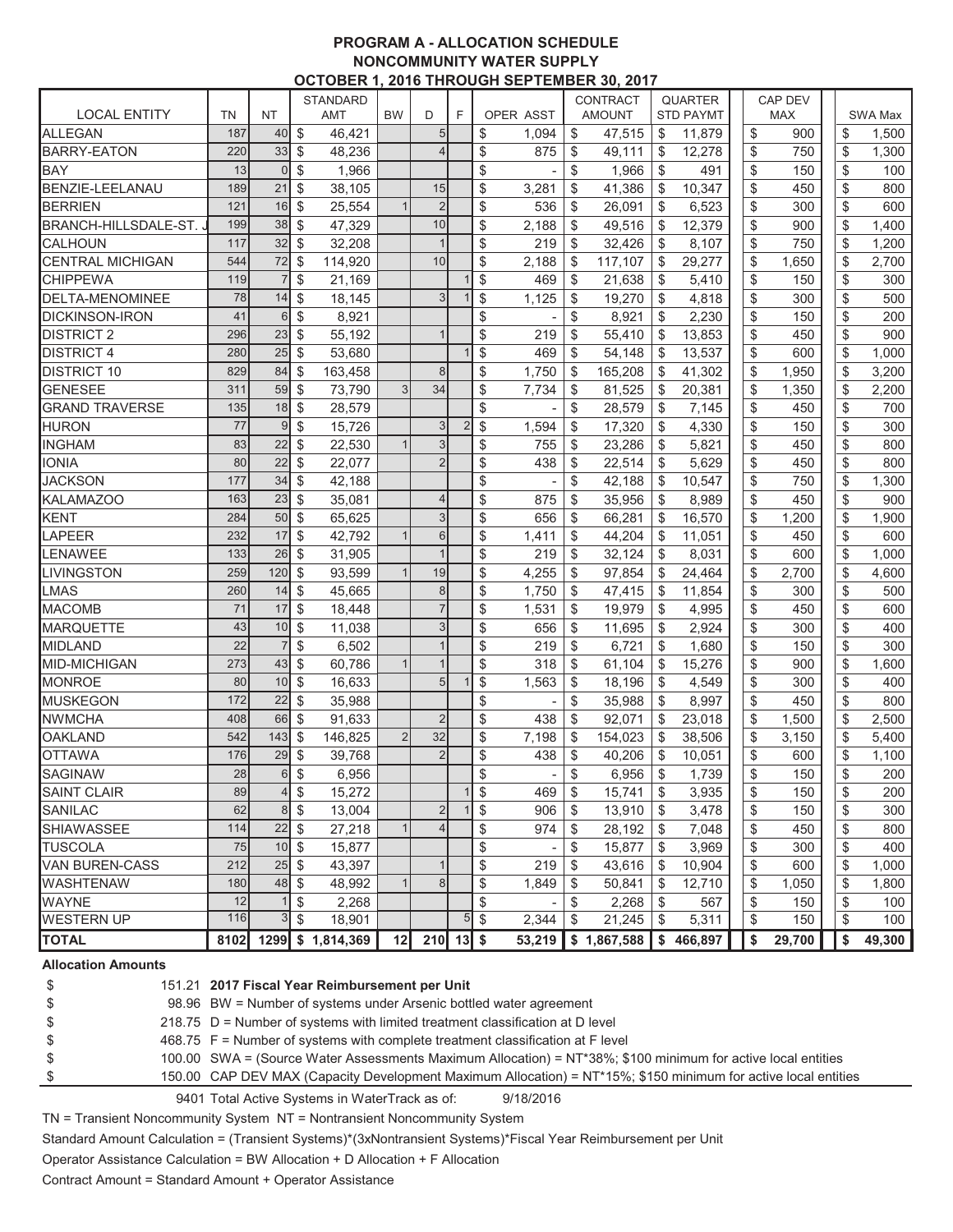#### **MICHIGAN DEPARTMENT OF ENVIRONMENTAL QUALITY OFFICE OF DRINKING WATER AND MUNICIPAL ASSISTANCE DRINKING WATER LONG-TERM MONITORING PROGRAM PROGRAM B OCTOBER 1, 2016 THROUGH SEPTEMBER 30, 2017**

# **A. Statement of Purpose**

This agreement is intended to establish responsibilities for both the Grantee and the State in the conduct of completing work for drinking water long-term monitoring. Funding is approved under Part 201, Environmental Remediation, of the Natural Resources and Environmental Protection Act, 1994 PA 451, as amended.

# **B. Program Budget and Agreement Amount**

The Grantee will be reimbursed at a rate of \$40 for each water well sampled per sample event and associated work. The State will also reimburse the Grantee for all reasonable costs associated with transmitting the water samples/forms to the Department of Environmental Quality (DEQ), Drinking Water Laboratory (Laboratory). The agreement amount maximum is provided in the Program B Allocation Schedule. All requests for payment must be submitted by the Grantee to the State as described in *F. Reimbursement Schedule*.

# **C. Requirements - Grantee**

The Grantee shall perform the following services including, but not limited to:

- 1. Provide qualified staff for completion of all of the required activities.
- 2. Collect samples from the drinking water wells identified by the State on the Drinking Water Monitoring List (List). The samples must be collected within the sample collection period prescribed by the State while maintaining a minimum time period between collections. The minimum time periods between collections are as follows:

| <b>MONITORING PERIOD</b> | <b>MINIMUM TIME BETWEEN COLLECTIONS</b> |
|--------------------------|-----------------------------------------|
| Quarterly (3 months)     | 1 month                                 |
| Triannual (4 months)     | 2 months                                |
| Semiannual (6 months)    | 3 months                                |
| Annual (1 year)          | 6 months                                |
| Biennial (2 years)       | 12 months                               |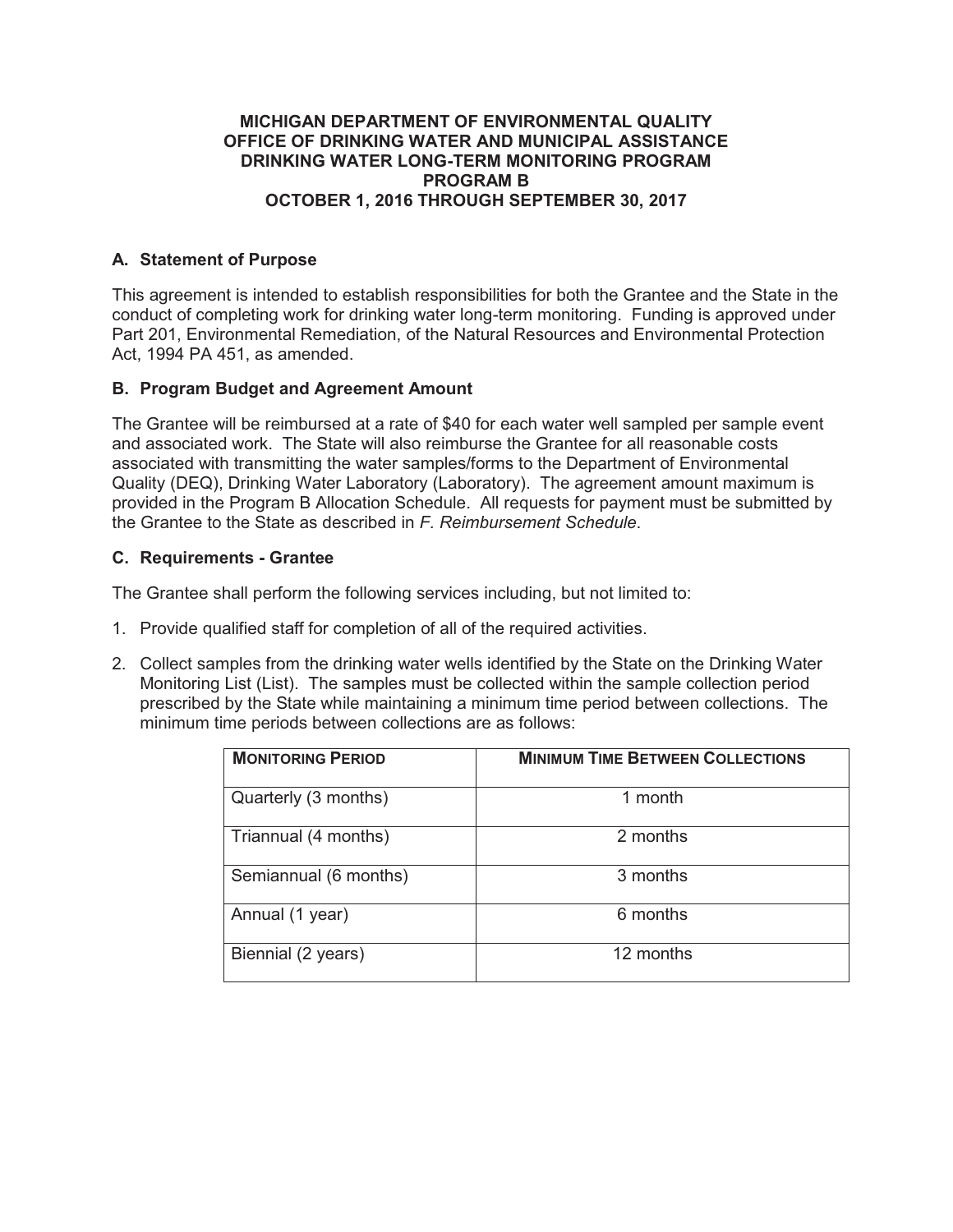- 3. To ensure that data is available to determine funding needs for the next fiscal year (FY), the following minimum sample collections are to be collected prior to July 1, 2017:
	- All samples listed as an annual collection event.
	- At least one round of samples listed as semiannual.
	- At least one round of samples listed as triannual.
	- At least two rounds of samples listed as quarterly.

If Grantee's schedule does not allow for this minimum sample collection timetable, please contact the DEQ, Source Water Unit, Contamination Investigation Program (SWU CIP) designated representative.

- 4. Complete the Laboratory's Request for Water Analysis forms or the analysis forms for other laboratories designated by the State.
- 5. Transport water samples and completed forms for submission to the Laboratory or other laboratory designated by the State. All eligible laboratory costs accrued under Program B will be the responsibility of the State. Use appropriate preservation and handling techniques for transport of sample(s).
- 6. All work must follow the sampling plan detailed on the List. Grantee shall follow sampling protocol provided by the Laboratory, or other United States Environmental Protection Agency certified drinking water laboratories as designated by the State. The Laboratory's protocol for collection, transport, and submission of drinking water samples can be reviewed on the Internet at

http://www.michigan.gov/deq/0,1607,7-135-3307\_4131\_4155---,00.html

or contact the SWU CIP designated representative for assistance in understanding the Laboratory's protocol.

7. Generate and send health advisory letters after each sampling event to the water well owner and to the water well users, if the property is being rented (if known). The letters will meet form and content criteria acceptable to the State. Advisory letters are to be sent within 6 weeks of receipt of all sample results for a specific site monitoring event. A copy of each advisory letter must be sent to the SWU CIP designated representative. The name of the SWU CIP designated representative appears on the List (see "DEQ CIP Contact"). A copy of each advisory letter and sample result must also be sent to the respective DEQ, Remediation and Redevelopment Division, district office unless otherwise indicated by that district office or to other DEQ program staff as directed by SWU CIP staff.

# **D. Requirements - State**

The State shall perform the following services including, but not limited to:

- 1. Provide the Grantee the List(s). This includes the location of drinking water wells to be monitored and the sample collection frequency for each address. These are organized by drinking water monitoring sites (Site) by Site name.
- 2. Provide assistance to the Grantee in drafting health advisory letters.
- 3. Provide instruction to the Grantee staff on sample collection protocol when requested.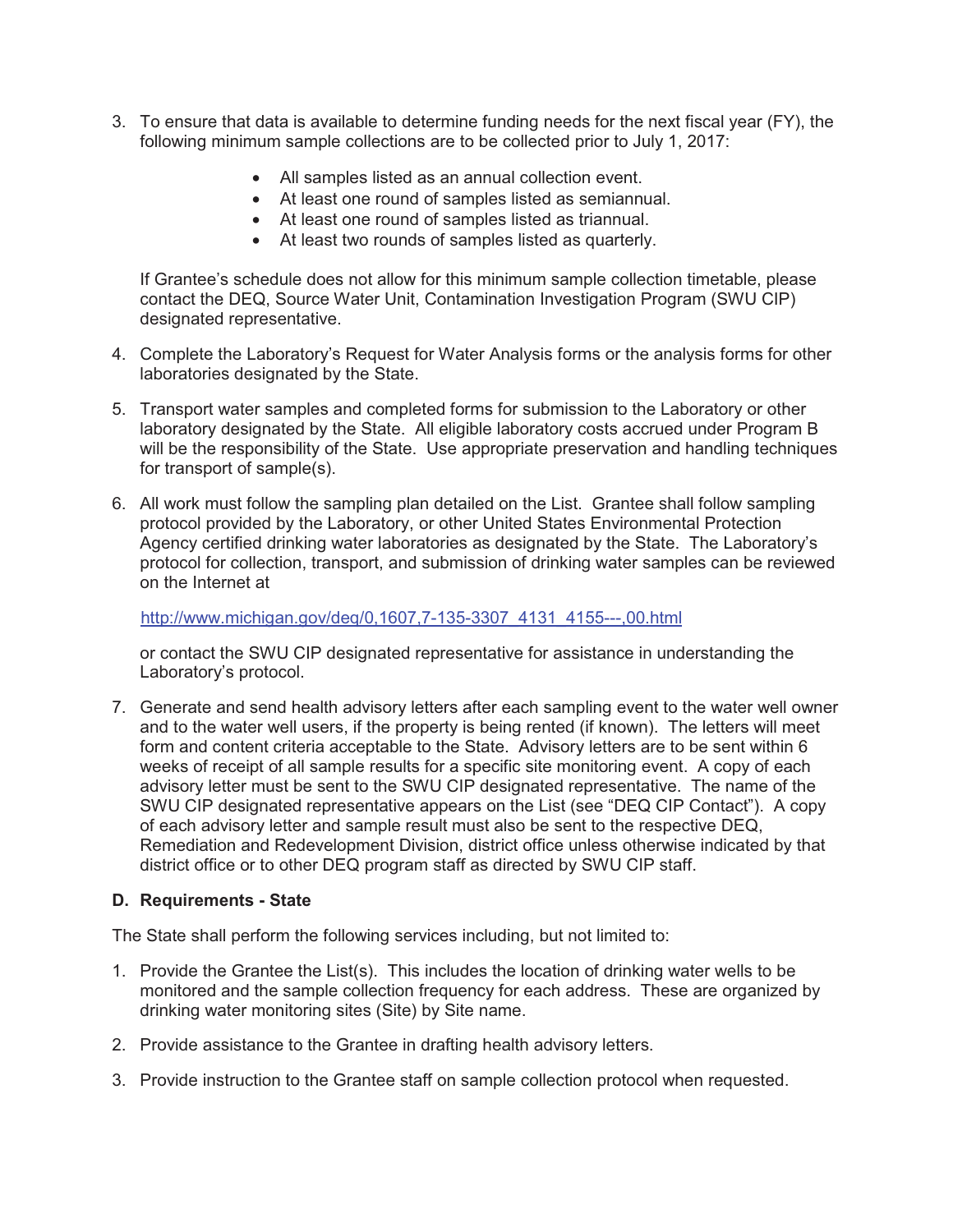- 4. Provide the Grantee with changes for any Site in the long-term drinking water monitoring program. Documented notification of changes, such as additions and deletions of Sites or sample locations within a Site, and changes to sample collection frequency will be made by mail, fax, or electronic mail.
- 5. Provide payment in accordance with the terms and conditions of this agreement based upon appropriate reports, records, and documentation maintained by the Grantee. Review of the documentation and approval of payment will be made by the SWU CIP designated representative on a quarterly basis. The program contact person is Lois Elliott Graham, who may be reached at 517-284-6530; at grahaml@michigan.gov; or at DEQ – Contamination Investigation, P.O. Box 30241, Lansing, Michigan 48909-7741.
- 6. Provide any report forms and reporting formats required by the State at the effective date of this agreement, and with any new report forms and reporting formats proposed for issuance thereafter, at least 90 days prior to required usage, to afford the Grantee an opportunity for review and comment.
- 7. Assure that all terms of the agreement will be appropriately adhered to and that records and detailed documentation for the project or program identified in this agreement will be maintained for a period of not less than 10 years from the date of termination, the date of submission of the final expenditure report, or until audit findings have been resolved.

# **E. Performance/Progress Report Requirements**

The Grantee shall adhere to the terms and conditions of this agreement as demonstrated by appropriate reports, records, and documentation maintained by the Grantee. Reports shall include a list of water wells sampled by Site name and date along with total payment requested, including postage, and copies of the advisory letters if not previously provided.

# **F. Reimbursement Schedule**

Reimbursement may be requested on a quarterly basis by submittal of required reports and request for payment. The final payment for the FY will be made by the State upon the grantee's fulfillment of its responsibilities under this agreement.

All requests for payment must be submitted to the SWU CIP designated representative (see *D. Requirements – State*, Number 5) no later than Tuesday, October 3, 2017, to allow time for processing before the State's FY end closing.

# **G. Accountability**

The Grantee shall maintain adequate accounting and employee activity records to reflect that all funds granted under this contract have been expended for the program activities as approved by the State. These records shall be made available upon request for audit by the State. Records will be retained by the Grantee until an audit has been completed by the State or permission has been granted by the State to dispose of the records.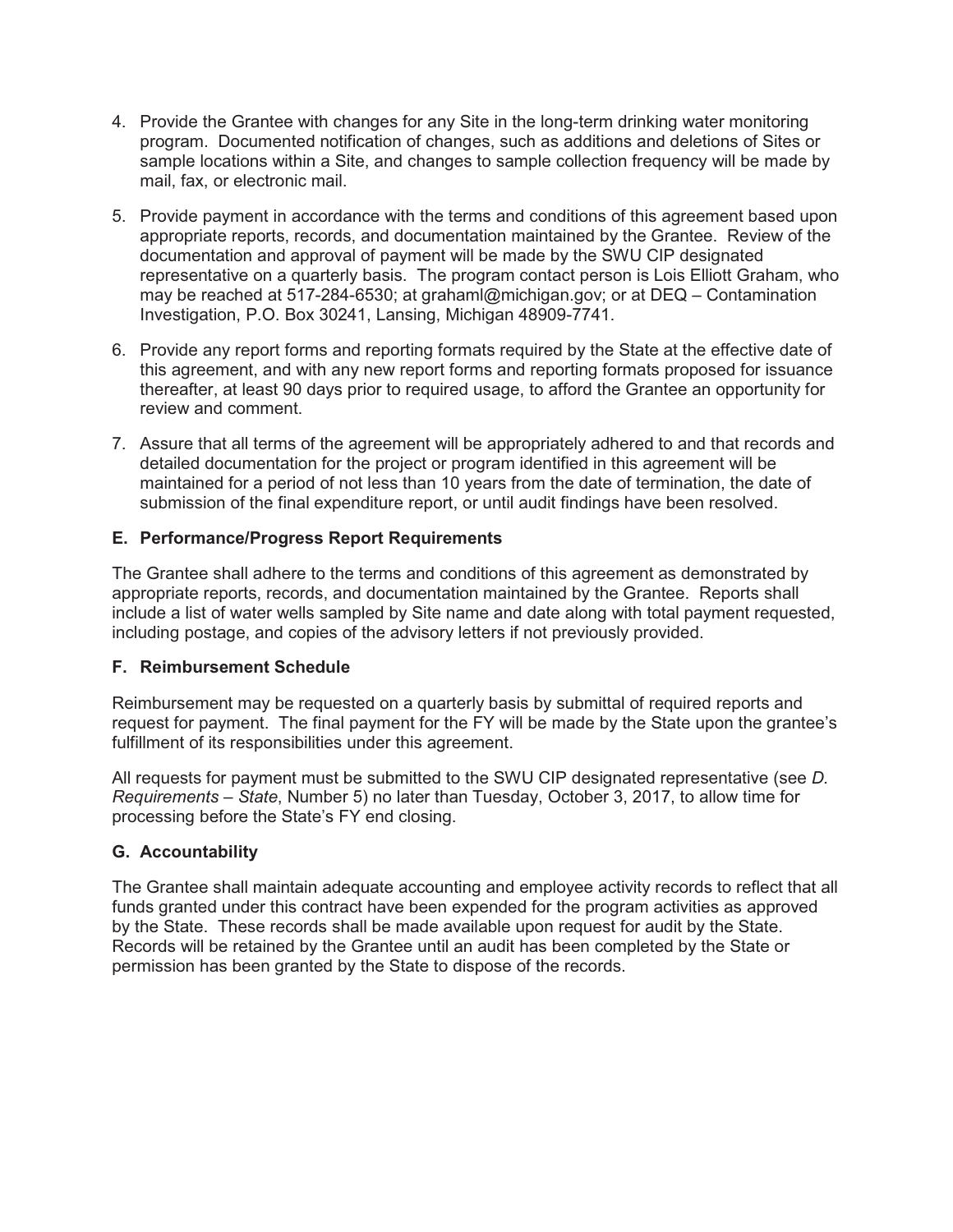# **PROGRAM B - ALLOCATION SCHEDULE DRINKING WATER LONG-TERM MONITORING PROGRAM OCTOBER 1, 2016 THROUGH SEPTEMBER 30, 2017**

| <b>Grantee</b>                                | <b>No. of Counties</b> | <b>Allocation</b> |
|-----------------------------------------------|------------------------|-------------------|
| Allegan                                       | 1                      | \$4,000           |
| <b>Barry-Eaton District</b>                   | $\overline{2}$         | \$3,500           |
| Bay                                           | 1                      | \$0               |
| <b>Benzie-Leelanau District</b>               | $\overline{2}$         | \$800             |
| <b>Berrien</b>                                | 1                      | \$3,000           |
| Branch-Hillsdale-St. Joseph Community Health  | 3                      | \$1,400           |
| Calhoun                                       | 1                      | \$2,600           |
| Central Michigan District                     | 6                      | \$3,000           |
| Chippewa                                      | 1                      | \$0               |
| Delta & Menominee District                    | $\overline{2}$         | \$0               |
| Detroit, City of - Dept. of Health & Wellness | 0                      | \$0               |
| <b>Dickinson-Iron District</b>                | $\overline{2}$         | \$50              |
| District #2                                   | $\overline{4}$         | \$4,500           |
| District #4                                   | 4                      | \$2,500           |
| District #10                                  | 10                     | \$4,200           |
| Genesee                                       | 1                      | \$500             |
| <b>Grand Traverse</b>                         | 1                      | \$900             |
| Huron                                         | 1                      | \$400             |
| Ingham                                        | 1                      | \$700             |
| Ionia                                         | 1                      | \$500             |
| Jackson                                       | 1                      | \$800             |
| Kalamazoo                                     | 1                      | \$3,700           |
| Kent                                          | 1                      | \$1,900           |
| Lapeer                                        | 1                      | \$0               |
| Lenawee                                       | 1                      | \$500             |
| Livingston                                    | 1                      | \$10,400          |
| Luce-Mackinac-Alger-Schoolcraft District      | 4                      | \$50              |
| Macomb                                        | 1                      | \$600             |
| Marquette                                     | 1                      | \$100             |
| Midland                                       | 1                      | \$800             |
| Mid-Michigan District                         | 3                      | \$2,000           |
| Monroe                                        | 1                      | \$500             |
| Muskegon                                      | 1                      | \$3,500           |
| Northwest Michigan Community Health Agency    | 4                      | \$6,500           |
| Oakland                                       | 1                      | \$35,000          |
| Ottawa                                        | 1                      | \$900             |
| Saginaw                                       | 1                      | \$500             |
| Saint Clair                                   | 1                      | \$0               |
| Sanilac                                       | 1                      | \$200             |
| Shiawassee                                    | 1                      | \$3,500           |
| Tuscola                                       | 1                      | \$1,100           |
| Van Buren/Cass District                       | $\overline{2}$         | \$0               |
| Washtenaw                                     | 1                      | \$3,200           |
| Wayne                                         | 1                      | \$0               |
| Western Upper Peninsula District              | $\overline{5}$         | \$150             |
|                                               |                        |                   |
| <b>Totals</b>                                 | 83 (+ 1 City)          | \$108,450         |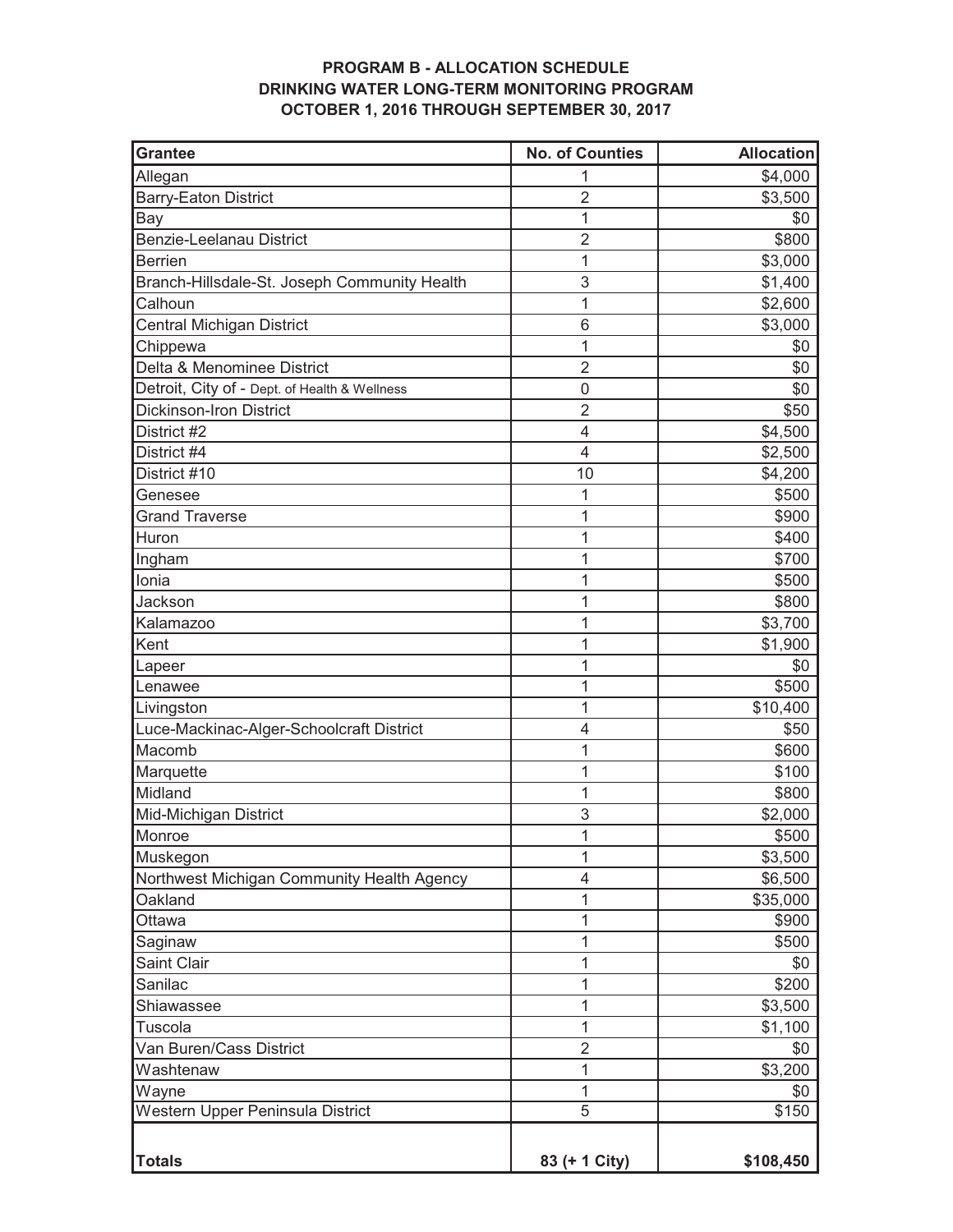# **MICHIGAN DEPARTMENT OF ENVIRONMENTAL QUALITY RESOURCE MANAGEMENT GROUP GREAT LAKES BEACH MONITORING PROGRAM PROGRAM C OCTOBER 1, 2016 THROUGH SEPTEMBER 30, 2017**

# **A. Statement of Purpose**

This agreement is intended to establish responsibilities for both the Grantee and the State in the conduct of the Great Lakes Beach Monitoring Program (Program C) services required under the Beaches Environmental Assessment and Coastal Health Act (BEACH Act), the Public Health Code, 1978 PA 368, as amended, and Part 4 Water Quality Standards, promulgated under Part 31, Water Resources Protection, of the Natural Resources and Environmental Protection Act, 1994 PA 451, as amended.

# **B. Program Budget and Agreement Amount**

The Grantee will be paid up to the allocated amount. The allocated amount is based on a formula that includes an allocation per health department and an allocation per beach. The Grantee must use funds to monitor beaches listed in the attached table. The allocated amounts will vary from year to year depending on available funding. The State will reimburse the Grantee for all reasonable costs associated with monitoring beaches according to the Quality Assurance Project Plan (QAPP). All payment requests for services for Great Lakes beaches must be submitted in writing.

# **C. Requirements - Grantee**

The Grantee shall perform the following services for beaches located along the Great Lakes that are used by the public for recreational use:

- 1. Obtain user id and password from the beach monitoring program manager. Identify and update organization information on the DEQ beach monitoring web site at http://www.deq.state.mi.us/beach/.
- 2. Identify beaches or similar points of access located along the Great Lakes that are used by the public for recreation. Report location information on the DEQ beach monitoring web site; information includes location name, location description, waterbody name, waterbody type, site type, if located in a state park, coordinates for latitude and longitude in decimal degrees for the endpoints and center point of each location, an 8-digit hydrological unit code, beach length in meters, the county and township location, facilities available, and optional description of amenities.
- 3. Notify the city, village, or township in which the beach or point of access is located prior to conducting monitoring activities.
- 4. Update the QAPP for the beach monitoring program prior to monitoring beaches. The QAPP must be consistent with requirements in the Public Health Code, the Part 4 Water Quality Standards, and the BEACH Act, and must be approved by the State prior to initiation of monitoring. QAPPs that have been approved and have current approval letters from the DEQ will satisfy this requirement.
- 5. Monitor beaches according to approved QAPP.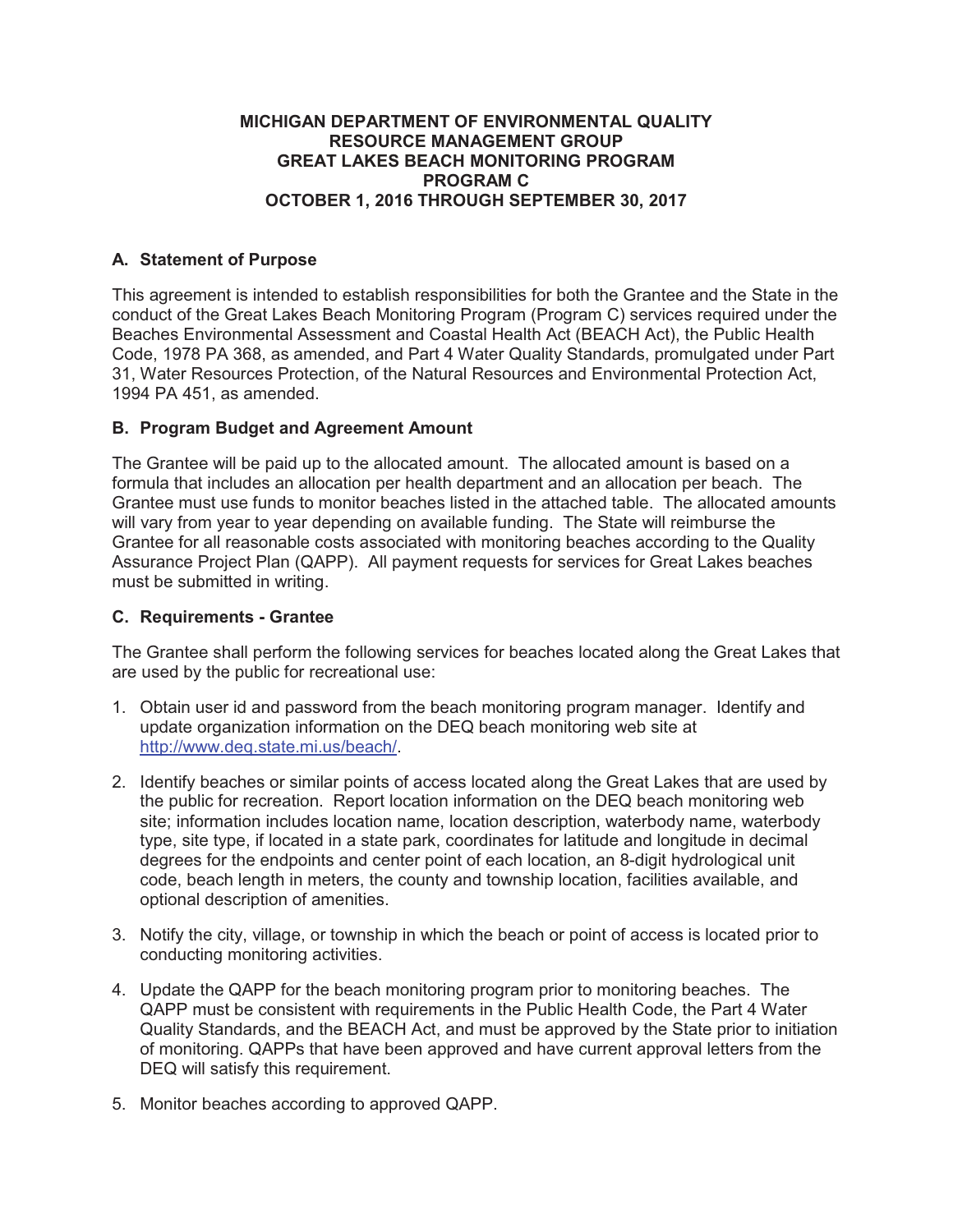- 6. Beaches will be monitored according to R 323.1062 of the Part 4. Water Quality Standards (WQS) promulgated under Part 31, Water Resources Protection, of the Natural Resources and Environmental Protection Act, 1994 PA 451, as amended. Subrule 62(1) of the WQS states, "All waters of the state protected for total body contact recreation shall not contain more than 130 *Escherichia coli* (*E. coli*) per 100 milliliters (ml), as a 30-day geometric mean. Compliance shall be based on the geometric mean of all individual samples taken during 5 or more sampling events representatively spread over a 30-day period. Each sampling event shall consist of three or more samples taken at representative locations within a defined sampling area. At no time shall the waters of the state protected for total body contact recreation contain more than a maximum of 300 *E. coli* per 100 ml. Compliance shall be based on the geometric mean of three or more samples taken during the same sampling event at representative locations within a defined sampling area." This rule is consistent with the requirements of the BEACH Act.
- 7. Report the current monitoring plan for each location on the DEQ beach monitoring web site. Each monitoring plan will include the start and end dates for the swimming season, and the monitoring season and the frequency that the location will be monitored. Locations can be updated individually or in groups by county. Usually, the sampling events are regularly scheduled throughout the swimming season. The DEQ acknowledges that some beaches may have fewer sampling events due to financial limitations.
- 8. Report location of at least three monitoring points per site on the DEQ beach monitoring web site prior to reporting monitoring data. Report results for composite samples or individual samples for *E. coli* and status of beach (open/closed/advisory) within 36 hours of the test or evaluation to the DEQ via the web site, the city, village, or township in which the site is located, and the owner or operator. The DEQ beach monitoring web site can calculate daily geometric means and 30-day geometric means as individual results are reported.
- 9. Conduct a beach sanitary survey for each location that will be monitored. The USEPA has provided the following beach sanitary survey tools that may be used to conduct an annual or a routine beach sanitary survey: an annual beach sanitary survey form, a routine beach sanitary survey form, a beach sanitary survey database, and a guidance document. Please contact the program manager for instructions to get this information. It is recommended that a beach sanitary survey also be conducted at non-monitored locations when possible. The sanitary survey will indicate whether beach owners have posted signs that indicate whether the site is monitored or not and where the results can be found if the site is monitored. The Grantee may purchase signs with grant funds that will be posted as described in the Public Health Code for publicly owned beaches. Open stretches of beach or beaches at road ends that are not advertised or posted as public bathing beaches do not need to have signs posted. Notify the beach monitoring program manager, the city, village, or township in which the site is located, and the owner or operator of the beach of the results or findings of the sanitary survey.
- 10. Report beach sanitary survey results to the DEQ beach monitoring web site.
- 11. The DEQ is interested in comparing the results of culture-based methods with the results obtained from QPCR methods. If you are interested, please contact the program manager for information.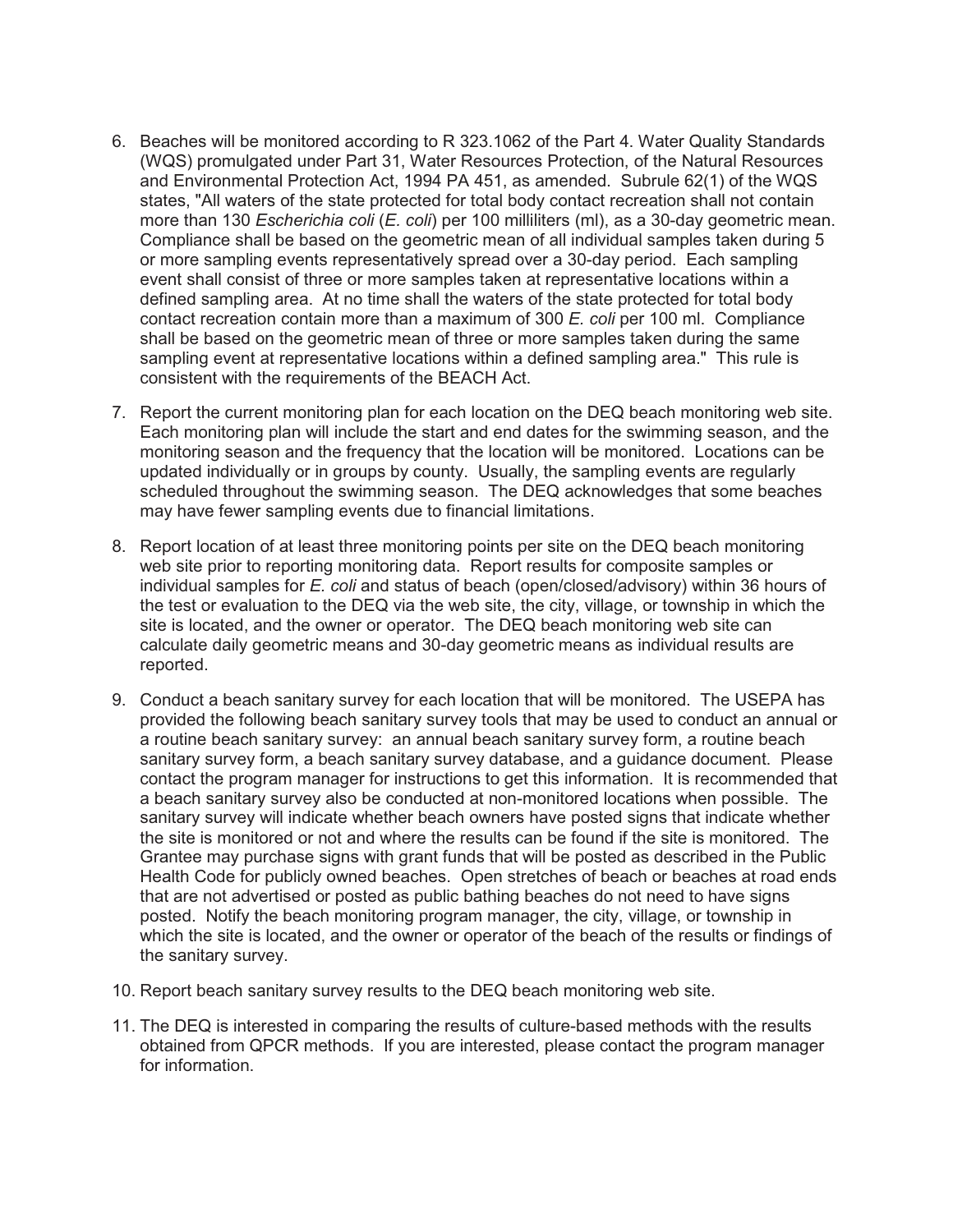- 12. A composite sample can be submitted to a lab for testing instead of three individual samples. This approach has potential to reduce costs thus providing funds that can be used to increase the duration and frequency of monitoring, conduct more sanitary surveys, develop predictive models (Virtual Beach), and perform QPCR methods for comparison of results between culture-based and QPCR methods. Please note that a revised beach monitoring QAPP will be required to include the procedures for composite sampling, predictive models (Virtual Beach), and performing QPCR methods. Please contact the program manager for more information about revising the QAPP. The revised QAPP must be approved prior to conducting these activities.
- 13. Provide training for staff involved in the Program as necessary to maintain knowledge of current regulations and internal policies and procedures to keep staff informed of technological improvement and advancements as approved by the state. **Recommended training opportunities:** 
	- i. Michigan Environmental Health Association's Annual Education Conference (March 15-16, 2017 in Big Rapids, Michigan http://www.meha.net/AEC
	- ii. National Environmental Health Association 2017 Annual Education Conference July 10-13, 2017 in Grand Rapids, Michigan http://www.neha.org/node/53757
	- iii. Great Lakes Beach Association Conference, November 6-9, 2017 in Green Bay, Wisconsin (registration may be paid prior to September 30, 2017, but travel expenses will be incurred during fiscal year 2018).
- 14. Submit a final report to the beach monitoring program manager. The final report shall include a list of monitored beaches, a summary of monitoring results, a summary of beach sanitary survey reports, and a description of the public notification plan, outreach activities, public education effort, and effort to receive public comment about beach monitoring activities.

# **D. Requirements - State**

- 1. The DEQ will provide and maintain the BeachGuard web site for beach monitoring results and notification of beach advisories and closures.
- 2. The DEQ will assist Grantees with their reporting of beach data for the BeachGuard web site.

# **E. Performance/Progress Report Requirements**

Reimbursement will be based upon the approved requests in writing up to the amount of the allocation schedule in this agreement.

- 1. Written requests can be submitted on a quarterly basis and will include a narrative description of accomplishments and the amount of reimbursement. A final programmatic report shall be sent to: Surface Water Assessment Section, Water Resources, DEQ, P.O. Box 30458, Lansing, Michigan 48909-7958. The contact person is Shannon Briggs, who can be reached at 517-284-5526 or by email at BRIGGSS4@michigan.gov.
- 2. The final payment will be made by the State based upon the Grantee's fulfillment of its responsibilities under this agreement.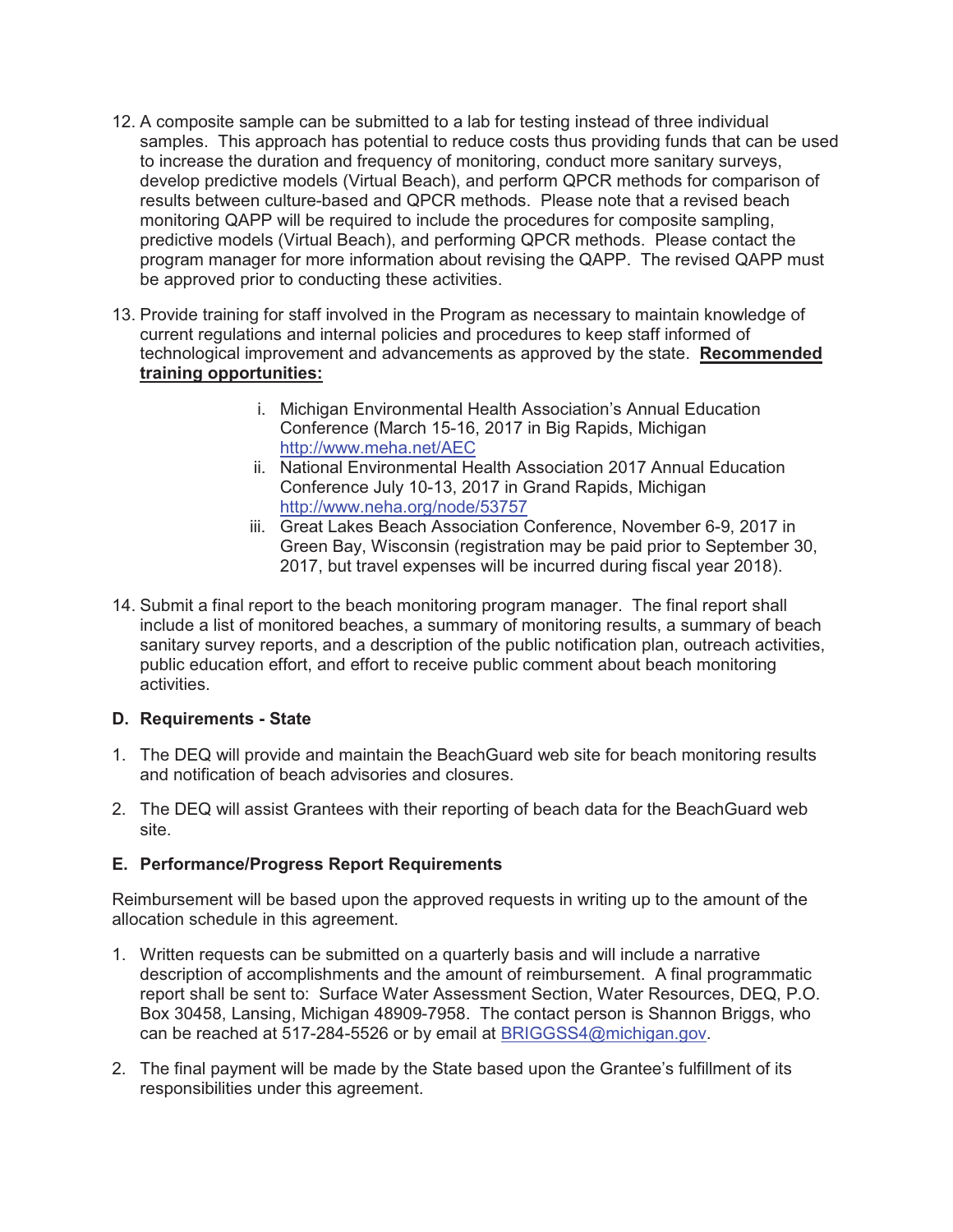# **F. Reimbursement Schedule**

The Program allocation schedule is attached depicting the funding amount for the services required in this agreement. Quarterly payments will be made by the State upon receipt of approved quarterly reports that include a narrative description of accomplishments and a request for the amount of reimbursement.

# **G. Accountability**

The Grantee shall maintain adequate accounting and employee activity records to reflect that all funds granted under this contract have been expended for the Program activities, as approved by the State. These records shall be made available upon request for audit by the State.

Records will be retained by the Grantee until an audit has been completed by the State or permission has been granted by the State to dispose of the records.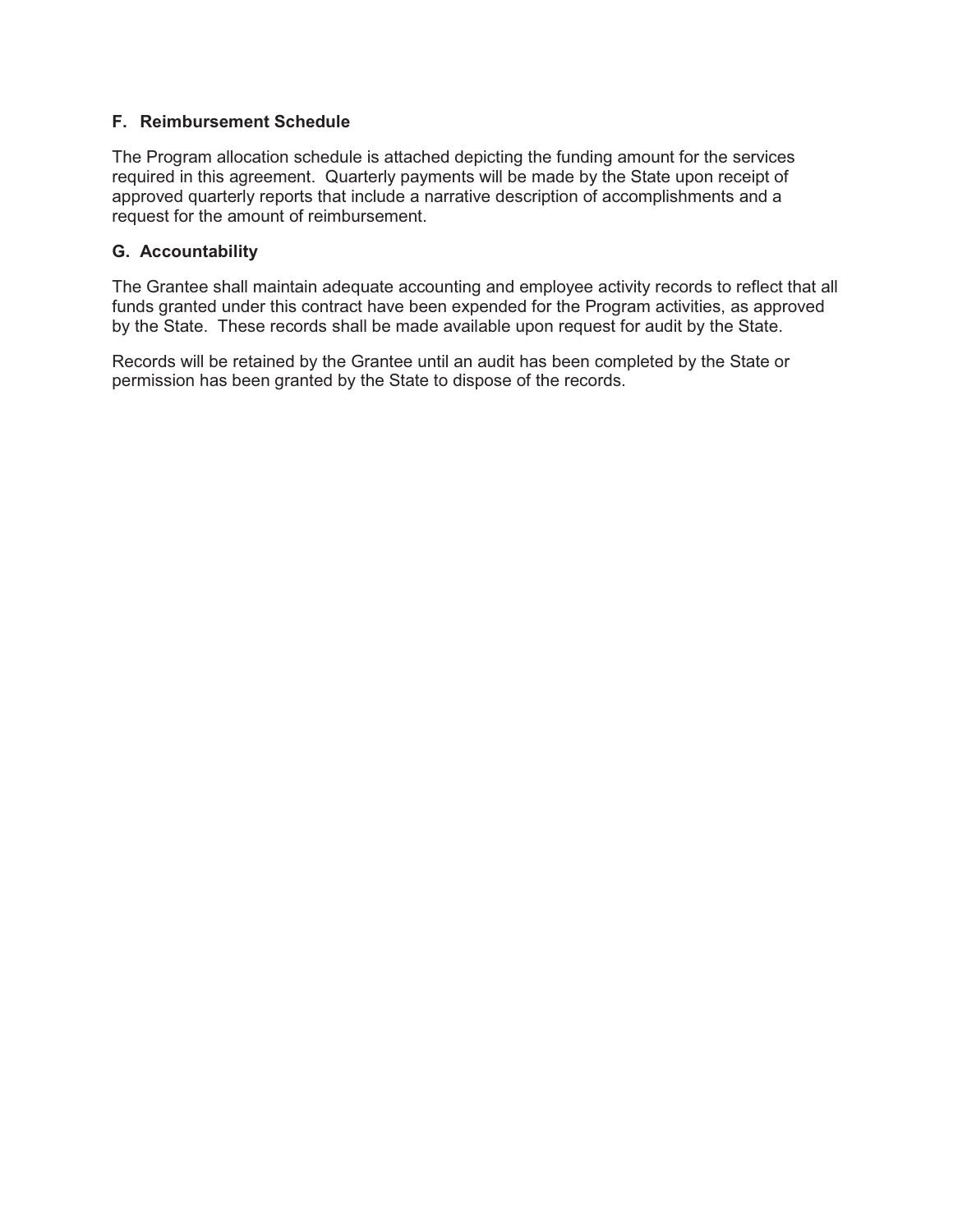# **PROGRAM C - ALLOCATION SCHEDULE GREAT LAKES BEACH MONITORING PROGRAM OCTOBER 1, 2016 THROUGH SEPTEMBER 30, 2017**

| <b>Grantee</b>                                | <b>No. of Counties</b> | <b>Allocation</b> |
|-----------------------------------------------|------------------------|-------------------|
| Allegan                                       |                        | \$5,000           |
| <b>Barry-Eaton District</b>                   | $\overline{2}$         | \$0               |
| Bay                                           | 1                      | \$5,000           |
| Benzie-Leelanau District                      | $\overline{2}$         | \$0               |
| <b>Berrien</b>                                | 1                      | \$9,323           |
| Branch-Hillsdale-St. Joseph Community Health  | 3                      | \$0               |
| Calhoun                                       | 1                      | \$0               |
| Central Michigan District                     | 6                      | \$8,706           |
| Chippewa                                      | 1                      | \$6,853           |
| Delta & Menominee District                    | $\overline{2}$         | \$5,000           |
| Detroit, City of - Dept. of Health & Wellness | 0                      | \$2,500           |
| <b>Dickinson-Iron District</b>                | $\overline{2}$         | \$0               |
| District #2                                   | 4                      | \$10,558          |
| District #4                                   | $\overline{4}$         | \$8,706           |
| District #10                                  | 10                     | \$11,485          |
| Genesee                                       | 1                      | \$0               |
| <b>Grand Traverse</b>                         | 1                      | \$0               |
| Huron                                         | 1                      | \$9,014           |
| Ingham                                        | 1                      | \$0               |
| Ionia                                         | 1                      | \$0               |
| Jackson                                       | 1                      | \$0               |
| Kalamazoo                                     | 1                      | \$0               |
| Kent                                          | 1                      | \$0               |
| Lapeer                                        | 1                      | \$0               |
| Lenawee                                       | 1                      | \$0               |
| Livingston                                    | 1                      | \$0               |
| Luce-Mackinac-Alger-Schoolcraft District      | 4                      | \$5,000           |
| Macomb                                        | 1                      | \$5,000           |
| Marquette                                     | 1                      | \$0               |
| Marquette, City of                            | 0                      | \$5,000           |
| Midland                                       | 1                      | \$0               |
| Mid-Michigan District                         | 3                      | \$0               |
| Monroe                                        | 1                      | \$5,000           |
| Muskegon                                      | 1                      | \$9,014           |
| Northwest Michigan Community Health Agency    | 4                      | \$14,573          |
| Oakland                                       | 1                      | \$0               |
| Ottawa                                        | 1                      | \$7,779           |
| Saginaw                                       | 1                      | \$0               |
| Saint Clair                                   | 1                      | \$9,632           |
| Sanilac                                       | 1                      | \$5,000           |
| Shiawassee                                    | 1                      | \$0               |
| Tuscola                                       | 1                      | \$0               |
| Van Buren/Cass District                       | $\overline{2}$         | \$5,000           |
| Washtenaw                                     | 1                      | \$0               |
| Watershed Center, Grand Traverse              | 0                      | \$9,014           |
| Wayne                                         | 1                      | \$2,500           |
| Western Upper Peninsula District              | $\overline{5}$         | \$8,397           |
|                                               | 83 (+ 2 Cities & 1     |                   |
| <b>Total</b>                                  | Nonprofit)             | \$173,054         |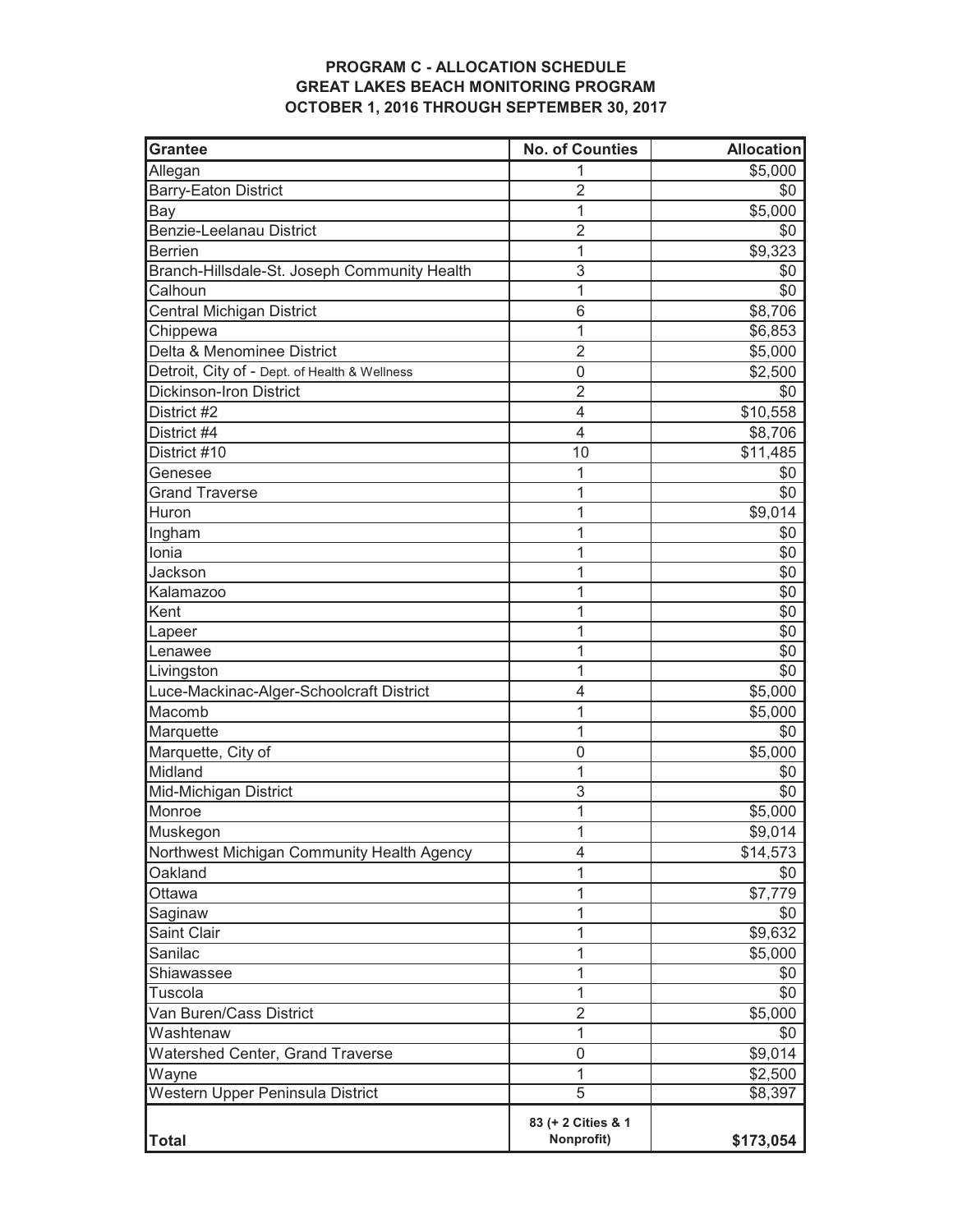#### **MICHIGAN DEPARTMENT OF ENVIRONMENTAL QUALITY OFFICE OF DRINKING WATER AND MUNICIPAL ASSISTANCE PUBLIC SWIMMING POOL PROGRAM PROGRAM D OCTOBER 1, 2016 THROUGH SEPTEMBER 30, 2017**

# **A. Statement of Purpose**

This agreement is intended to establish responsibilities for both the Grantee and the State in the conduct of completing work within the Grantee's jurisdiction in the Public Swimming Pool Program in accordance with Section 12532 of the Public Health Code, 1978 PA 368, as amended.

# **B. Program Budget and Agreement Amount**

The Grantee will be paid on an annual basis for work in the Public Swimming Pool Program. The agreement amount is provided in item *F. Reimbursement Schedule* and in Program D *Allocation Schedule*. All requests for payment must be submitted by the Grantee to the State as described in item *F. Reimbursement Schedule*.

# **C. Requirements - Grantee**

The Grantee will conduct an inspection of all public swimming pools under its jurisdiction during the calendar year 2017, investigate complaints, conduct meetings, and/or conferences relative to compliance issues, and complete a *Public Swimming Pool Inspection Report* (Form EQP 1735), as provided by the State, or other report form approved by the State. Only public swimming pools that have submitted a license application and paid appropriate licensing fees for the calendar year 2017 should be inspected.

The Grantee will review the list of public swimming pools from their jurisdiction provided by the State, as in item *D. Requirements – State*, make modifications and adjustments, and return the list to the address in item *E. Performance/Progress Report Requirements*, within 30 days.

Indoor pools should be inspected during the months of January, February, March, or April 2017 with the exception of public swimming pools located at schools. It is acceptable to inspect pools at schools during September or October 2017. Outdoor pools should be inspected during the operating season of May, June, July, or August 2017.

It is acceptable for the Grantee to inspect indoor pools any month of the calendar year. Pool inspections during the months of October, November and December should be avoided as much as possible. In no case should inspections be completed later than December 31, 2017.

Completed inspection reports should be forwarded to the State within 2 to 4 weeks following the inspection, but in no case later than January 9, 2018.

# **D. Requirements - State**

By January 29, 2017, the State will provide the Grantee with a list of public swimming pools from their jurisdiction that have paid the license fees, and have been inspected for the calendar year 2016. This list is the basis for reimbursement to the Grantee and must be submitted to the State as provided under item *F. Reimbursement Schedule*. If the list needs modification, the State will provide the Grantee a 30-day period to request any adjustments.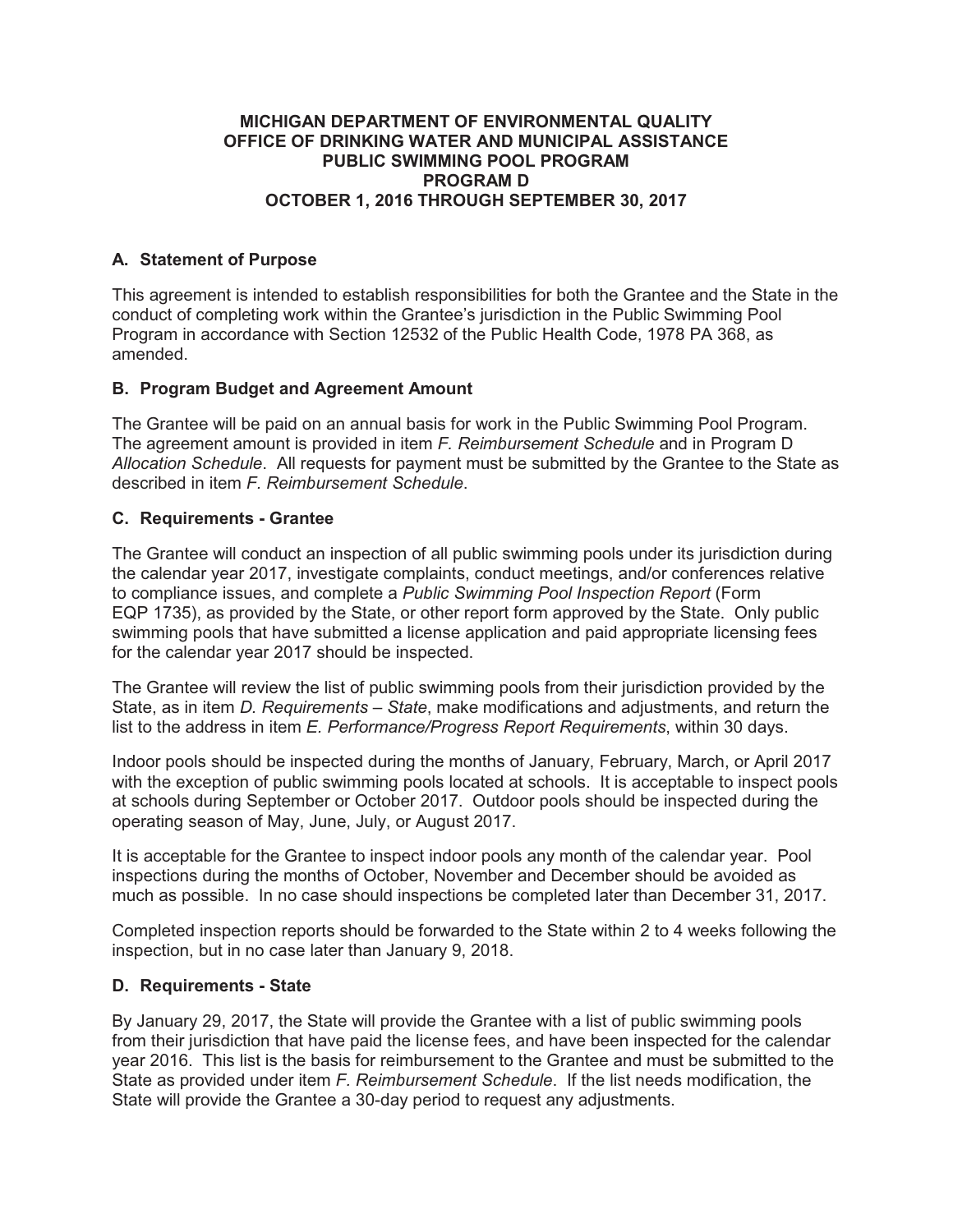The State will provide technical assistance and periodic oversight to the Grantee relative to public swimming pool compliance issues when requested. The program contact person is Jeremy Hoeh, who may be reached at 517-284-6528; at hoehj@michigan.gov; or at DEQ, Drinking Water and Environmental Health Section – Swimming Pools, P.O. Box 30241, Lansing, Michigan 48909-7741.

# **E. Performance/Progress Report Requirements**

Inspection reports and lists from item *D. Requirements – State* should be sent to: DEQ, Drinking Water and Environmental Health Section – Swimming Pools, P.O. Box 30241, Lansing, Michigan 48909-7741 or emailed to DEQ-EH@michigan.gov.

# **F. Reimbursement Schedule**

The State will reimburse the Grantee on a lump sum basis according to the license criteria listed below for those public swimming pools inspected during the year ending December 31, 2016, by the Grantee's staff or designated representative:

| Initial license for a public swimming pool*                   | \$100 |
|---------------------------------------------------------------|-------|
| License renewal prior to December 31                          | \$30  |
| License renewal after December 31                             | \$45  |
| License renewal after lapse beyond April 30 without a license | \$70  |

\*Applies only to those local jurisdictions that are certified by the Department of Environmental Quality to conduct the initial inspections.

Payments will be made for those public swimming pools that have all fees paid in full for the 2016 licensing year and an inspection report dated during the calendar year 2016 has been submitted by January 8, 2017.

# **G. Accountability**

The State will furnish periodic status reports to each Grantee indicating the number of license applications, fees, and inspection reports received.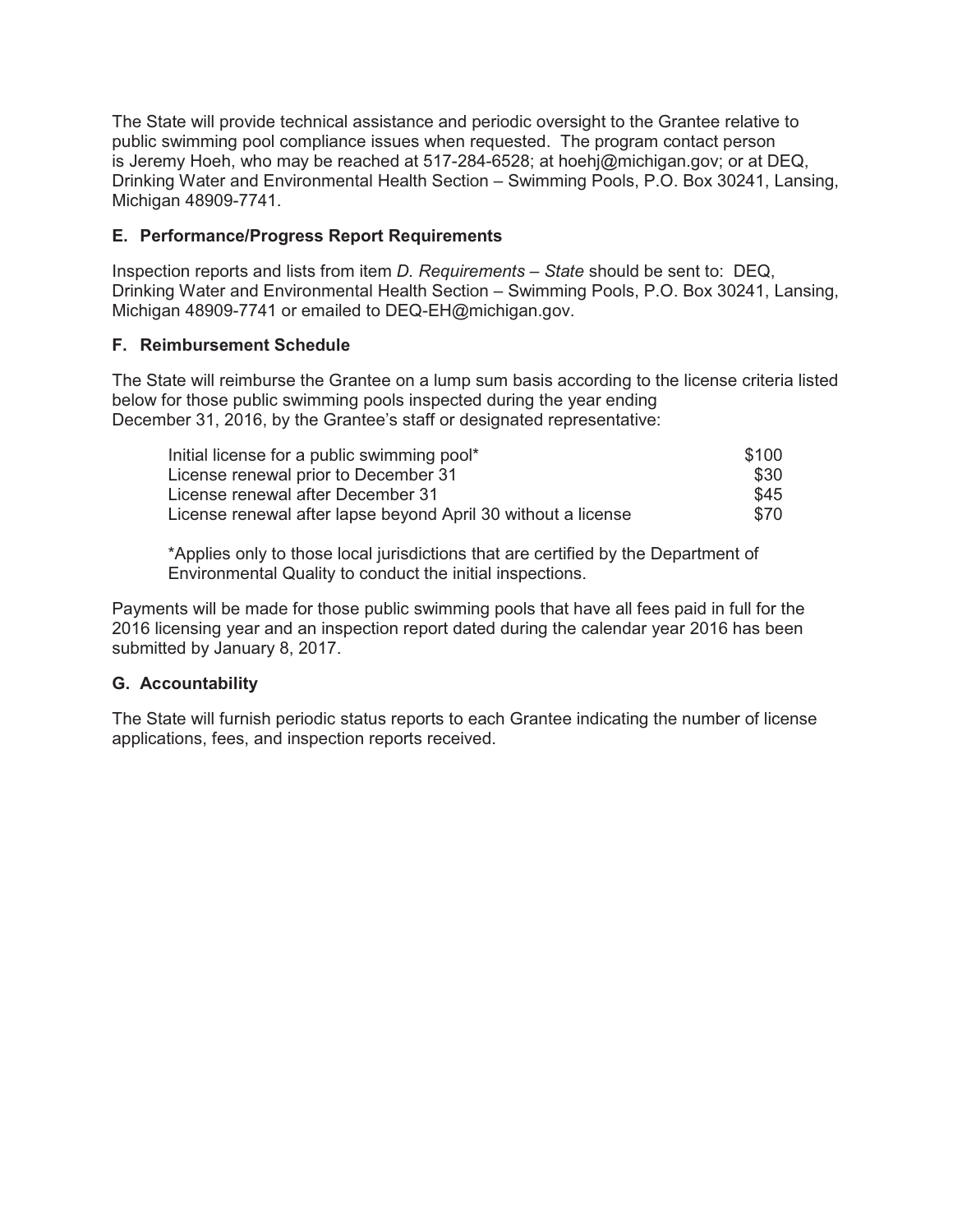# **PROGRAM D - ALLOCATION SCHEDULE PUBLIC SWIMMING POOL PROGRAM OCTOBER 1, 2016 THROUGH SEPTEMBER 30, 2017**

| <b>Grantee</b>                                | <b>No. of Counties</b>   | <b>Allocation</b> |
|-----------------------------------------------|--------------------------|-------------------|
| Allegan                                       |                          | \$2,795           |
| <b>Barry-Eaton District</b>                   | $\overline{2}$           | \$2,305           |
| Bay                                           | 1                        | \$1,620           |
| Benzie-Leelanau District                      | $\overline{2}$           | \$1,270           |
| Berrien                                       | 1                        | \$5,500           |
| Branch-Hillsdale-St. Joseph Community Health  | 3                        | \$1,225           |
| Calhoun                                       | 1                        | \$2,245           |
| Central Michigan District                     | 6                        | \$2,710           |
| Chippewa                                      | 1                        | \$1,080           |
| Delta & Menominee District                    | $\overline{2}$           | \$700             |
| Detroit, City of - Dept. of Health & Wellness | 0                        | \$2,860           |
| <b>Dickinson-Iron District</b>                | $\overline{2}$           | \$580             |
| District #2                                   | $\overline{\mathcal{A}}$ | \$940             |
| District #4                                   | $\overline{4}$           | \$3,005           |
| District #10                                  | 10                       | \$5,155           |
| Genesee                                       | 1                        | \$4,845           |
| <b>Grand Traverse</b>                         | 1                        | \$3,000           |
| Huron                                         | 1                        | \$790             |
| Ingham                                        | 1                        | \$5,370           |
| lonia                                         | 1                        | \$520             |
| Jackson                                       | 1                        | \$1,630           |
| Kalamazoo                                     | 1                        | \$5,580           |
| Kent                                          | 1                        | \$11,155          |
| Lapeer                                        | 1                        | \$875             |
| Lenawee                                       | 1                        | \$865             |
| Livingston                                    | 1                        | \$1,805           |
| Luce-Mackinac-Alger-Schoolcraft District      | 4                        | \$2,230           |
| Macomb                                        | 1                        | \$11,140          |
| Marquette                                     | 1                        | \$1,270           |
| Midland                                       | 3                        | \$1,420           |
| Mid-Michigan District                         | 1                        | \$1,570           |
| Monroe                                        | 1                        | \$2,045           |
| Muskegon                                      | 1                        | \$2,695           |
| Northwest Michigan Community Health Agency    | 4                        | \$5,560           |
| Oakland                                       | 1                        | \$30,000          |
| Ottawa                                        | 1                        | \$6,300           |
| Saginaw                                       | 1                        | \$3,270           |
| Saint Clair                                   | 1                        | \$2,080           |
| Sanilac                                       | 1                        | \$310             |
| Shiawassee                                    | 1                        | \$580             |
| Tuscola                                       | 1                        | \$310             |
| Van Buren/Cass District                       | $\overline{2}$           | \$2,245           |
| Washtenaw                                     | 1                        | \$9,670           |
| Wayne                                         | 1                        | \$17,000          |
| Western Upper Peninsula District              | 5                        | \$1,060           |
|                                               |                          |                   |
| Total                                         | 83 (+ 2 Cities)          | \$171,180         |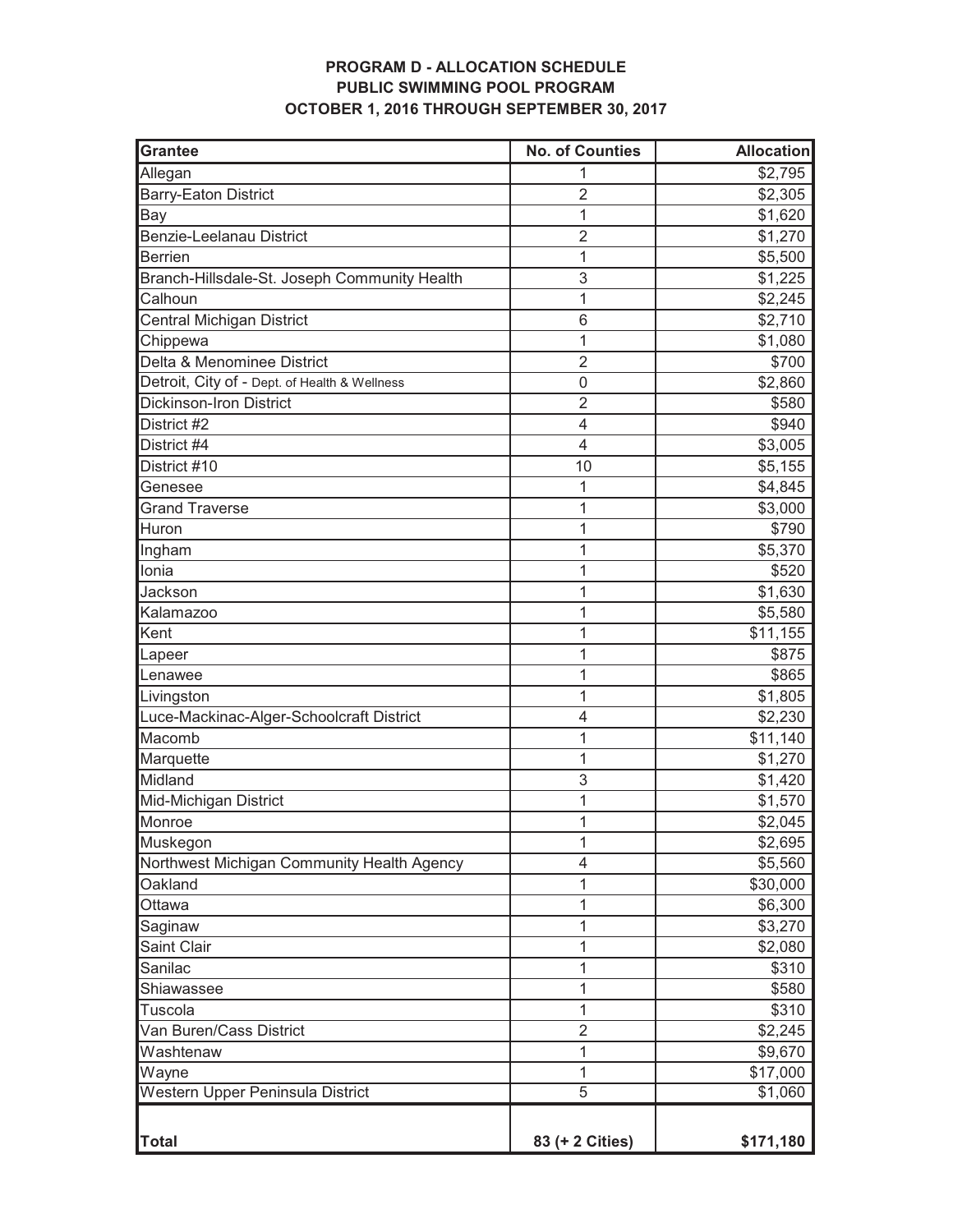#### **MICHIGAN DEPARTMENT OF ENVIRONMENTAL QUALITY OFFICE OF DRINKING WATER AND MUNICIPAL ASSISTANCE SEPTAGE WASTE PROGRAM PROGRAM E OCTOBER 1, 2016 THROUGH SEPTEMBER 30, 2017**

# **A. Statement of Purpose**

This agreement is intended to establish a payment schedule to the Local Entity for an initial septage waste land site inspection, annual land site inspection, septage waste vehicle inspection, and authorized receiving facility inspection in accordance with Section 324.11716 of part 117, Septage Waste Servicers, of the Natural Resources and Environmental Protection Act, 1994 PA 451, as amended.

# **B. Program Budget and Agreement Amount**

The Department of Environmental Quality (DEQ) will reimburse the Local Entity on an annual lump sum basis according to the following criteria:

| Initial inspection of a septage land disposal site (per site)                                                                                | \$500.00 |
|----------------------------------------------------------------------------------------------------------------------------------------------|----------|
| Annual DEQ authorized "active" land disposal site inspection (per site)<br>includes DEQ authorized septage waste storage facility inspection | \$430.00 |
| Annual inspection of septage vehicles (per vehicle)                                                                                          | \$50.00  |
| DEQ authorized receiving facility inspection                                                                                                 | \$100.00 |

The payment for a new land application site and new vehicle shall satisfy the annual inspection requirement. The annual payment for land disposal sites will be made for one inspection of each site. Please note that each site may contain more than one disposal location otherwise known as a "field". The disposal site inspection and reimbursement payment includes inspection of the DEQ authorized septage waste storage facility (if applicable).

Annual payment for septage waste vehicle inspections will be based on the number of vehicles inspected – one payment only per vehicle.

# **C. Requirements - Grantee**

- 1. The Local Entity shall investigate complaints and conduct meetings and/or conferences relative to compliance issues. The Local Entity will provide a timely and appropriate response to all violations in a manner described in a DEQ Septage Waste Program document entitled, "Fiscal Year 2017 Enforcement Policy".
- 2. The Local Entity shall conduct inspections of all DEQ licensed septage waste land disposal sites and septage waste vehicles on an annual basis in accordance with Part 117 and as established in a DEQ Septage Waste Program document entitled, "Fiscal Year 2017 Compliance Inspection Policy". The Local Entity shall use the DEQ online *Septage Haulers Directory* prior to inspection and use current inspection forms provided by the DEQ posted on the Septage Program webpage.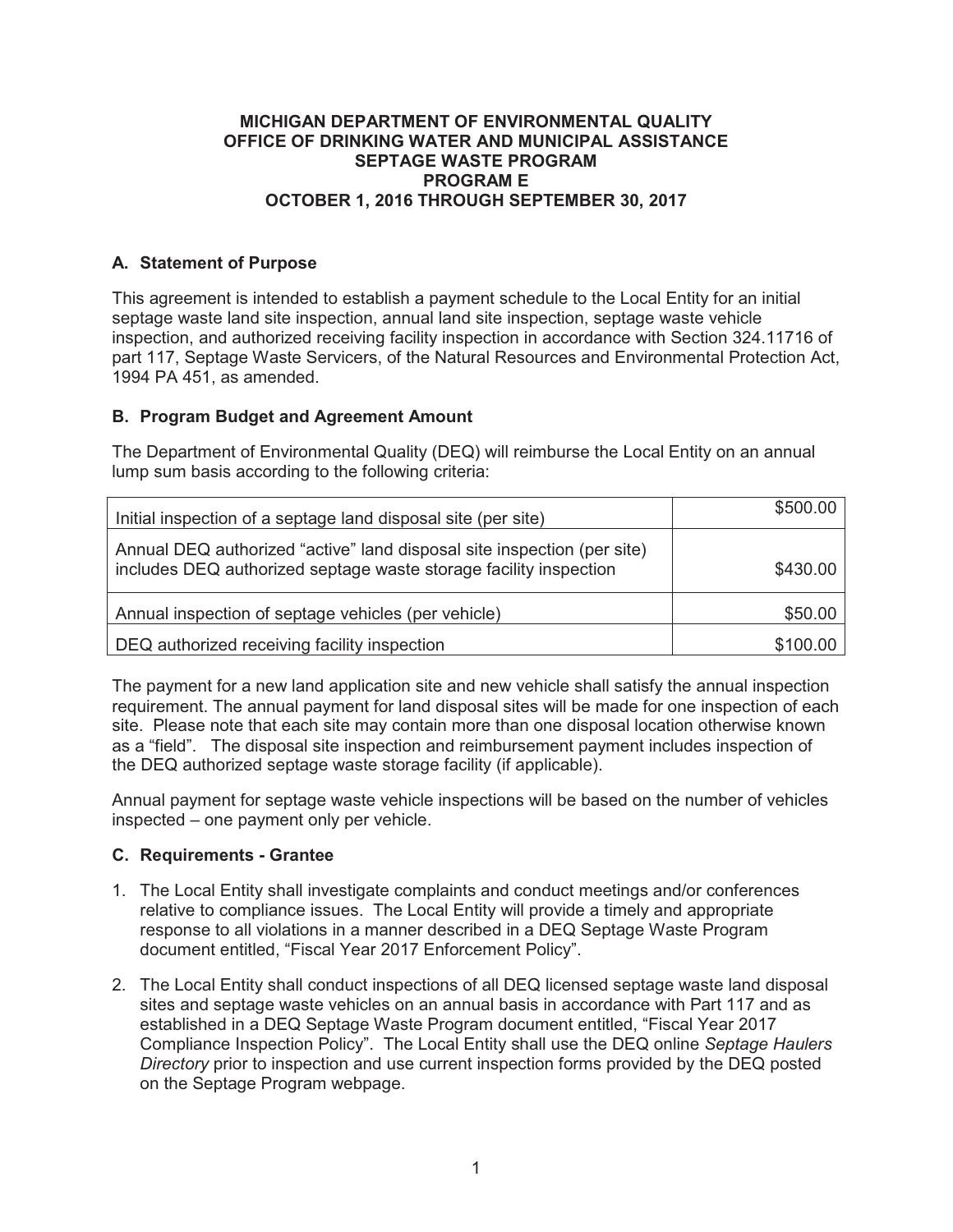- 3. The DEQ shall notify the Local Entity to conduct inspections of new land application sites and new vehicles. The Local Entity shall conduct inspections of new land application sites and new vehicles and submit the material to the DEQ Septage Program within 2 weeks from the date of receipt of DEQ notification. The inspections are conducted to verify that the new sites, the new septage waste vehicles, and the servicing methods are in compliance with part 117. The Local Entity shall use current inspection forms provided by the DEQ posted on the Septage Program webpage. **Payment shall not be made for inspections performed and/or inspection forms submitted more than 2 weeks from the date the inspection request is sent to the Local Entity by the DEQ**.
- 4. The Local Entity shall conduct annual inspections of all DEQ authorized septage waste receiving facilities in their jurisdiction using current inspection forms provided by the DEQ.
- 5. The Local Entity shall conduct inspections of all DEQ authorized septage waste storage facilities on an annual basis. The Local Entity shall use current inspection forms provided by the DEQ posted on the Septage Program webpage.
- 6. The Local Entity shall submit inspection tracking reports on a quarterly basis using the form provided by the DEQ. The inspection forms shall be submitted along with the quarterly report form unless previously submitted. These and other program forms can be downloaded from the program website by clicking on *Health Department Information* located under *Downloads* on the Septage Waste Program webpage at www.michigan.gov/septage.
- 7. The Local Entity shall **complete all inspections no later than August 31, 2017**, and shall **submit the Request for Payment (RFP) to the Septage Waste Program no later than September 15, 2017**.
- 8. The Local Entity shall make the RFP in writing and include an alphabetical list of all licensed septage waste businesses and inspection dates of the inspections made within their jurisdiction using the Septage Program Quarterly Report form posted on the program webpage described below.

Inspection requirement details are outlined in the document entitled, "Fiscal Year 2017 Compliance Inspection Policy". This policy, inspection checklists, reports and forms are posted on the program website and can be downloaded by clicking on 'Health Department Information' located under 'Downloads' on the program webpage.

# **D. Requirements - State**

The DEQ shall provide a current list of permitted land disposal sites by jurisdiction. This information is available by clicking on 'Septage Haulers Directory' located under 'Online Services' on the program web page and searching by county.

- 1. The DEQ shall provide up to date license application materials on the program website available under "downloads".
- 2. The DEQ shall perform a one time, detailed review of all new septage waste firm business, vehicle, land site and cropping plan applications to ensure administrative completeness before forwarding them to the local entity for inspection.
- 3. The DEQ shall provide current inspection forms on the program website. These forms can be downloaded from the program website by clicking on 'Health Department Information' located under 'Program Forms/Downloads'. The inspection forms include: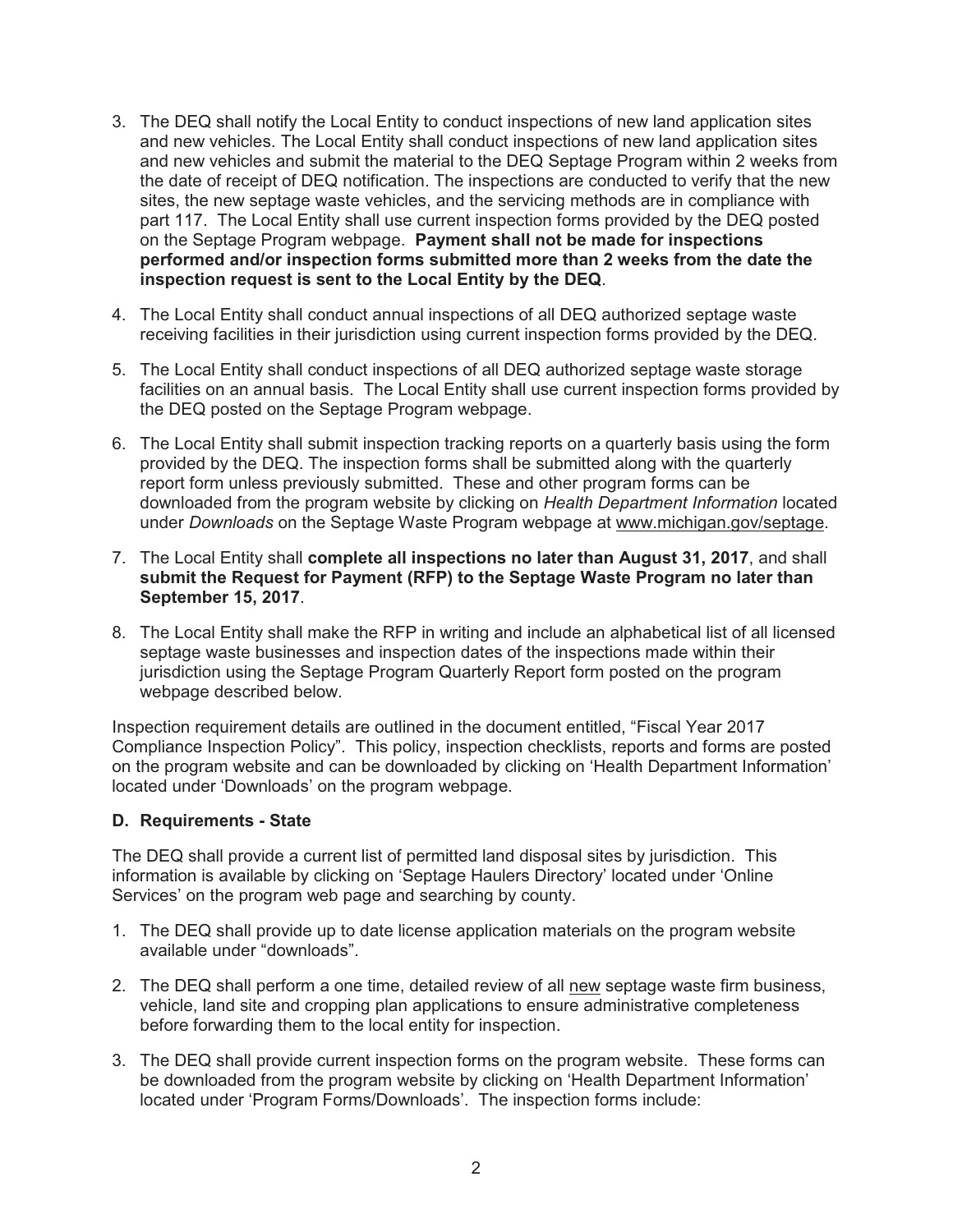- a. Existing Land Site Inspection form (EQP 5900);
- b. New Land Site Inspection Form (EQP 5970);
- c. Cropping Plan Review Form;
- d. Septage Waste Program Vehicle Inspection Form (EQP 5901);
- e. Septage Waste Receiving Facility Inspection Form (EQP 5911);
- f. Septage Waste Storage Facility Inspection Form (EQP 5966).
- 4. The DEQ shall make available quarterly inspection status report forms. These forms can be downloaded from the program website by clicking on 'Health Department Information' located under 'Program Forms/Downloads'.
- 5. The DEQ will provide for the request and receipt of annual cropping plans for all existing land application sites which shall be transmitted to the Local Entity. The DEQ will make available detailed land application record review and inspection resources necessary to assist the Local Entity in their consideration of cropping plans for existing sites within their respective jurisdictions.
- 6. The DEQ will provide resources, technical assistance, regional training, and program support as requested by the local entity. These resources include the Guidance Manual for the Land Application of Septage Waste which can be downloaded from the program website. It can be accessed by clicking on *Land Application Information* under *Program Forms/Downloads*.
- 7. The DEQ shall provide program updates and information via the program webpage's *Septage Program FAQs*' (Frequently Asked Questions) and informational mailings. The Local Entity will be copied on memos and letter issued to licensed septage waste businesses.

# **E. Performance/Progress Report Requirements**

Quarterly reports and year end RFP submissions should be sent to: Drinking Water and Environmental Health Section, Office of Drinking Water and Municipal Assistance, P.O. Box 30241, Lansing, MI 48909-7741. The contact person is the Septage Waste Program Coordinator, Mr. Matthew Rockhold, who can be reached at 517-284-6540 (Lansing) or by email at rockholdm@michigan.gov.

# **F. Reimbursement Schedule**

Reimbursement will be based upon the remittance of standardized information in a spreadsheet format summarizing inspections performed and the remittance of the appropriate checklists referenced above (EQP 5900, EQP 5901, and EQP 5911).

The annual payment will be made by the State upon receipt of the RFP from the Local Entity and based upon the Local Entity's fulfillment of its responsibilities under this agreement. The RFP and inspection checklist copies are due by September 15. The reimbursement request shall be sent to: Administration Section, Office of Drinking Water and Municipal Assistance, DEQ, P.O. Box 30241, Lansing, MI 48909-7741.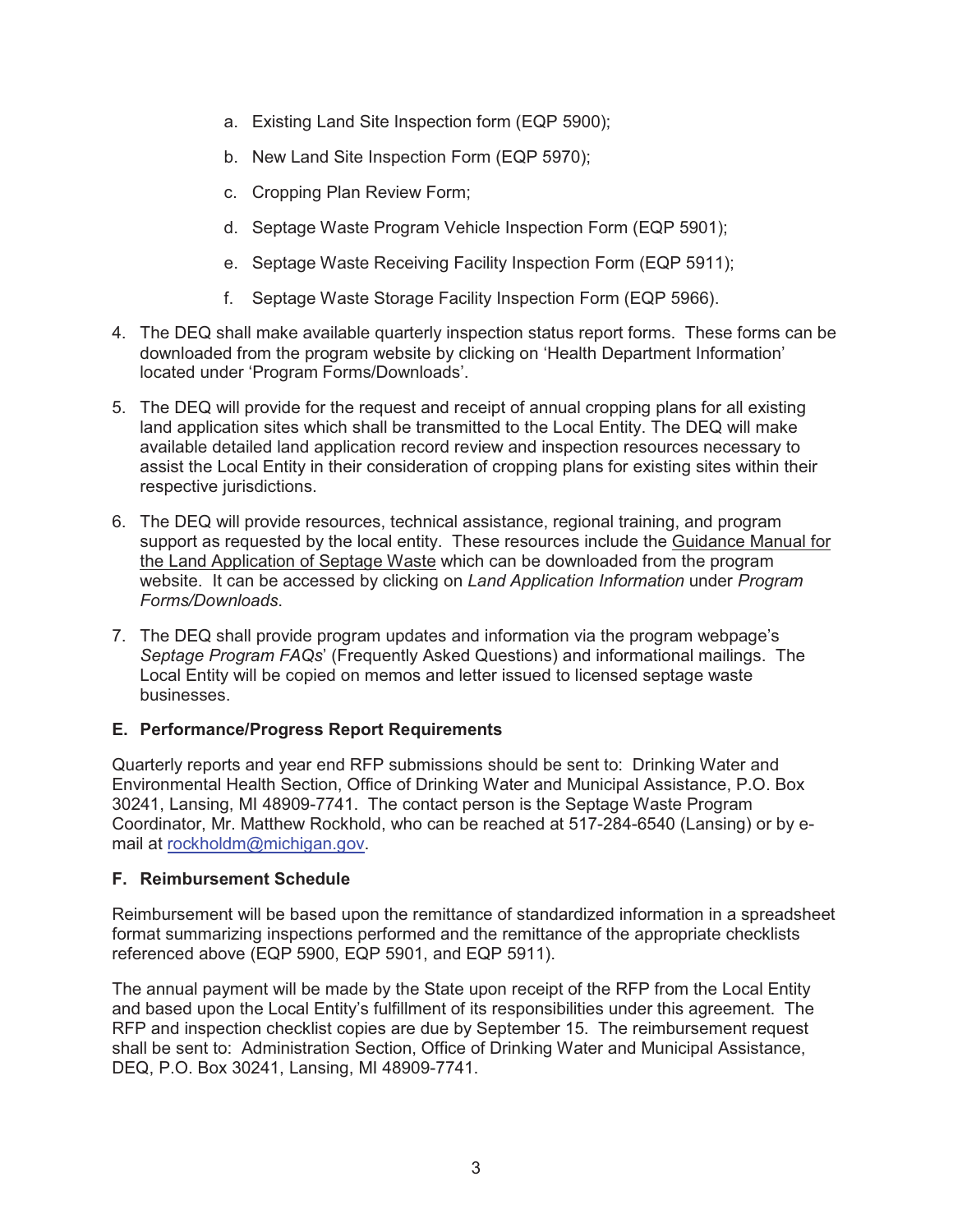# **G. Accountability**

The Local Entity shall maintain adequate accounting and employee activity records to reflect that all funding granted under this agreement have been expended for the Program activities, as approved by the State. These records shall be made available upon request for audit by the State.

Records will be retained by the Local Entity until an audit has been completed by the State or permission has been granted by the State to dispose of the records.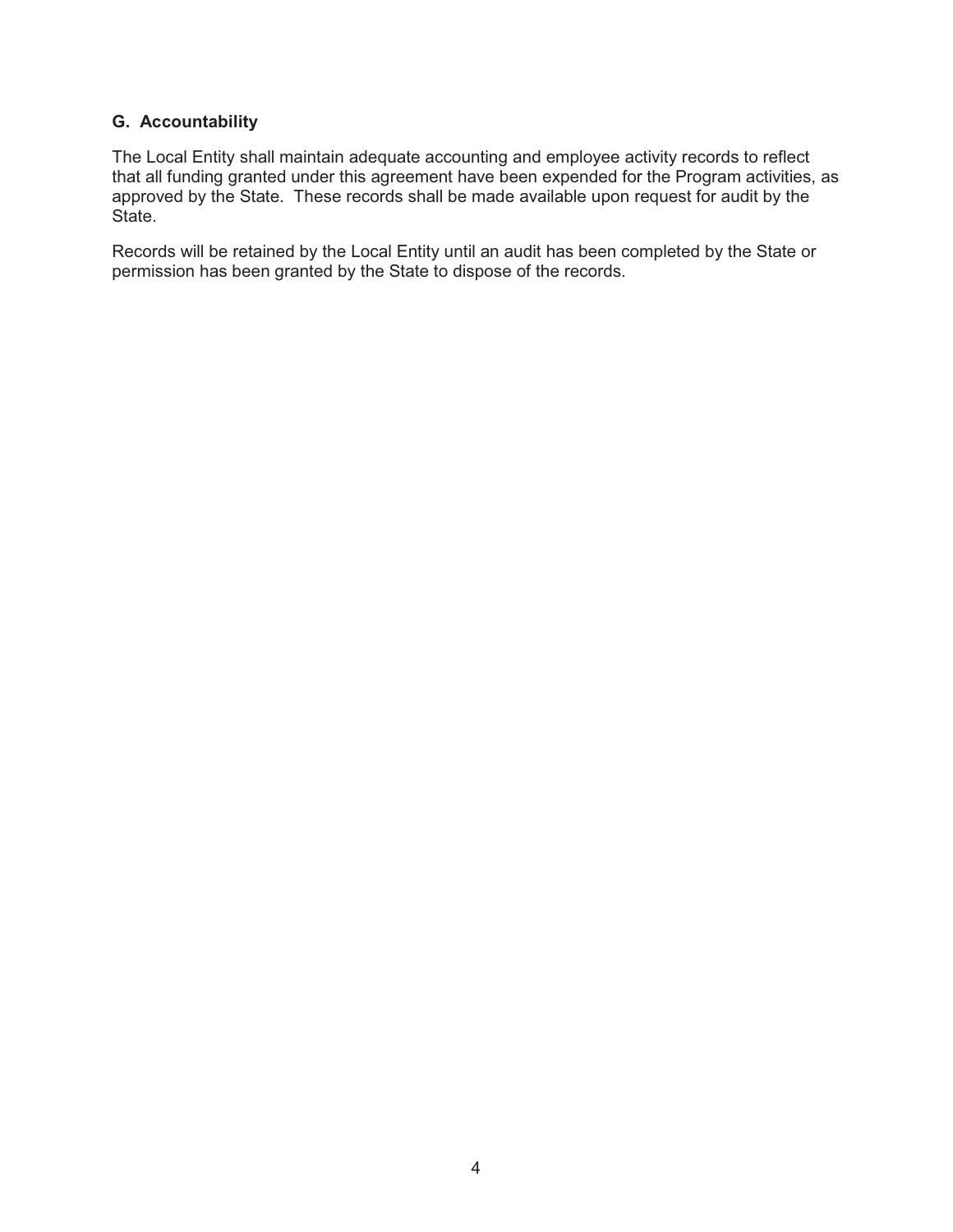#### **PROGRAM E - ALLOCATION SCHEDULE SEPTAGE WASTE PROGRAM OCTOBER 1, 2016 THROUGH SEPTEMBER 30, 2017**

| <b>Grantee</b>                                 | <b>No. of Counties</b> | <b>Allocation</b> |
|------------------------------------------------|------------------------|-------------------|
| Allegan                                        | 1                      | \$1,380           |
| <b>Barry-Eaton District</b>                    | $\overline{2}$         | \$1,130           |
| Bay                                            | 1                      | \$500             |
| <b>Benzie-Leelanau District</b>                | $\overline{2}$         | \$3,050           |
| <b>Berrien</b>                                 | 1                      | \$1,900           |
| Branch-Hillsdale-St. Joseph Community Health   | 3                      | \$2,310           |
| Calhoun*                                       | 1                      | \$0               |
| Central Michigan District                      | 6                      | \$6,080           |
| Chippewa                                       | 1                      | \$3,180           |
| Delta-Menominee District                       | $\overline{2}$         | \$3,730           |
| Detroit, City of - Dept. of Health & Wellness* | 0                      | \$0               |
| <b>Dickinson-Iron District</b>                 | $\overline{2}$         | \$730             |
| District #2                                    | $\overline{4}$         | \$3,350           |
| District #4                                    | 4                      | \$6,410           |
| District #10                                   | 10                     | \$12,340          |
| Genesee*                                       | 1                      | \$0               |
| <b>Grand Traverse</b>                          | 1                      | \$500             |
| Huron                                          | 1                      | \$1,400           |
| Ingham*                                        | 1                      | \$0               |
| Ionia                                          | 1                      | \$100             |
| Jackson                                        | 1                      | \$900             |
| Kalamazoo*                                     | 1                      | \$0               |
| Kent*                                          | 1                      | \$0               |
| Lapeer*                                        | 1                      | \$0               |
| Lenawee                                        | 1                      | \$1,360           |
| Livingston                                     | 1                      | \$1,200           |
| Luce-Mackinac-Alger-Schoolcraft District       | 4                      | \$2,170           |
| Macomb                                         | 1                      | \$850             |
| Marquette                                      | 1                      | \$830             |
| Midland                                        | 1                      | \$450             |
| Mid-Michigan District                          | 3                      | \$5,720           |
| Monroe                                         | 1                      | \$2,800           |
| Muskegon                                       | 1                      | \$1,350           |
| Northwest Michigan Community Health Agency     | 4                      | \$8,250           |
| Oakland                                        | 1                      | \$3,400           |
| Ottawa                                         | 1                      | \$1,750           |
| Saginaw                                        | 1                      | \$1,830           |
| Saint Clair                                    | 1                      | \$1,130           |
| Sanilac*                                       | 1                      | \$0               |
| Shiawassee                                     | 1                      | \$830             |
| Tuscola                                        | 1                      | \$150             |
| Van Buren/Cass District                        | $\overline{2}$         | \$2,310           |
| Washtenaw                                      | 1                      | \$600             |
| Wayne                                          | 1                      | \$1,600           |
| Western Upper Peninsula District               | $\overline{5}$         | \$800             |
|                                                |                        |                   |
| <b>Total</b>                                   | 83 (+ 1 City)          | \$88,370          |

\*Indicates LHDs that are not under contract with the DEQ.

Note that this does not include estimates for new businesses, trucks or land sites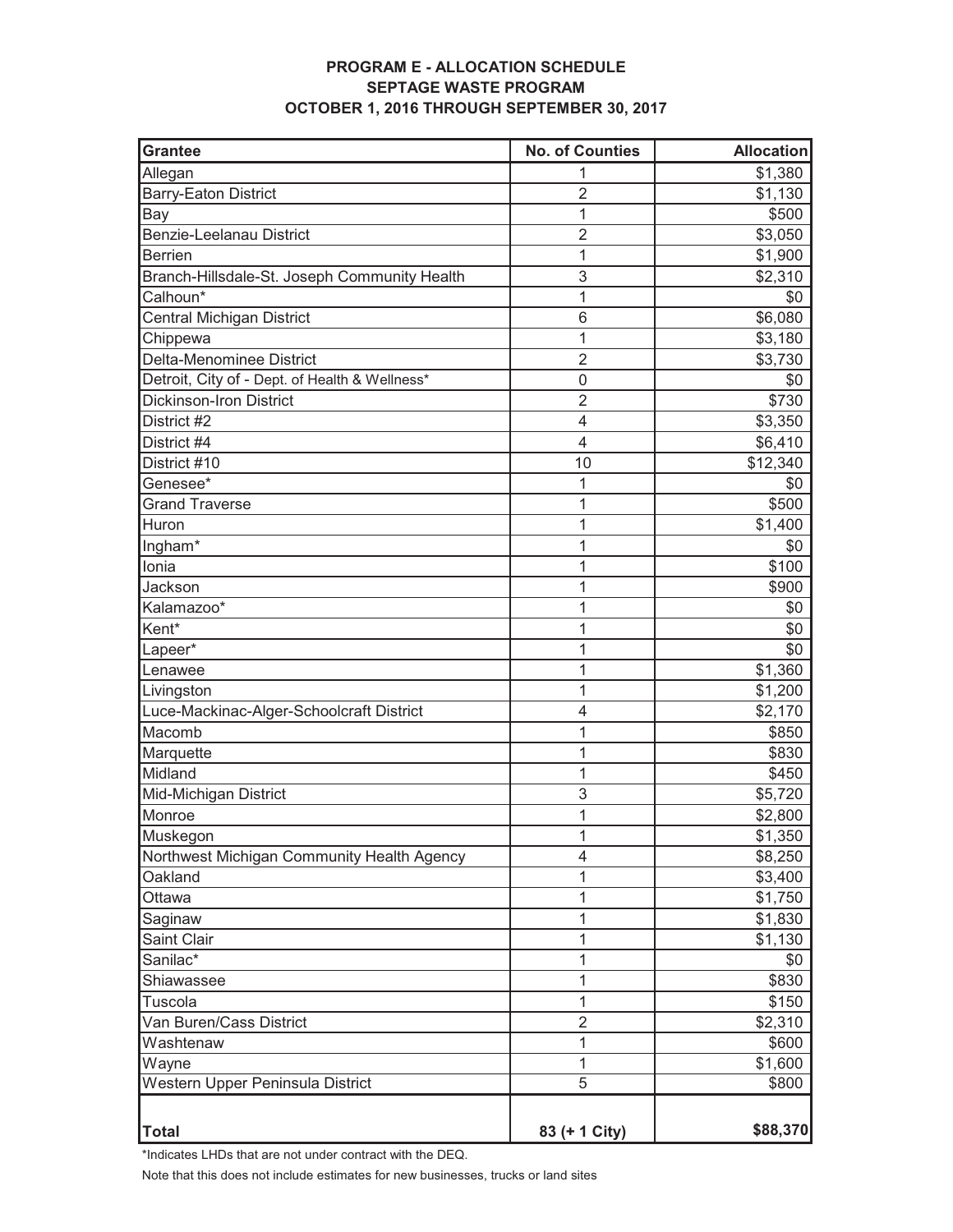#### **MICHIGAN DEPARTMENT OF ENVIRONMENTAL QUALITY OFFICE OF DRINKING WATER AND MUNICIPAL ASSISTANCE CAMPGROUND PROGRAM PROGRAM H OCTOBER 1, 2016 THROUGH SEPTEMBER 30, 2017**

# **A. Statement of Purpose**

This agreement is intended to establish responsibilities for both the Grantee and the State in the conduct of completing work within the Grantee's jurisdiction in the annual Campground Program in accordance with Section 12510 of the Public Health Code, 1978 PA 368, as amended (Act 368).

This agreement is also intended to establish responsibilities for both the Grantee and the State for the issuance of a temporary campground license within the Grantee's jurisdiction when fees are collected by the Grantee in accordance with Section 12510 of Act 368.

# **B. Program Budget and Agreement Amount**

The Grantee will be reimbursed on an annual basis for work in the Campground Program. The agreement amount is provided in item *F. Reimbursement Schedule* and in Program H *Allocation Schedule*. All requests for payment must be submitted by the Grantee to the State as described in item *F. Reimbursement Schedule*.

Annual payments will be made for those campgrounds that have all fees paid in full and an inspection report has been submitted.

The Grantee will reimburse the State on an annual basis for each temporary campground license fee collected during the year by the Grantee's staff or designated representative. The agreement amount is provided in item *F. Reimbursement Schedule*. The State requests for reimbursement are as described in item *F. Reimbursement Schedule*.

# **C. Requirements – Grantee**

The Grantee will conduct an inspection of all campgrounds under its jurisdiction that have submitted a license application and paid in full the appropriate licensing fees. The Grantee will investigate complaints, conduct meetings and/or conferences relative to compliance issues, and complete a *Campground Inspection Repor*t (Form EQP 1715) as provided by the State, or other report form approved by the State.

All campgrounds should be inspected when they are open during the months of May, June, July, August, or September 2017. Completed inspection reports should be forwarded to the State, item *E. Performance/Progress Report Requirements*, within 2 to 4 weeks following the inspection, but in no case no later than the end date of this contract, September 30, 2017.

The Grantee will collect license fees for temporary campgrounds within its jurisdiction in accordance with Section 12506a of Act 368, issue or deny the temporary campground licenses, and forward a copy of the approved or denied license to the State. License copies should be forwarded to the State within 2 to 4 weeks after the licensing period, but in no case no later than the end date of this contract, September 30, 2017.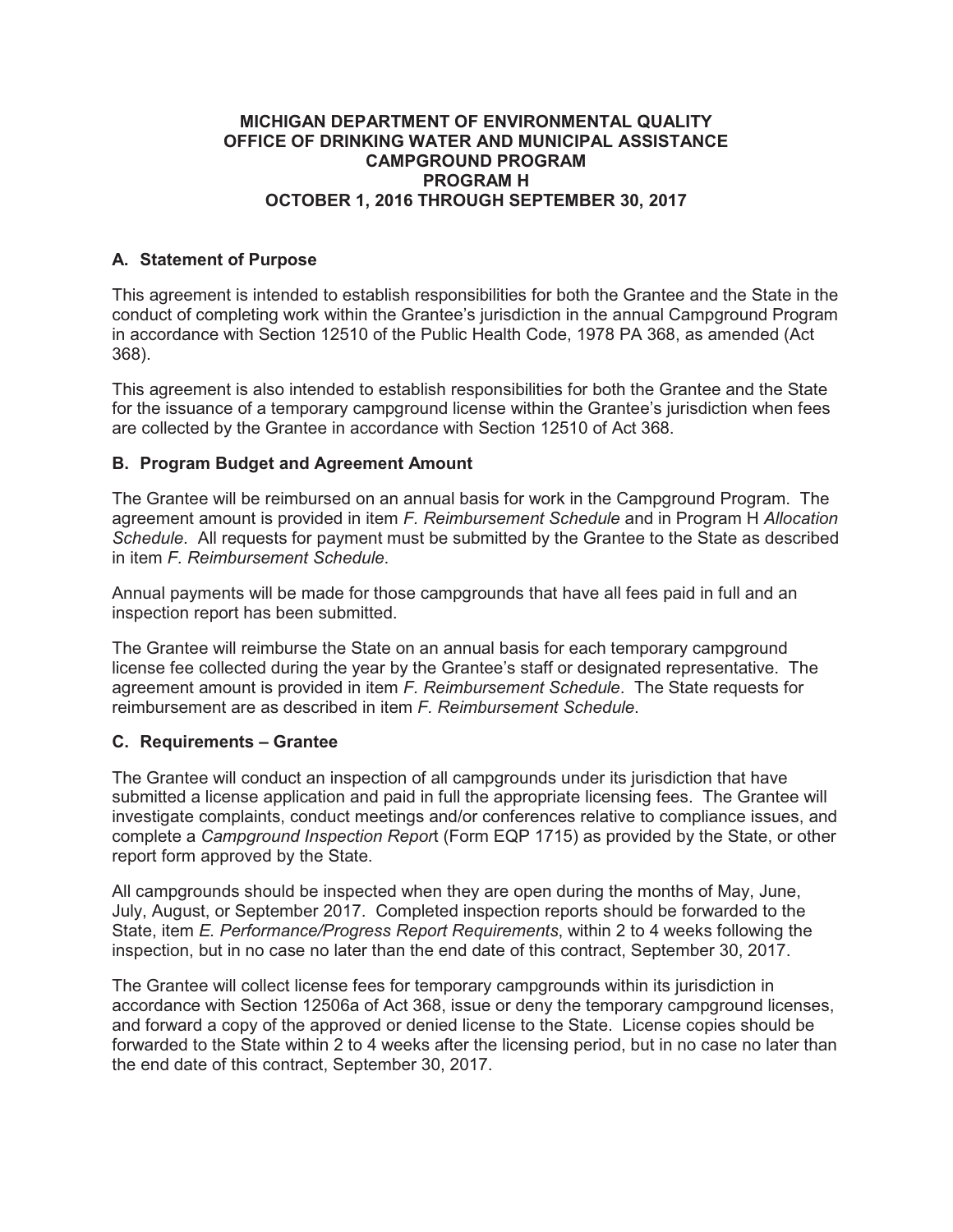The Grantee will review the Campground and Temporary Campground lists provided by the State, item *D. Requirements – State*, make modifications and adjustments, and return the lists to the address in item *E. Performance/Progress Report Requirements*, within 30 days.

# **D. Requirements - State**

By January 31, 2017, the State will provide the Grantee with a list of campgrounds from their jurisdiction that have been inspected for the year ending September 30, 2016, and have paid the license fees. This list is the basis for reimbursement to the Grantee under item *F. Reimbursement Schedule*. If the list needs modification, the State will provide the Grantee a 30-day period to request any adjustments.

The State will provide technical assistance and periodic oversight to the Grantee relative to campground compliance issues when requested.

For temporary campground licenses, by March 1, 2017, the State will provide the Grantee with a list of temporary campground license applications received from the Grantee's jurisdiction during the year ending September 30, 2016. This list is the basis for the invoice intended for the Grantee under item *F. Reimbursement Schedule*.

The contact person is Sarah Rottiers, who may be reached at 517-284-6520; at rottierss@michigan.gov; or at DEQ, Drinking Water and Environmental Health Section - Campgrounds, P.O. Box 30241, Lansing, Michigan 48909-7741.

# **E. Performance/Progress Report Requirements**

Inspection reports, temporary campground license copies, and lists from item *D. Requirements – State*, should be sent to: DEQ, Office of Drinking Water and Municipal Assistance, Environmental Health Section - Campgrounds, P.O. Box 30241, Lansing, Michigan 48909-7741 or scan and E-mail to DEQ-EH@michigan.gov.

# **F. Reimbursement Schedule**

The State will reimburse the Grantee on a lump sum basis at \$25 for each annually licensed campground inspected during the year ending September 30, 2016, by the Grantee's staff or designated representative.

Based on the list of temporary campground license applications received from the State for the Grantee's jurisdiction during the year ending September 30, 2016, the State will send an invoice for the appropriate lump sum charge in accordance with Act 368, less the \$25 portion of the fee intended for the Grantee.

# **G. Accountability**

The State will furnish periodic status reports to each Grantee indicating the number of annual license applications, fees, and inspection reports received.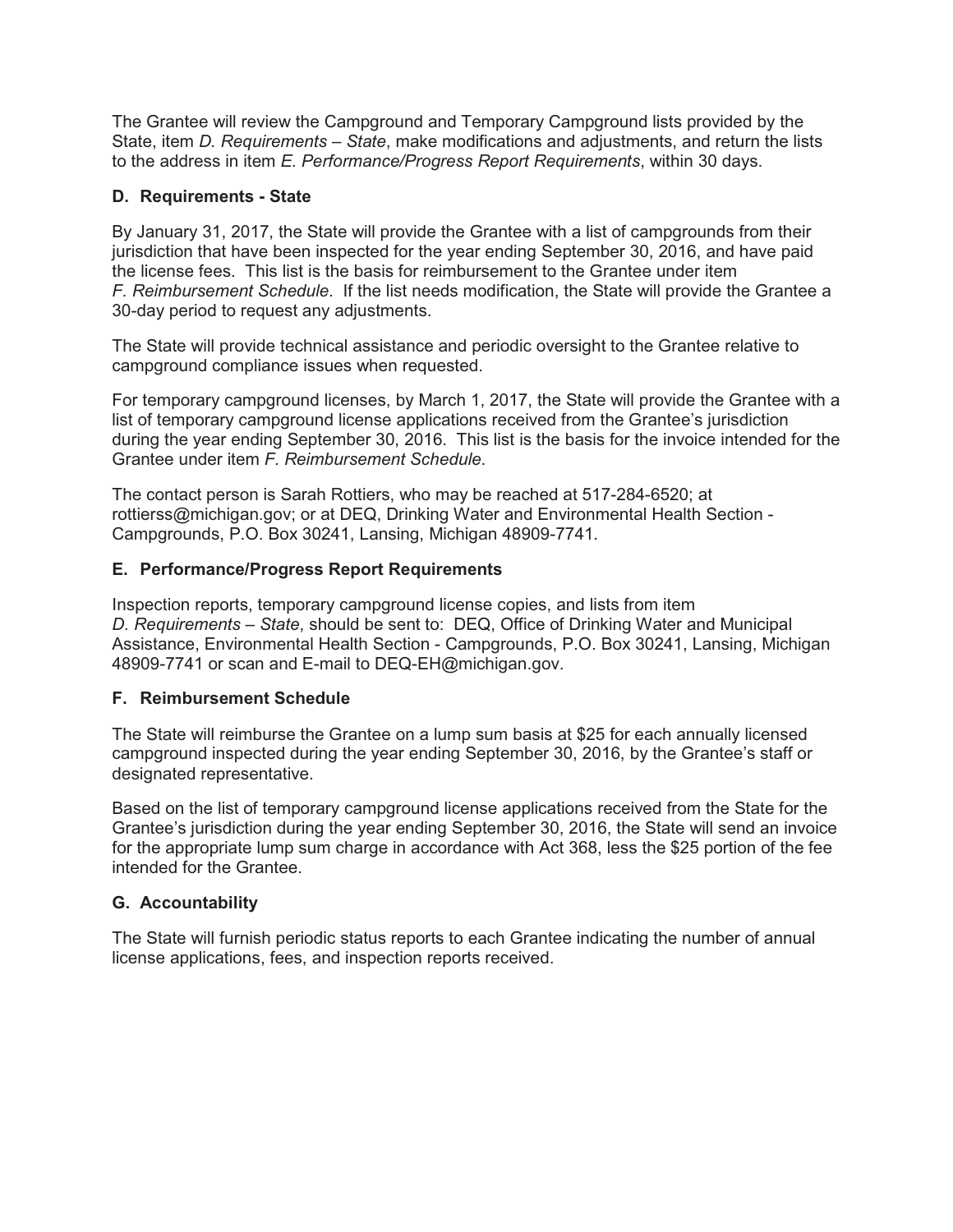# **PROGRAM H - ALLOCATION SCHEDULE CAMPGROUND PROGRAM OCTOBER 1, 2016 THROUGH SEPTEMBER 30, 2017**

| Grantee                                       | <b>No. of Counties</b> | No. of CGs      | <b>Allocation</b> |
|-----------------------------------------------|------------------------|-----------------|-------------------|
| Allegan                                       | 1                      | 30              | \$750             |
| <b>Barry-Eaton District</b>                   | 2                      | 32              | \$800             |
| Bay                                           | $\mathbf 1$            | 8               | \$200             |
| <b>Benzie-Leelanau District</b>               | $\overline{2}$         | 30              | \$750             |
| Berrien                                       | 1                      | 18              | \$450             |
| Branch-Hillsdale-St. Joseph Community Health  | $\mathfrak{S}$         | 62              | \$1,550           |
| Calhoun                                       | $\mathbf{1}$           | 13              | \$325             |
| Central Michigan District                     | $\,6$                  | 96              | \$2,400           |
| Chippewa                                      | 1                      | 26              | \$650             |
| Delta & Menominee District                    | $\overline{2}$         | 23              | \$575             |
| Detroit, City of - Dept. of Health & Wellness | $\boldsymbol{0}$       | $\mathbf 0$     | \$0               |
| <b>Dickinson-Iron District</b>                | $\overline{2}$         | 24              | \$600             |
| District #2                                   | $\overline{4}$         | 59              | \$1,475           |
| District #4                                   | 4                      | 60              | \$1,500           |
| District #10                                  | 10                     | 246             | \$6,150           |
| Genesee                                       | $\mathbf{1}$           | 9               | \$225             |
| <b>Grand Traverse</b>                         | 1                      | 21              | \$525             |
| Huron                                         | 1                      | 28              | \$700             |
| Ingham                                        | 1                      | 10              | \$250             |
| Ionia                                         | 1                      | 10              | \$250             |
| Jackson                                       | 1                      | 31              | \$775             |
| Kalamazoo                                     | 1                      | $9\,$           | \$225             |
| Kent                                          | 1                      | 20              | \$500             |
| Lapeer                                        | 1                      | 20              | \$500             |
| Lenawee                                       | 1                      | 18              | \$450             |
| Livingston                                    | 1                      | 10              | \$250             |
| Luce-Mackinac-Alger-Schoolcraft District      | 4                      | 71              | \$1,775           |
| Macomb                                        | 1                      | $\overline{4}$  | \$100             |
| Marquette                                     | 1                      | 18              | \$450             |
| Midland                                       | 1                      | 8               | \$200             |
| Mid-Michigan District                         | $\mathsf 3$            | 32              | \$800             |
| Monroe                                        | 1                      | 18              | \$450             |
| Muskegon                                      | 1                      | 23              | \$575             |
| Northwest Michigan Community Health Agency    | 4                      | 52              | \$1,300           |
| Oakland                                       | 1                      | 21              | \$525             |
| Ottawa                                        | 1                      | 21              | \$525             |
| Saginaw                                       | $\mathbf 1$            | 8               | \$200             |
| Saint Clair                                   | 1                      | 14              | \$350             |
| Sanilac                                       | $\mathbf 1$            | 12              | \$300             |
| Shiawassee                                    | 1                      | 8               | \$200             |
| Tuscola                                       | 1                      | $9\,$           | \$225             |
| Van Buren-Cass District                       | $\overline{2}$         | 62              | \$1,550           |
| Washtenaw                                     | 1                      | 11              | \$275             |
| Wayne                                         | $\mathbf 1$            | 6               | \$150             |
| Western Upper Peninsula District              | $\overline{5}$         | $\overline{37}$ | \$925             |
|                                               |                        |                 |                   |
| <b>Totals</b>                                 | 83 (+ 1 City)          | 1,348           | \$33,700          |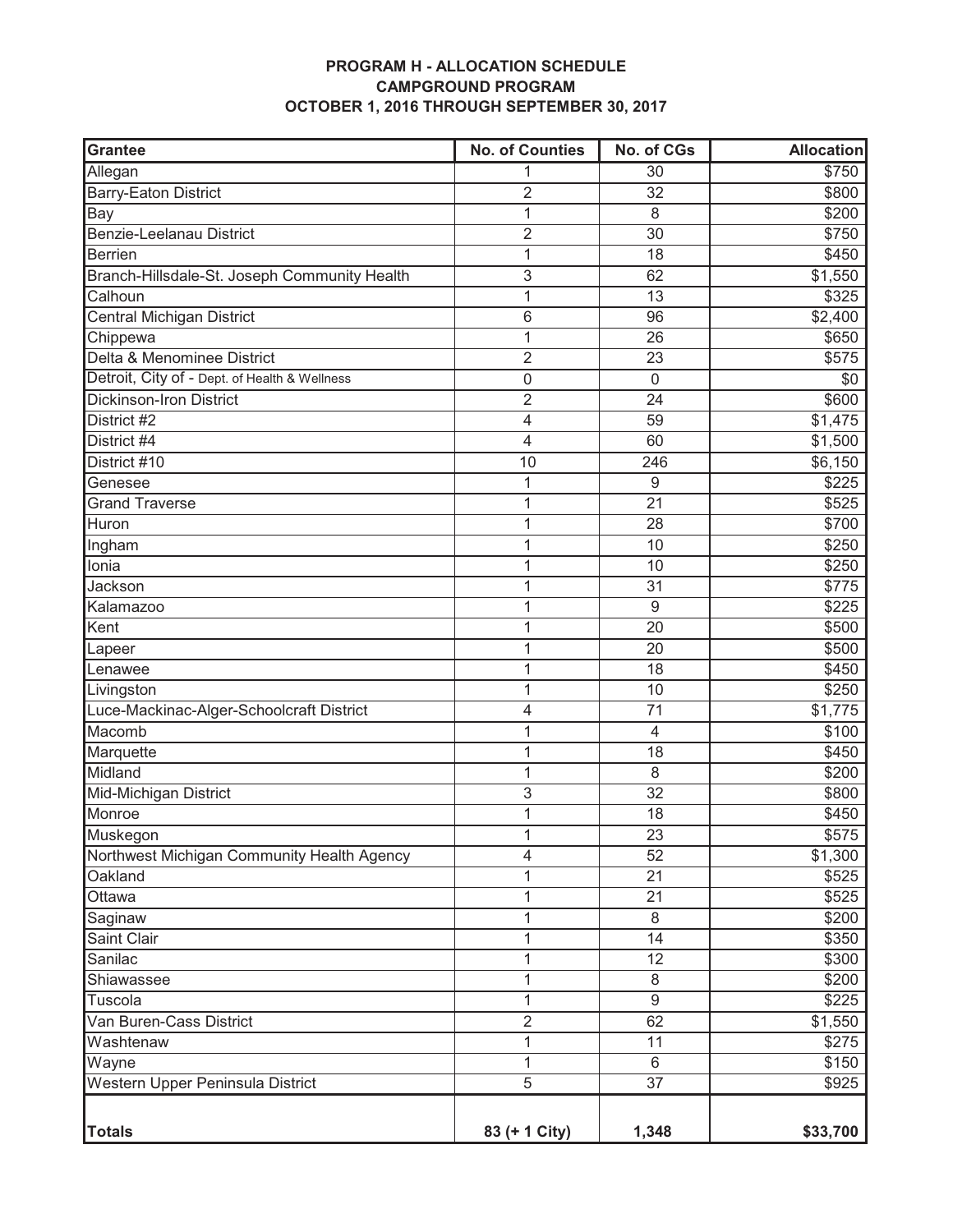# **MICHIGAN DEPARTMENT OF ENVIRONMENTAL QUALITY OFFICE OF WASTE MANAGEMENT AND RADIOLOGICAL PROTECTION MEDICAL WASTE REGULATORY PROGRAM PROGRAM I OCTOBER 1, 2016 THROUGH SEPTEMBER 30, 2017**

# **A. Statement of Purpose**

This agreement is intended to establish responsibilities for both the Grantee and the State in the conduct of completing work within the Grantee's jurisdiction under a pilot program for the Medical Waste Regulatory Program (MWRP) in accordance with the Medical Waste Regulatory Act (MWRA), Part 138 of the Michigan Public Health Code, 1978 PA 368, as amended and associated Administrative Rules.

# **B. Program Budget and Agreement Amount**

| <b>ACTIVITY</b>                                                                                                                                                                                                                                                                                                                                                                                                                                           | <b>AMOUNT</b>                                                                                                                                                                                                                                                                                                                                                                                                                                                                                                                                                                                                                                                                                             |
|-----------------------------------------------------------------------------------------------------------------------------------------------------------------------------------------------------------------------------------------------------------------------------------------------------------------------------------------------------------------------------------------------------------------------------------------------------------|-----------------------------------------------------------------------------------------------------------------------------------------------------------------------------------------------------------------------------------------------------------------------------------------------------------------------------------------------------------------------------------------------------------------------------------------------------------------------------------------------------------------------------------------------------------------------------------------------------------------------------------------------------------------------------------------------------------|
| A. Performance of follow-up<br>remotely from work station or<br>perform a second inspection on-site<br>at failities inspected during either in<br>the 2014, 2015, or 2016 pilot that<br>have failed to register or may have<br>failed to comply with any other<br>noted violation as required.<br>Provide a 30-day deadline to<br>facilities to comply and refer<br>continued noncompliance to DEQ<br>staff at your discretion if deadline is<br>not met. | I. \$50.00 for any 'no site visit'<br>contact consultations (mail, phone,<br>etc.) and documentation of<br>compliance verification or referral<br>to DEQ as indicated for continued<br>noncompliance.*<br>II. \$100.00 for a follow-up site visit<br>(announced or unannounced) and<br>documentation of compliance<br>verification or referral to DEQ as<br>indicated for continued<br>noncompliance. *<br>* Up to 20 follow-ups are allowed<br>with the exception of up to 100<br>follow-ups may be performed by<br>the Oakland County Health<br>Division (OCHD). This activity<br>would not be performed by the<br>Kent County Health Department as<br>it is not applicable during this grant<br>cycle. |
| B. Identification and compliance<br>inspections of new producing<br>facilities that are not registered as<br>required.                                                                                                                                                                                                                                                                                                                                    | \$100.00 per facility, up to 50 on-<br>site inspections are allowed, with<br>the exception that OCHD may<br>perform up to 250 of these<br>inspections, and Kent County may<br>perform up to 100 of these<br>inspections.                                                                                                                                                                                                                                                                                                                                                                                                                                                                                  |

The State will reimburse the Grantee on a lump sum basis according to the following: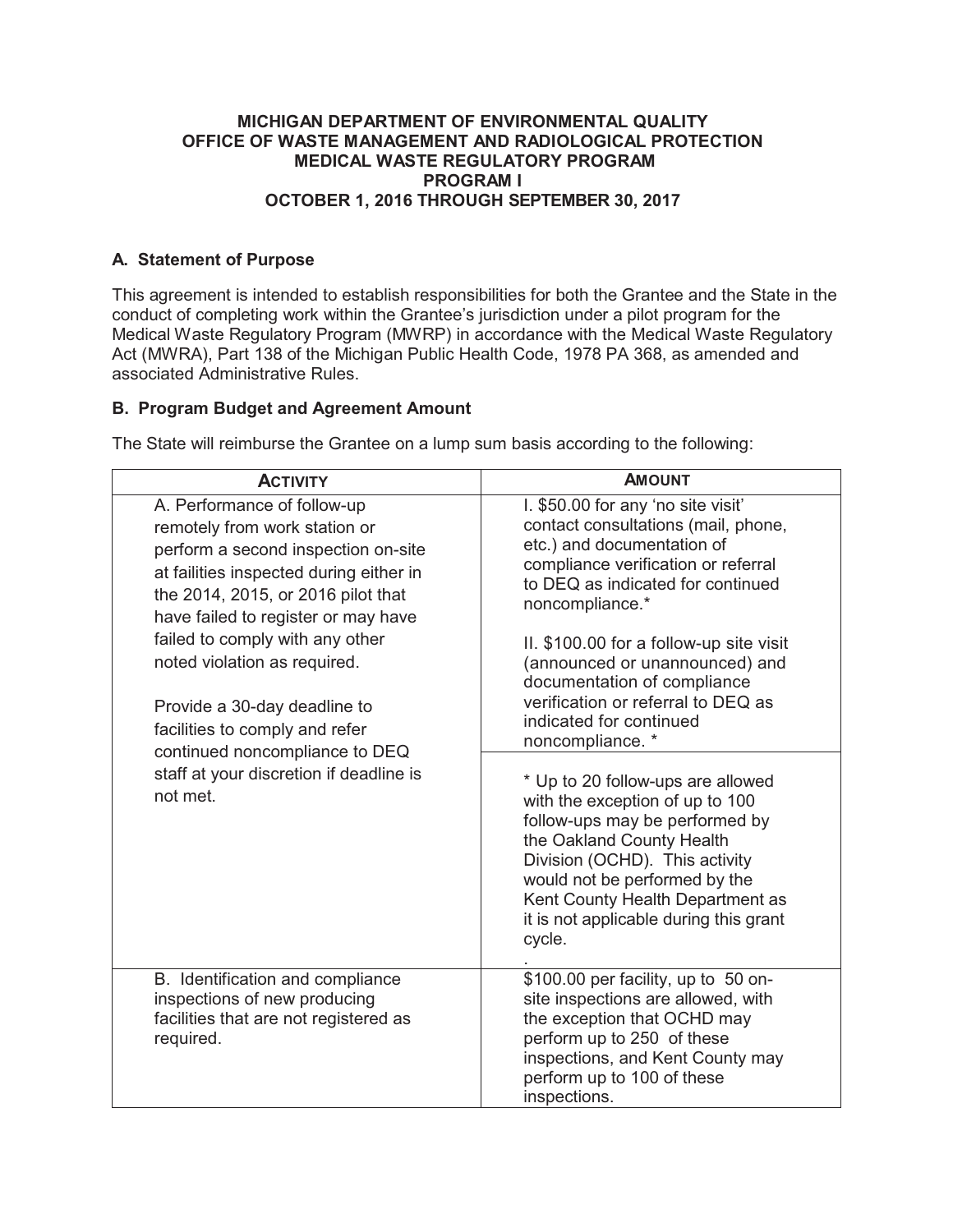| C. Outreach and recruitment of new                                                                                                                                                                                                                                                                                                                                                                                                                                                                                                           | \$300.00 per successful                                                                                                                                                                                                                                                                                                                                                                                                             |
|----------------------------------------------------------------------------------------------------------------------------------------------------------------------------------------------------------------------------------------------------------------------------------------------------------------------------------------------------------------------------------------------------------------------------------------------------------------------------------------------------------------------------------------------|-------------------------------------------------------------------------------------------------------------------------------------------------------------------------------------------------------------------------------------------------------------------------------------------------------------------------------------------------------------------------------------------------------------------------------------|
| community service-based sharps                                                                                                                                                                                                                                                                                                                                                                                                                                                                                                               | establishment of each new                                                                                                                                                                                                                                                                                                                                                                                                           |
| collection programs for Michigan                                                                                                                                                                                                                                                                                                                                                                                                                                                                                                             | program and subsequent relay of                                                                                                                                                                                                                                                                                                                                                                                                     |
| residents. This would include                                                                                                                                                                                                                                                                                                                                                                                                                                                                                                                | program info/specifics to DEQ for                                                                                                                                                                                                                                                                                                                                                                                                   |
| recruitment and operation of a                                                                                                                                                                                                                                                                                                                                                                                                                                                                                                               | addition to the DEQ program Web                                                                                                                                                                                                                                                                                                                                                                                                     |
| sharps disposal program in your                                                                                                                                                                                                                                                                                                                                                                                                                                                                                                              | site. Up to 10 recruitments may be                                                                                                                                                                                                                                                                                                                                                                                                  |
| area for residents.                                                                                                                                                                                                                                                                                                                                                                                                                                                                                                                          | performed by all LHDs.                                                                                                                                                                                                                                                                                                                                                                                                              |
| D. Inspection of any type of                                                                                                                                                                                                                                                                                                                                                                                                                                                                                                                 | \$100 per inspection of a small,                                                                                                                                                                                                                                                                                                                                                                                                    |
| registered facility to be randomly                                                                                                                                                                                                                                                                                                                                                                                                                                                                                                           | low-volume generator from the first                                                                                                                                                                                                                                                                                                                                                                                                 |
| selected from an entire listing of                                                                                                                                                                                                                                                                                                                                                                                                                                                                                                           | listing, and \$200 per inspection of                                                                                                                                                                                                                                                                                                                                                                                                |
| both small producers and large                                                                                                                                                                                                                                                                                                                                                                                                                                                                                                               | a large, high volume generator                                                                                                                                                                                                                                                                                                                                                                                                      |
| producers provided by the DEQ.                                                                                                                                                                                                                                                                                                                                                                                                                                                                                                               | from the second listing. Up to 20                                                                                                                                                                                                                                                                                                                                                                                                   |
| LHDs will receive the most current                                                                                                                                                                                                                                                                                                                                                                                                                                                                                                           | registered facilities not inspected in                                                                                                                                                                                                                                                                                                                                                                                              |
| information from L2K for all facilities                                                                                                                                                                                                                                                                                                                                                                                                                                                                                                      | previous pilot phases are allowed                                                                                                                                                                                                                                                                                                                                                                                                   |
| registered in the district.                                                                                                                                                                                                                                                                                                                                                                                                                                                                                                                  | with the exception that OCHD may                                                                                                                                                                                                                                                                                                                                                                                                    |
| These will be, separate,                                                                                                                                                                                                                                                                                                                                                                                                                                                                                                                     | perform up to 100 of these                                                                                                                                                                                                                                                                                                                                                                                                          |
| comprehensive listings that will be                                                                                                                                                                                                                                                                                                                                                                                                                                                                                                          | inspections, and Kent County may                                                                                                                                                                                                                                                                                                                                                                                                    |
| updated as needed on a periodic                                                                                                                                                                                                                                                                                                                                                                                                                                                                                                              | perform up to 40 of these                                                                                                                                                                                                                                                                                                                                                                                                           |
| basis or at the request of LHD staff.                                                                                                                                                                                                                                                                                                                                                                                                                                                                                                        | inspections.                                                                                                                                                                                                                                                                                                                                                                                                                        |
| E. * This activity requires prior<br>authorization from the DEQ<br>and/or may be performed due to a<br>request initiated by the DEQ to<br>the LHD. The activity includes<br>initial response to incident or<br>complaint allegations, including<br>visiting the site, gathering<br>information, taking photos, and<br>remediation if verified. If complexity<br>exceeds inspectors ability to<br>remediate, or has potential to be<br>controversial in nature, referral of all<br>collected information may be made<br>to DEQ program staff. | \$250 per response activity, to<br>include gathering necessary<br>information, evidence collection,<br>and follow-through to contain any<br>risks to public health or the<br>environment if possible prior to<br>referral to DEQ program staff as<br>needed. This activity is solely<br>reactive in nature and performed<br>on an as needed basis not to<br>exceed the total allocation<br>allotment for each participating<br>LHD. |
| F. Presentations and/or training of<br>professional organizations<br>representing any type of medical<br>waste producer and profession<br>regarding the requirements of the<br>Medical Waste Regulatory Act and<br>Rules. Examples would include the<br>Michigan Veterinary Association,<br><b>Michigan Funeral Directors</b><br>Association, Michigan Health and<br>Hospital Association, etc. This list is<br>not all-inclusive.                                                                                                           | \$200 per training activity and<br>documentation verifying<br>completion, such as emails, copies<br>of the presentation, names of<br>participants, etc. Up to 10<br>presentations may be given for<br>allocation not to exceed \$2,000.00<br>for all participating LHDs.                                                                                                                                                            |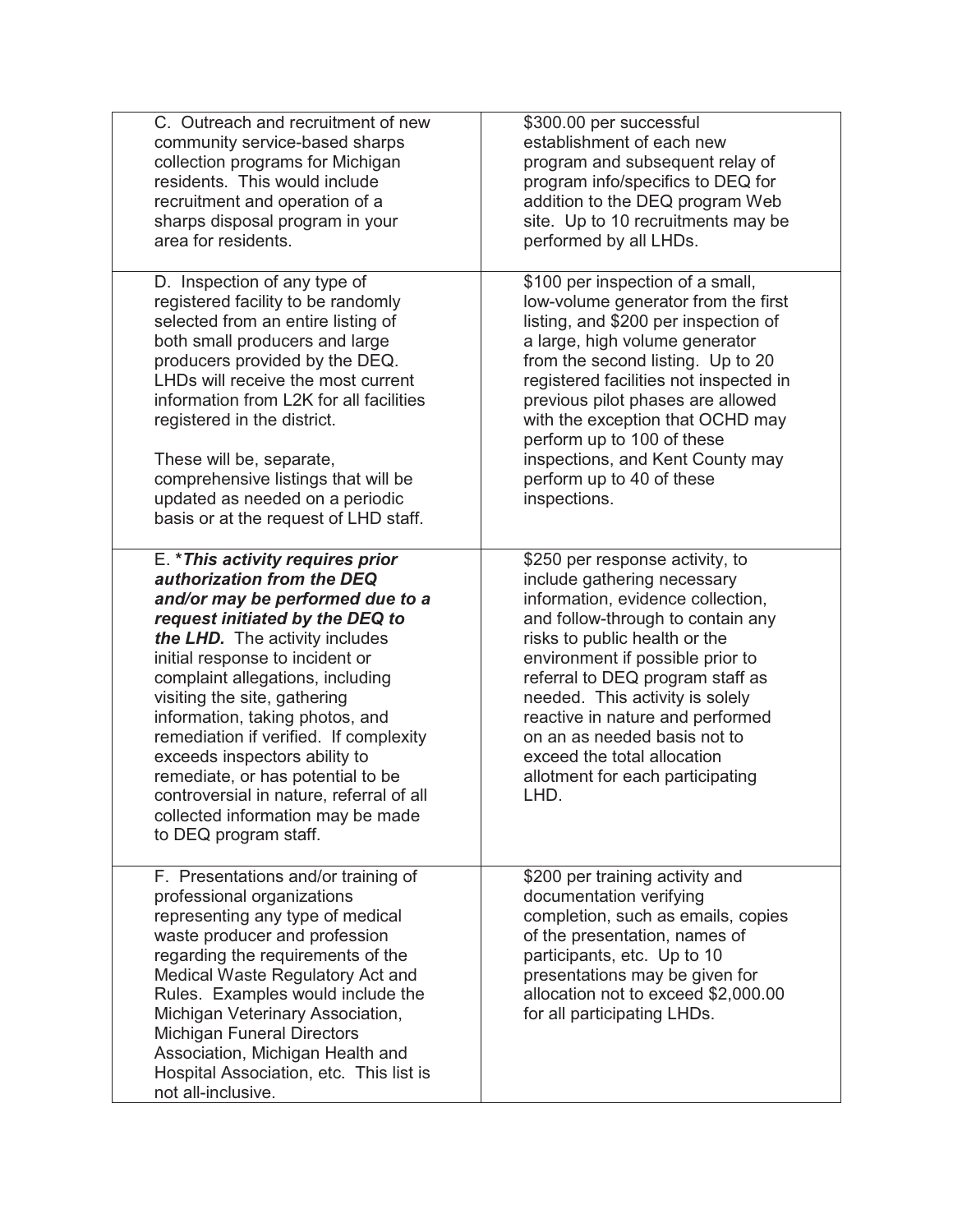# **C. Requirements - Grantee**

- 1. The Grantee's activities may vary by jurisdiction and will be limited to the requirements contained in this agreement not to exceed maximum allocation limit. Activities A-F may be performed in any combination to meet the allocation limitation, at the discretion of each participating LHD with the exception of Activity E.
- 2. The Grantee will designate staff person(s) to be trained and to conduct the activities described under this agreement.
- 3. Grantee shall be provided with a complete, current listing of all facilities or businesses that are both in their jurisdiction and registered as medical waste producers in their respective jurisdiction. This listing will be used by the Grantee to perform identification of unregistered facilities and applicable compliance activities as described under of this agreement.
- 4. Inspection of any facility (except as noted under Activity E.) shall be at the Grantee's discretion and may be scheduled or unscheduled.
- 5. The activities above shall be performed in accordance with the addendum to the *2017 Medical Waste Pilot Program Activity Guide for Local Health Departments, Appendix I.*
- 6. Activities shall be performed by May 31, 2017.
- 7. Grantee shall notify the State of facilities described above that were found to not be medical waste producers with all other materials required for verification and allocation. The grantee shall also notify the DEQ of follow-up inspections of facilities that were inspected during either FY 14 ,FY 15, or FY 16 that do not comply with registration and other noted compliance requirements within a 30-day period.
- 8. The Grantee shall submit copies of all completed inspection reports, and documentation of any other activities sufficient for verification of fund allocation as described in the addendum to the *2017 Medical Waste Pilot Program Activity Guide for Local Health Departments, Appendix I.*, to the State by no later than June 30, 2017, for reimbursement.

# **D. Requirements - State**

- 1. The State shall provide the current inspection form, "Medical Waste Producing Facility Inspection Report" (EQP 1756), initial registration applications, and reference materials for the MWRP on the Web page.
- 2. The State will provide any necessary guidance or training to the Grantee's designated staff person(s) upon request regarding any of the activities described above.
- 3. The DEQ will, upon request, provide sample presentations for use by LHDs upon request as described under Activity F., or the LHD may develop their own presentation and reference documents for use in this activity.
- 4. The State shall provide updated listings of all registered generators of medical waste as noted under Section D. to each participating Grantee initially and upon request to ensure information is current for all related activities above.
- 5. The State will provide technical assistance and periodic oversight to the Grantee relative to medical waste issues when requested. The program contact person is Andrew Shannon, who may be reached at 517-230-9800; at shannona1@michigan.gov; or at Department of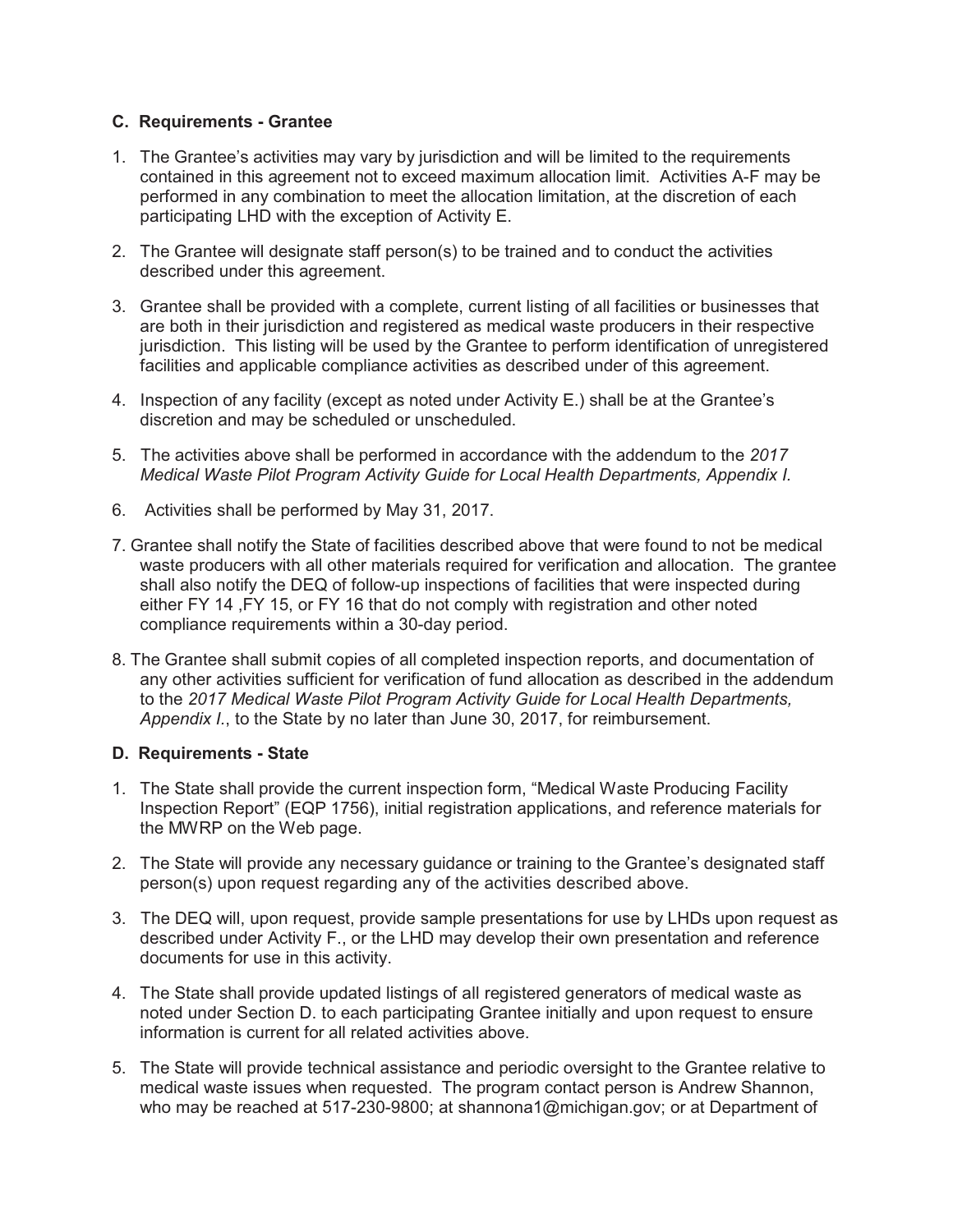Environmental Quality, Office of Waste Management and Radiological Protection, Medical Waste Regulatory Program, Grand Rapids District Office, 350 Ottawa Avenue NW, 6<sup>th</sup> Floor #10, Grand Rapids, Michigan 49503.

# **E. Performance/Progress Report Requirements**

- 1. The submittal of completed inspection reports and/or documentation of other activities completed by the Grantee separated by activity type shall be sufficient documentation of activities performed under this pilot program.
- 2. The State and Grantee agree to meet to conduct a joint evaluation of whether the pilot program demonstrated that contracting with local health departments can increase the effectiveness of the DEQ/MWRP in terms of increasing the number of active facility registrations and overall compliance, providing educational outreach, improving customer service, and/or other factors that the State and Grantee determine will assist with the evaluation.

# **F. Reimbursement Schedule**

Following the completion of the activities on May 31, 2017, the Grantee shall submit a single request for payment, including all completed inspection report forms and/or sufficient documentation of other activities by type by June 30, 2017, to DEQ - Office of Waste Management and Radiological Protection, Medical Waste Regulatory Program, Grand Rapids District Office, 350 Ottawa Avenue NW, 6<sup>th</sup> Floor #10, Grand Rapids, Michigan 49503. Alternatively, the requests and required documentation may be sent electronically to the Andrew Shannon at shannona1@michigan.gov.

# **G. Accountability**

Inspection reports and any other verification documents as described in the *2017 Medical Waste Pilot Program Activity Guide for Local Health Departments, Appendix I., will be retained by the* Grantee until submitted to the State. Referrals to DEQ as described in the Activities above will be submitted as needed.